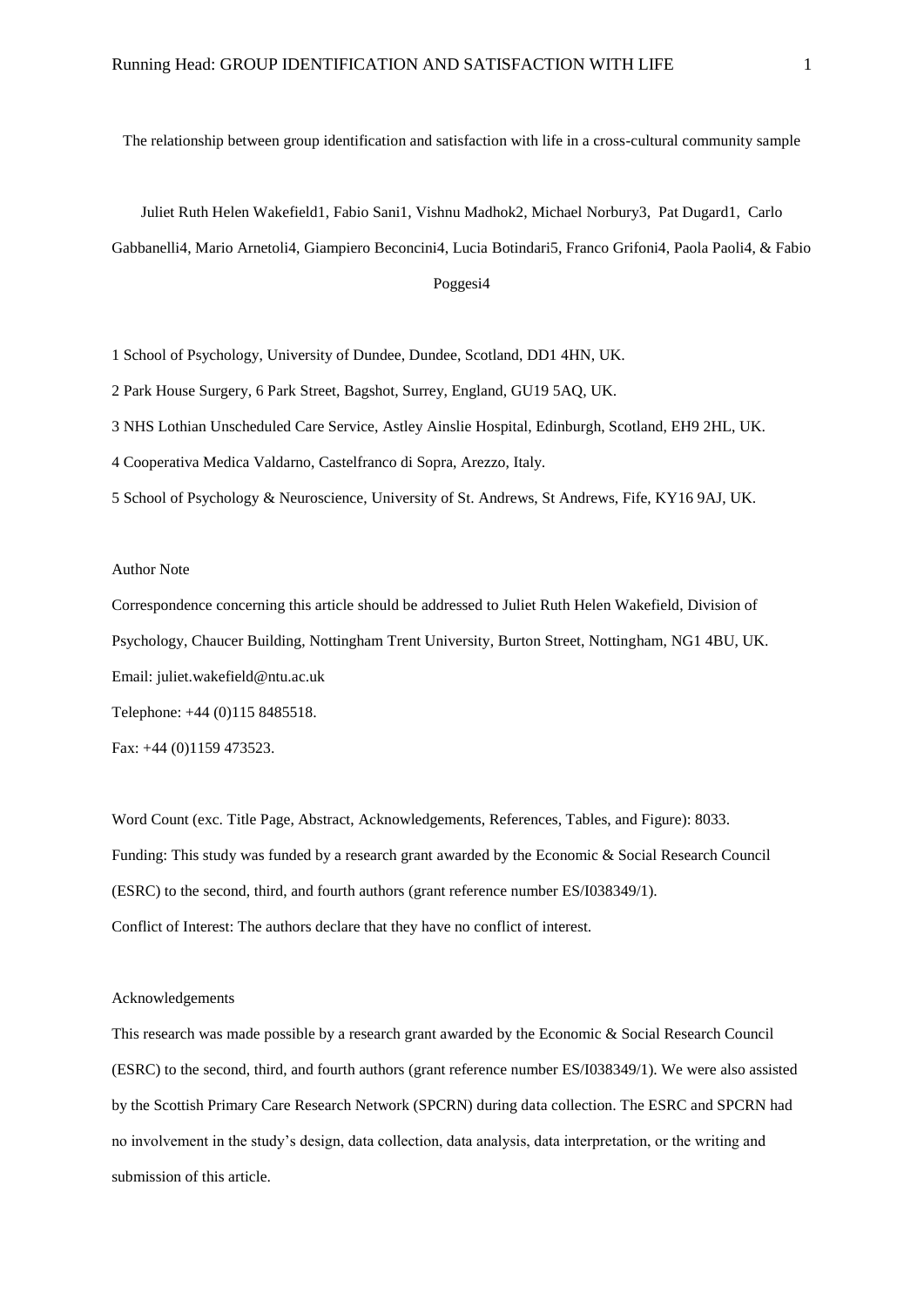#### **Abstract**

A variety of studies have shown that *group identification* (a sense of belonging to one's social group, coupled with a sense of commonality with the group's members) is linked to high levels of satisfaction with life (SWL). The aim of the present study was to support and extend this literature by: i) investigating the link between group identification and SWL with a large cross-cultural community sample; ii) examining whether the relationship is moderated by nationality; and iii) considering whether SWL is enhanced by possessing multiple group identifications simultaneously. Utilizing data from Wave 1 of the Health in Groups project, 3,829 participants from both Scotland and Italy completed a questionnaire assessing their identification with their family, their local community, and a group of their choice, as well as their level of SWL. Higher identification with each group predicted higher SWL. Nationality was a marginal moderator of the relationship between family identification and SWL, with the relationship being stronger for Italian participants than for Scottish participants. There was also an additive effect of group identification, with a positive relationship between the number of groups with which participants identified and their SWL. These effects were obtained even after controlling for gender, age, employment status, nationality, and extent of contact with each group. The implications for healthcare professionals and their patients are discussed.

*Keywords:* social identity; group memberships; wellbeing; social cure; Scottish; Italian.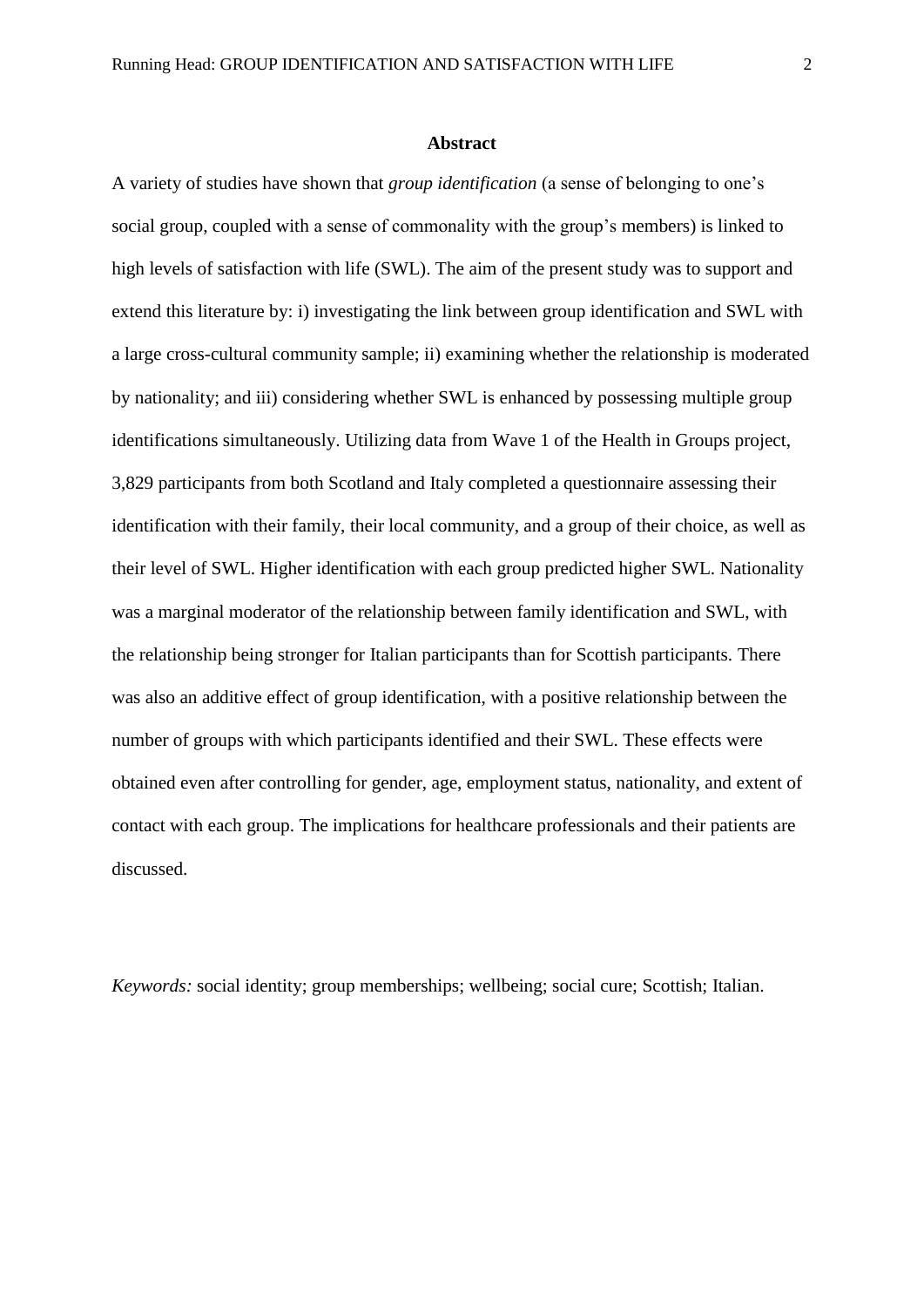### **Introduction**

There is a general acceptance by researchers from numerous disciplines (e.g., psychology, sociology, and anthropology) that membership of social groups is a vitallyimportant element in the promotion and maintenance of human wellbeing (e.g., Tuomela 2007). Humans are born into groups (e.g., the tribe, the family, or the community), and generally spend their lives as members of a vast and dynamic array of different collectives (e.g., work groups, sports groups, religious groups, hobby groups, etc.). It is perhaps unsurprising, then, that various authors have suggested that group membership is an integral part of the human condition, and that lack of such memberships can have highly deleterious effects on people's mental and physical health (e.g., Putnam 2000; Jetten et al. 2012).

Much of the early research in this domain investigated the relationships between wellbeing and participants' *social integration*: the number of social groups or connections one possesses, or the amount of engagement one has with these groups/connections (Brissette et al. 2000). Across numerous studies, researchers have shown that individuals who are more socially integrated tend to live happier, healthier, and longer lives (e.g., Berkman and Syme 1979; Cohen et al. 1997; Glass et al. 2006; Wilson et al. 2007). Proponents argue that social integration promotes wellbeing by affording individuals a sense of meaning, purpose, and security, as well as a source of social support during times of stress or crisis (e.g., Cohen 2004).

While these are clearly important conclusions, the concept of social integration is not without its limitations. Perhaps most importantly, it focuses on the idea that high levels of *social contact* (e.g., meeting the members of one's social groups frequently, or participating in group-related activities regularly) is key to wellbeing. This quantitative focus on amount of contact means that it is easy to overlook an important fact about group membership: it also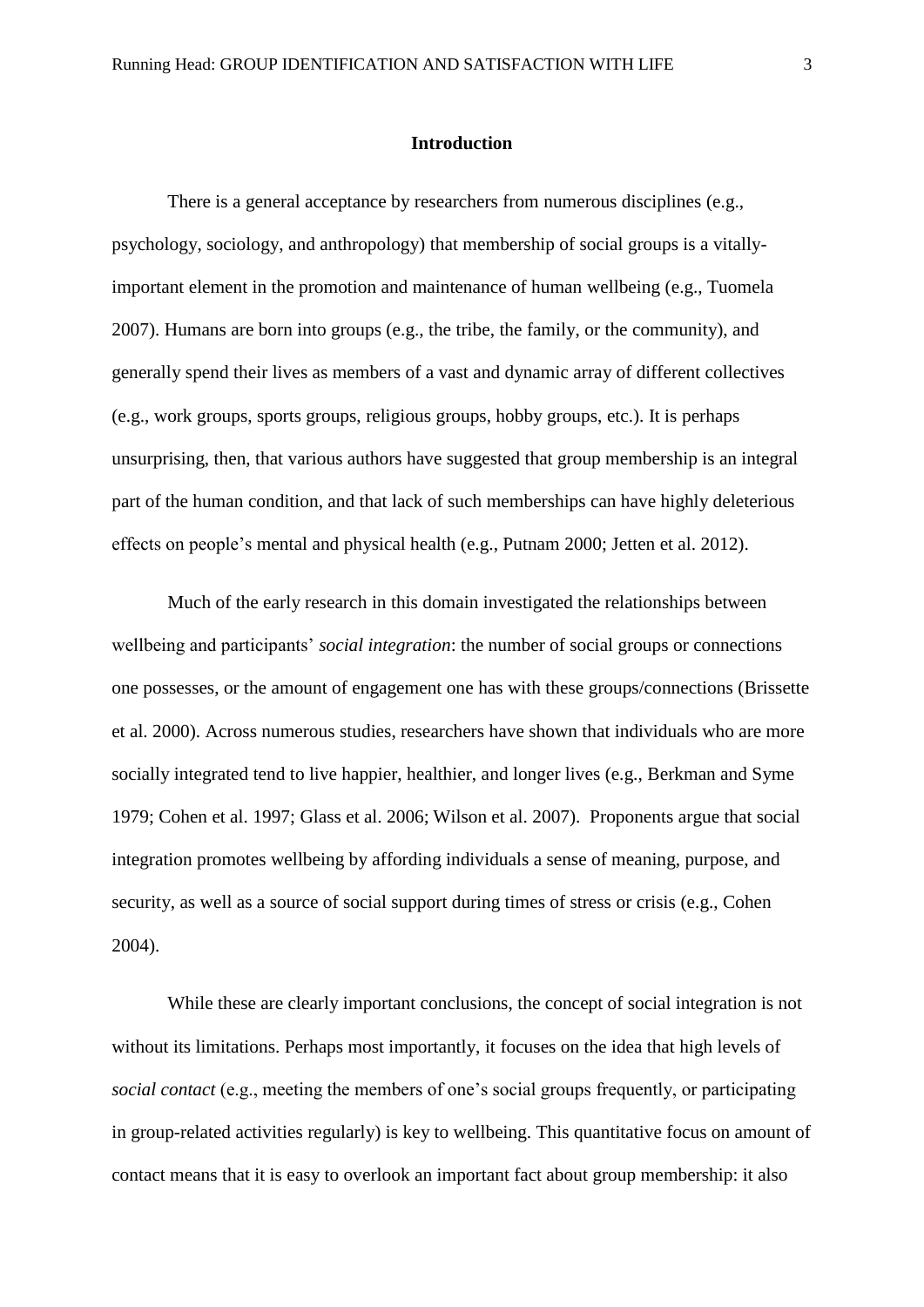possesses a qualitative dimension. For instance, we might sometimes consider how it *feels* to be a member of a particular group: does the group matter to me and to my life? Do I enjoy spending time with other group members? Do I feel part of this group? Reflecting on issues such as these allows us to assess the extent of our *group identification* (Tajfel and Turner 1986): our sense of belonging to the group, coupled with our sense of commonality with its members (Sani et al. 2015a). Group membership and group identification are not synonymous: it is quite possible to be a member of a group (and, furthermore, to have high levels of contact with that group and its members), but feel very little sense of actual group identification (Haslam et al. 2015). In this paper, we argue that group identification is a crucial predictor of wellbeing.

The concept of group identification comes from the social identity approach in social psychology (Haslam 2004). Researchers working within this discipline have published a wide range of research showing that group identification affords us various important advantages. For instance, we tend to provide help and support to members of groups with which we identify, and we tend to receive help and support from them in return (e.g., Levine et al. 2002; Levine et al. 2005; Platow et al. 2007). Most importantly for this paper, there is a growing literature which suggests that there is a positive relationship between group identification and one of the key measures of subjective wellbeing: satisfaction with life.

## **Group Identification and Satisfaction With Life**

Satisfaction with life (SWL) is considered to be one of the two facets of subjective wellbeing (the other being an emotional component; Lucas et al. 1996). SWL is a popular way to assess wellbeing because it enables the respondent to decide which criteria to include (and how to weight each of those criteria) in their assessment of overall life satisfaction (e.g., career, finances, relationships, health, etc.; Diener et al. 1985). Researchers out-with the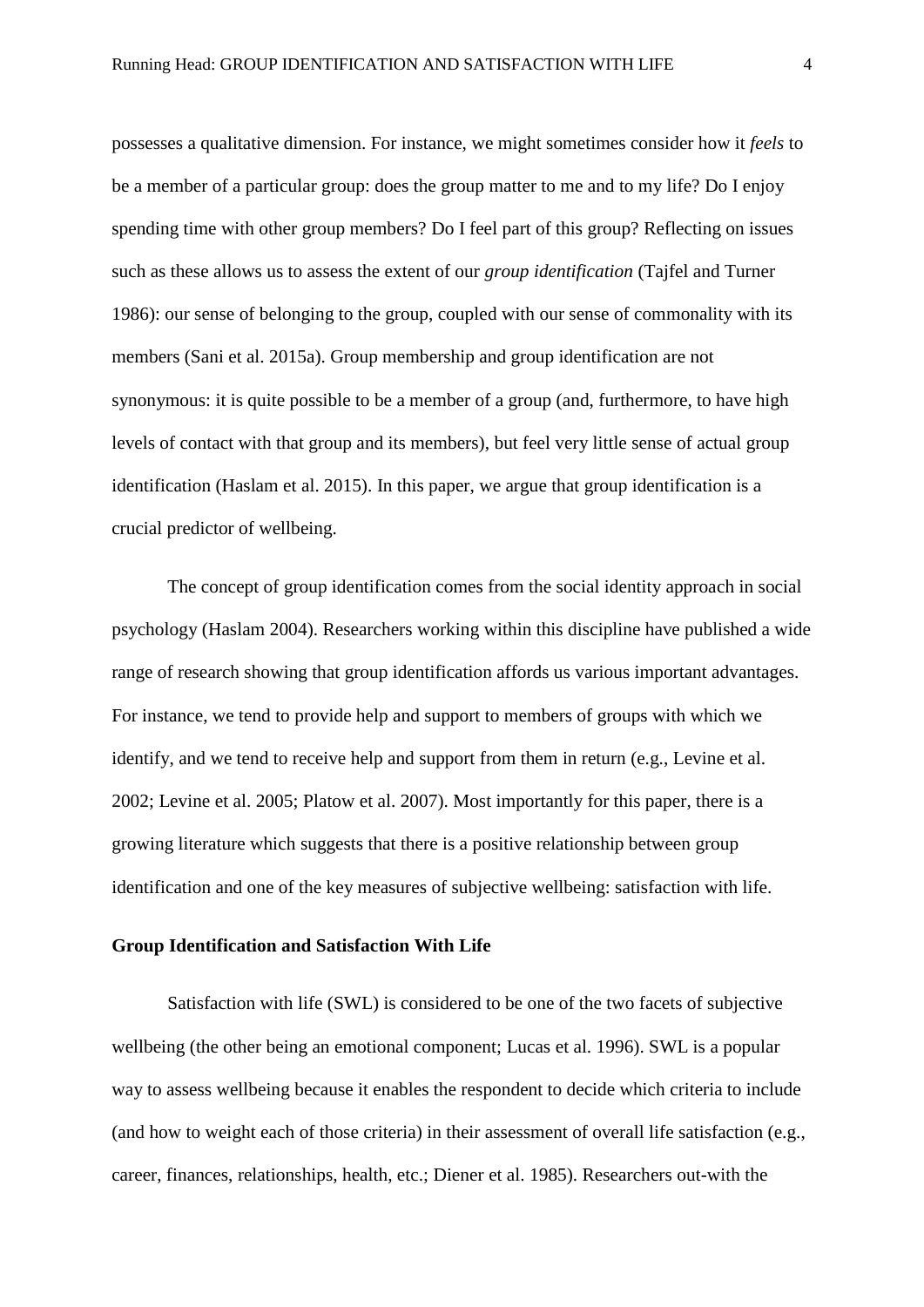social identity tradition have highlighted the important positive effects that belonging to groups can have on people's subjective wellbeing. For instance, Delle Fave et al. (2011) investigated participants' understandings of happiness across many cultures, and found that social relations and family relations were strongly linked to feelings of happiness and meaningfulness in life (the latter of which was also linked to happiness and SWL). Indeed, this sense of meaning in life, which can be promoted though close and satisfying relationships with others, is hypothesised to play a key role in mediating the positive link between social relations and subjective wellbeing (e.g., Nakamura 2013). It therefore seems that the meaningfulness promoted by our social relationships can be an integral part of a happy life (e.g., Peterson et al. 2005).

These conclusions are also supported by research within the social identity tradition. Numerous social identity researchers have assessed the link between group identification and SWL, with the popular theory being that group identification has the ability to 'buffer' the individual from the everyday stresses of life by providing a sense of meaning and security, as well as increasing the likelihood of the individual receiving useful social support from fellow ingroup members (Jetten et al. 2010). In turn, these elements are believed to enhance SWL.

For instance, Haslam et al. (2005, Study 1) investigated patients recovering from heart surgery (a notoriously stressful process). The authors found a positive correlation between social identification with family/friends and SWL. Social support was also found to be a significant mediator of the relationship between social identification and SWL. Similarly, Sani et al. (2012) found that family identification in a sample of Polish people (Study 1) and army unit identification in a group of soldiers (Study 2) were both significant predictors of SWL, even after controlling for age, education level/army rank, and extent of social contact. Group identification has even been shown to enhance SWL in stressful circumstances: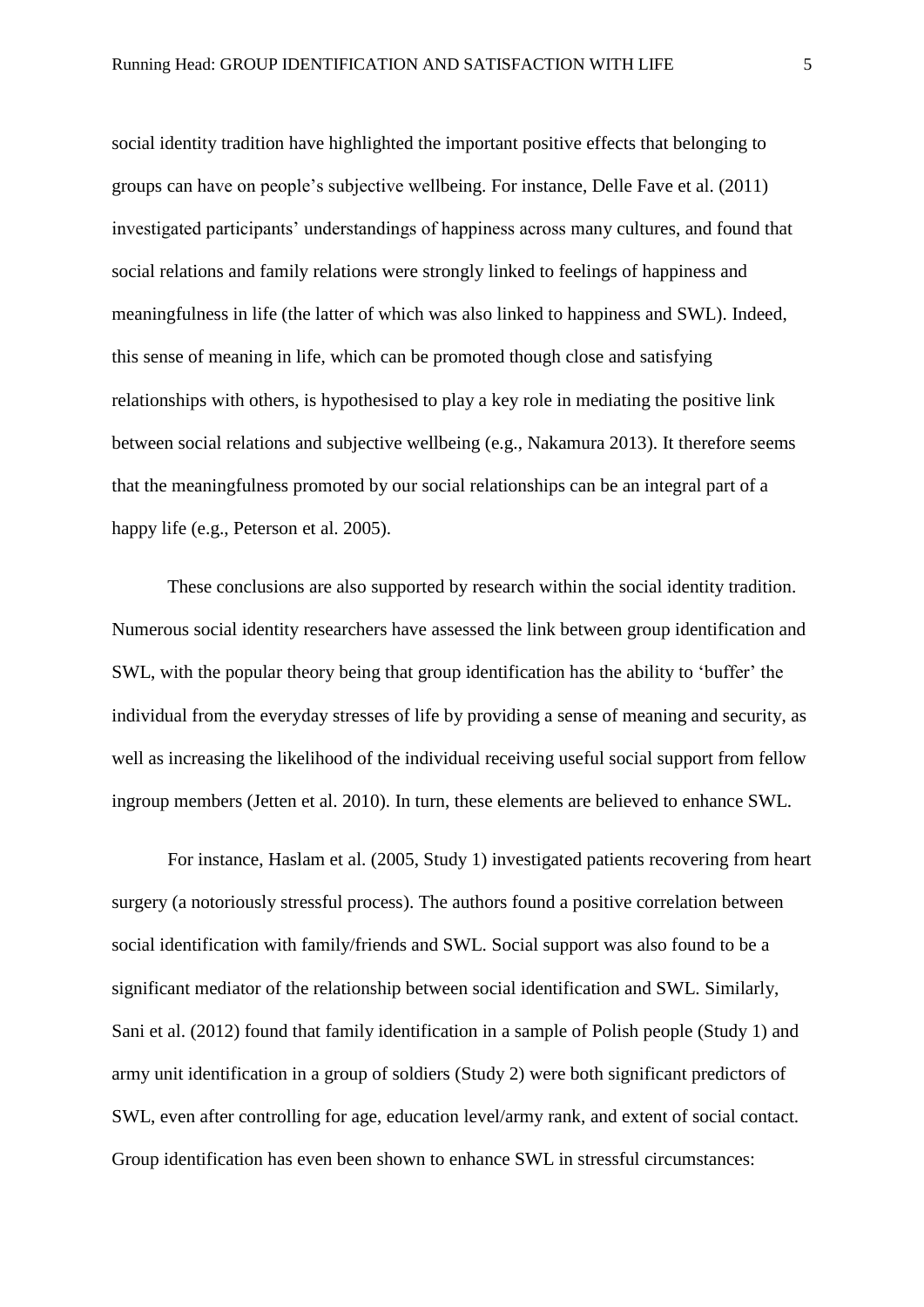recruiting African Americans (a group that is often threatened by discrimination), Outten et al. (2009) found that participants who were higher in racial group identification reported higher SWL. The authors suggest that this effect relates to group identification buffering the psychological stress and harm caused by discriminatory treatment. Indeed, recruiting Turkish-Dutch participants living in the Netherlands (a group known to possess relatively low levels of SWL; de Vroome and Hooghe 2014), Verkuyten (2008) found that although high levels of perceived discrimination predicted low satisfaction with life in the Netherlands, it also predicted high levels of Turkish identification, which itself predicted relatively high levels of overall life satisfaction. This suggests that one way to cope with the pain of being discriminated against is to identify more with one's group (Branscombe et al. 1999), and that this can help create a general satisfaction with life in even the most trying circumstances.

While this research is important and worthwhile, existing studies addressing the relationship between group identification and SWL possess various limitations. First, many of the studies report relatively small sample sizes, or involve samples from relatively small populations. This means that it is difficult to generalize the findings legitimately to larger populations, or to the community as a whole. Second, many of the studies do not control for a range of potentially-important covariates, with the role of the intensity of participants' group contact (i.e., the traditional measure of social integration) being especially neglected. Third, the studies tend to recruit participants from a single culture/country, which limits the authors' ability to test the cultural robustness of the relationship between group identification and SWL.

Our aim in the present study is to address these key limitations, thereby enhancing and extending the literature in this domain. First, we intend to use a large and representative community sample, from which results can be legitimately generalized to the wider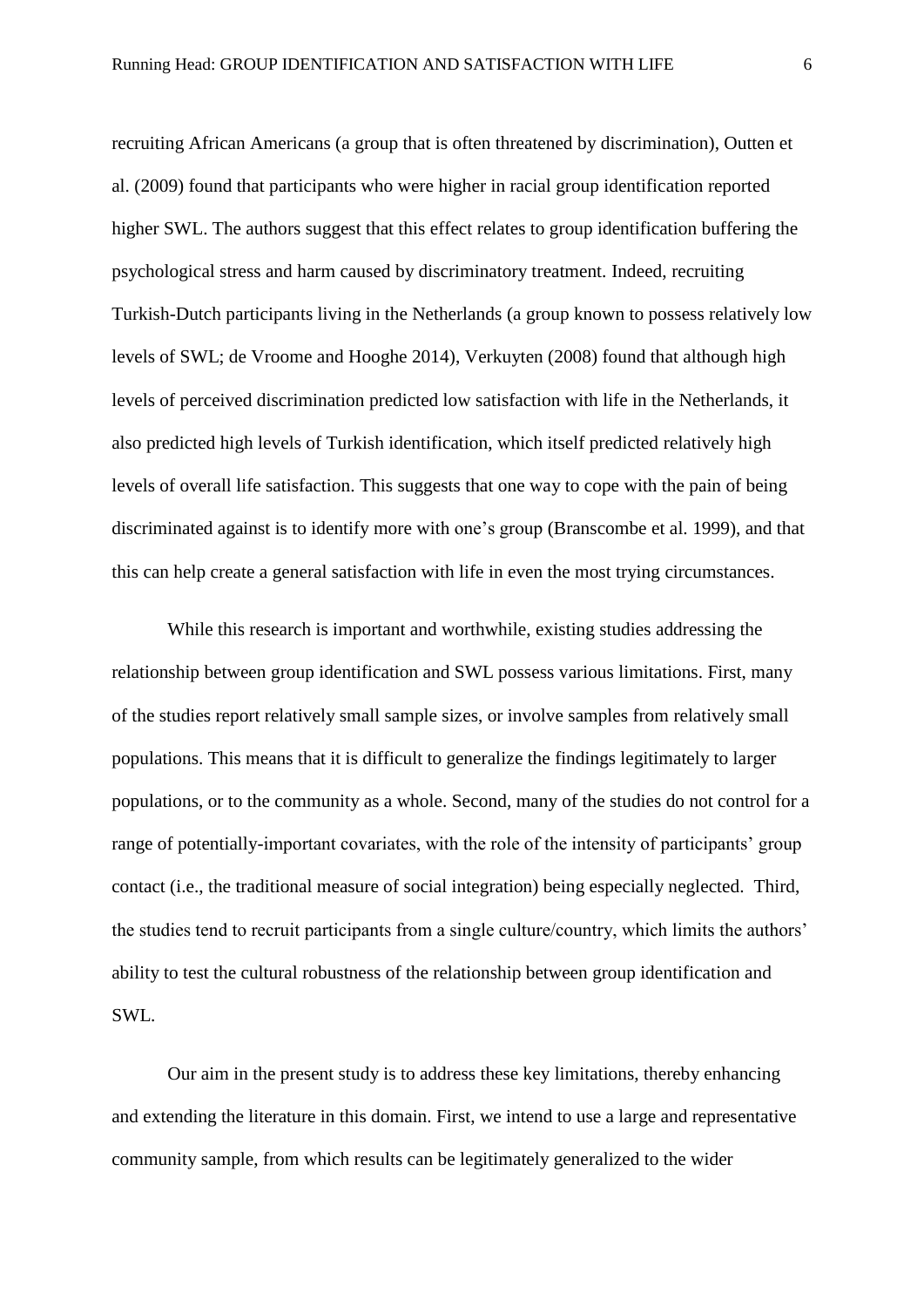population. Second, we intend to control for a range of potentially-important covariates, including gender, occupational status, age, and (importantly) intensity of group-related contact. The former three covariates all refer to demographic aspects that can affect mental wellbeing, and thus have implications for SWL. For instance, women are twice as likely than men to experience depression (e.g., Nolen-Hoeksema 2001), while being out of work has also been found to be an important predictor of mental ill-health (e.g., Artazcoz et al. 2004). Finally, the incidence of major depression doubles once people become elderly (70-85 years of age; Alexopoulos 2005). Third, we intend to use a cross-cultural sample by recruiting participants from two different countries, thereby allowing us to test the cultural robustness of the group identification-SWL link. Finally, we also intend to expand knowledge in this area by addressing a hitherto under-explored issue: the extent to which multiple group identifications impact upon SWL. The following sections outline these latter two issues (culture and multiple group identifications) in more depth.

# **The Relevance of Culture**

As stated above, existing studies addressing the relationship between group identification and SWL focus predominantly on single cultures/countries. It is important to compare the relationship across cultures for two reasons. First, it helps to ensure that any findings obtained are robust and replicable, even in different nations. Second, it could be the case that the effects of identification with specific groups on SWL might vary across nations due to cultural differences. With these issues in mind, we selected two rather different European countries for our study: Scotland and Italy. Although there are numerous dimensions upon which these two cultures could be compared, the comparison that is perhaps most relevant for the present study can be made by examining the Inglehart-Welzel Cultural Map of the World (Inglehart 2006), which places countries on two specific continua: the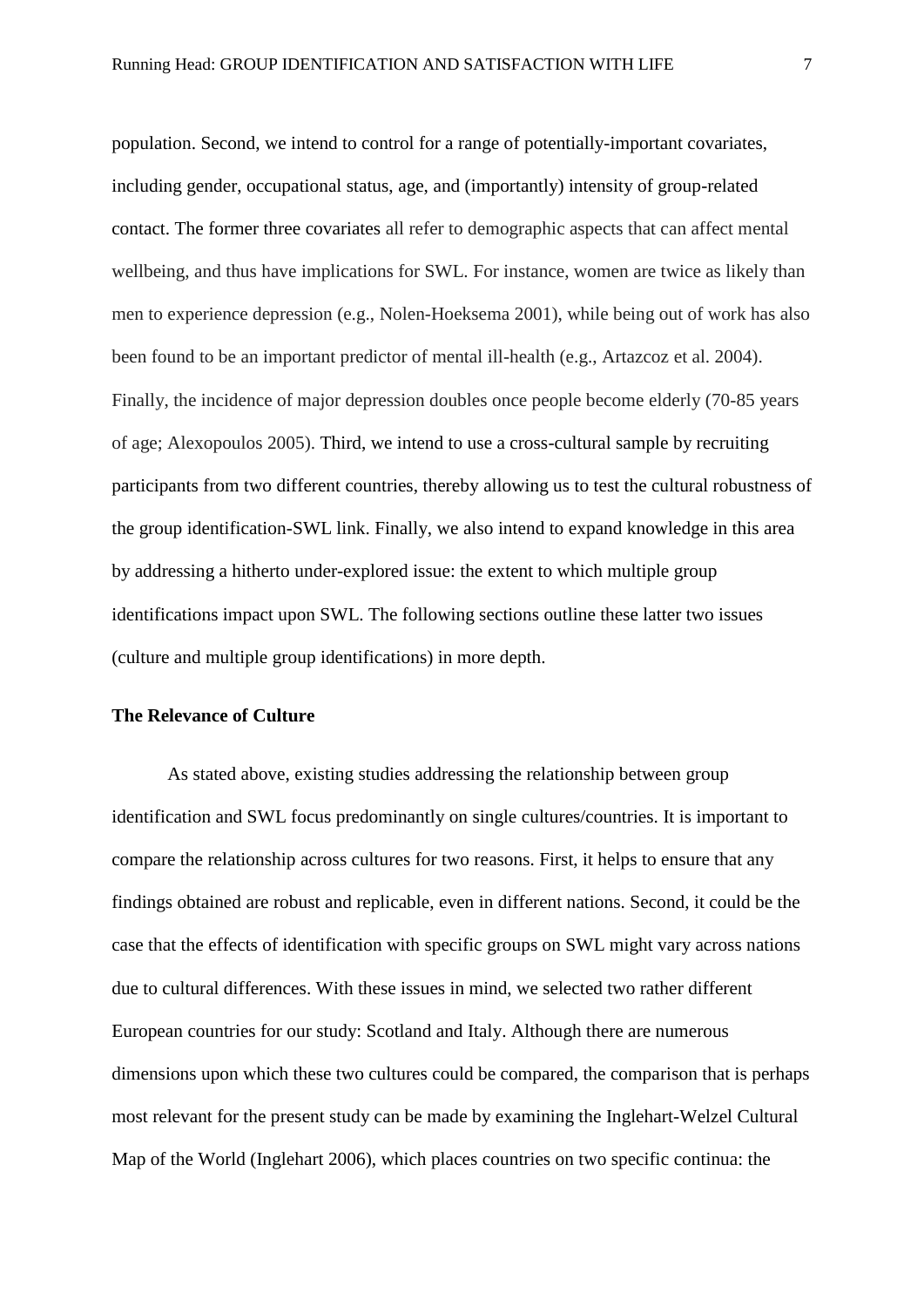extent to which the nation's values are focussed on survival vs. focussed on self-expression, and the extent to which the nation's values are traditional vs. secular. Although Italy and Britain (which includes Scotland) are very similar in terms of both having slightly secular values, Italy's values are more survival-based than Britain's. This suggests that, compared to Britain, Italian culture is more ethnocentric and untrusting: a conclusion supported by the finding that Italy scores twice as much as Britain on Hofstede's (2003) Uncertainty Avoidance scale, which indicates the extent to which a country's inhabitants feel threatened by unknown situations, and try to prevent such situations occurring. Ultimately, this suggests that SWL might be more strongly related to identification with the family and the local community in Italy than in Britain, since the family and the community are sources of constancy and certainty in a complex and changing world. While it should be remembered that dimensions such as Uncertainty Avoidance are very broad and speak to the nature of a particular culture in general terms (rather than to specific individuals within that culture), we feel that comparing Scotland and Italy will provide us with not only an appropriate test of the robustness of the group identification-SWL link, but will also enable us to examine whether the strength of that link is moderated by cultural differences.

# **The Relevance of Multiple Group Identifications**

Within the social identity literature, the concept of multiple group memberships as being important for SWL/general wellbeing has gained increasing support. It is generally felt that possessing multiple group memberships is a good way to avoid 'putting all of one's eggs into one basket', so that the odds of at least one group membership lasting over time are increased (Ysseldyk et al. 2013). Additionally, having multiple group memberships means that one has access to more social support, as well as to more types of social support (e.g., emotional, informational, instrumental, etc.), during periods of stress or crisis (Haslam et al.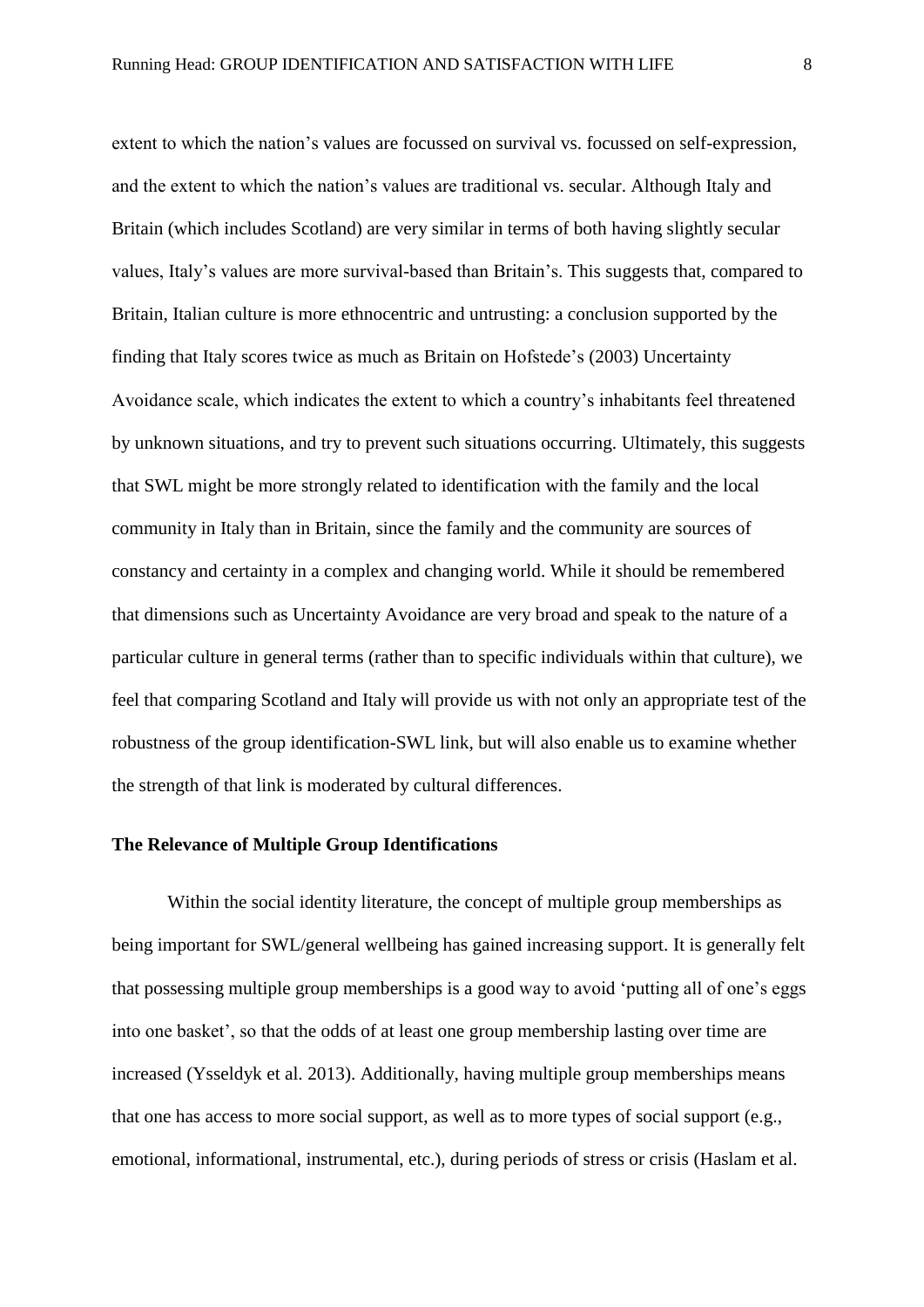2008). Finally, some researchers argue that multiple group memberships increase our personal complexity and our sense of self-continuity across time and space (Sani 2008), both of which have the potential to be helpful resources when we are attempting to cope with stressful circumstances (Iyer et al. 2009).

There is a range of evidence to support the idea that multiple group memberships enhance SWL, especially during times of stress or identity transition. For instance, Haslam et al. (2008) investigated patients recovering from stroke, and found that possessing multiple group memberships before the stroke predicted relatively high levels of SWL during recovery. The authors concluded that this was because belonging to multiple groups prestroke increased the likelihood that the individual would be able to maintain at least some of those memberships post-stroke. Similarly, Iyer et al. (2009) recruited participants who were about to start university, and found that individuals who possessed few group memberships before beginning their studies tended to report low levels of SWL in their first year of study. Again, possessing multiple group memberships seems to provide the individual with more resources to cope with a significant identity transition, leading to relatively high SWL (Jetten et al. 2010).

While there is much evidence to suggest that possessing multiple group memberships has a positive effect on SWL, there is very little evidence to suggest that *identifying* with multiple groups matters for one's wellbeing. One of the only papers to address this issue was by Miller et al. (2015), and involved recruiting Scottish secondary school pupils. The authors assessed the participants' identification with three separate groups: their family, their school, and their main friendship group. The results indicated that identification with each group predicted better mental health. Moreover, there was also an additive effect, whereby the odds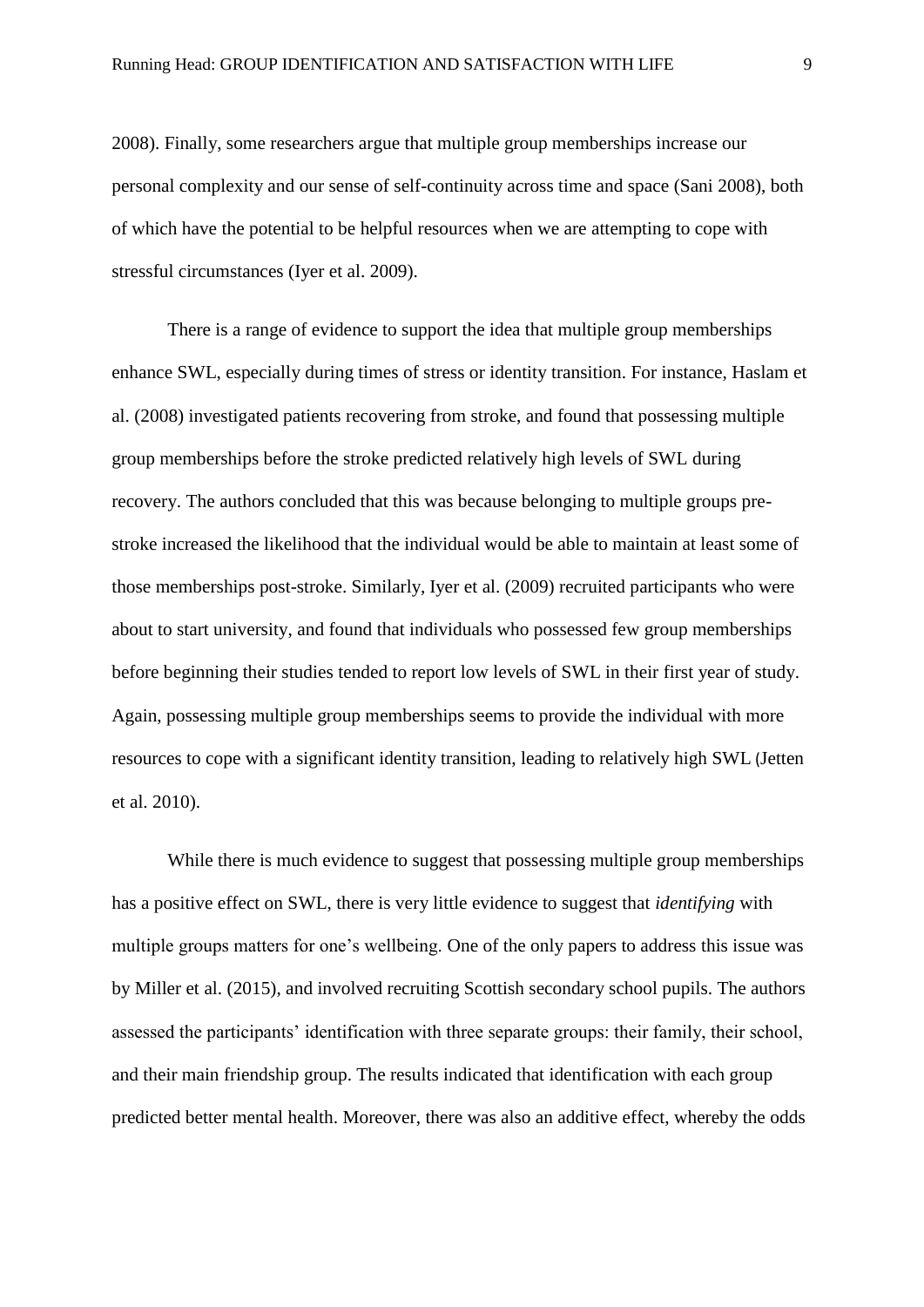of reporting psychiatric disturbance decreased for each additional group with which participants identified.

## **The Present Study**

In the present study, we wish to explore whether there is a cross-cultural SWL-based advantage to identifying with multiple groups. We therefore intend to measure participants' identification with three separate groups: their family, their local community, and a group of their choice (sports group, hobby group, religious group, etc.). We selected family and community because these are two groups of which practically everybody is a member. This means that almost all participants could answer these questions, thereby reducing amounts of missing data and keeping participants engaged in the questionnaire. As discussed above, it may be the case that the relationship between family/community identification and SWL is particularly strong in Italy, so we also selected these groups in order to allow us to explore this possibility. Overall, we felt that measuring participants' identification with the family, community, and a third key social group would provide us with a well-rounded view of their social world.

Based on the previous literature, we thus have three predictions regarding these data:

**Hypothesis 1**: Higher levels of identification with each of the individual groups under study (family, local community, and a group of the participant's choice) will predict higher levels of SWL.

**Hypothesis 2**: Nationality will moderate the relationship between family identification and SWL and between community identification and SWL, so that there will be a stronger relationship between family identification and SWL and between community identification and SWL in Italy (rather than in Scotland).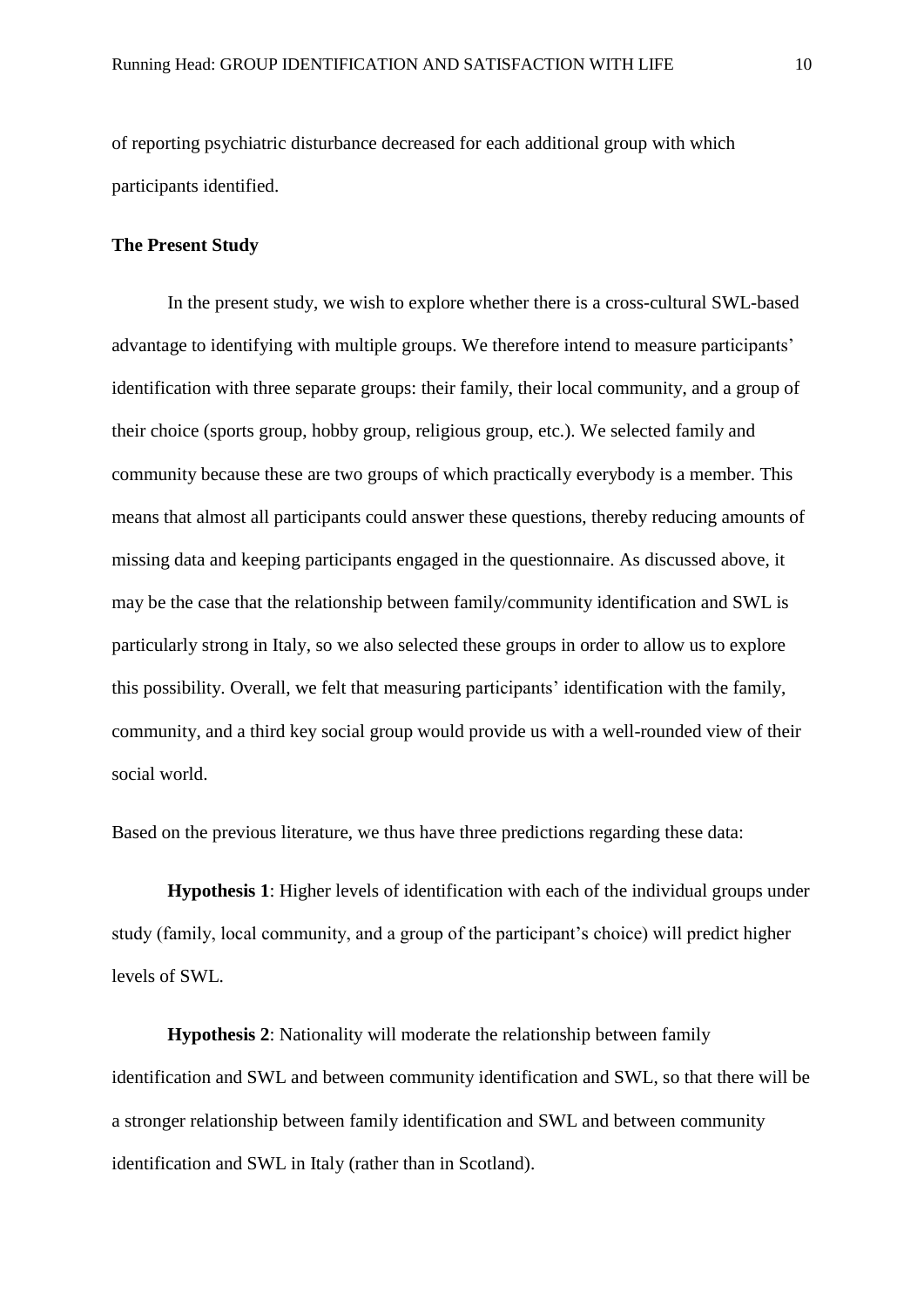**Hypothesis 3**: There will be an additive effect of multiple group identifications, so that the more different groups with which one identifies (from 0 to 3 groups), the higher one's SWL is likely to be.

As stated earlier, we are using a large community sample in order to test these hypotheses. Moreover, these effects are predicted to be observed even after controlling for potentially-important demographic variables, and (importantly) for participants' extent of contact with each of the three groups under study.

# **Method**

#### **Participants and Procedure**

This study is based on Wave 1 of the two-wave Health in Groups project. Data were gathered in both Scotland and Italy, and the procedure differed slightly between the two countries.

## *Scottish Procedure*

Five General Practitioner (GP) medical surgeries situated across Scotland posted participation invitations to all their 21,165 patients for whom the study was deemed suitable (those over 18 without terminal illnesses or conditions such as dementia or Alzheimer's disease). 2,508 interested patients returned the reply slip included with the invitation. These individuals then received a consent form and a questionnaire via post, which were completed and returned by 1,824 patients (henceforth participants; 770 males, 1,054 females,  $M_{\text{age}} =$ 57.55 years,  $SD = 14.57$ , range: 18-97 years).

### *Italian Procedure*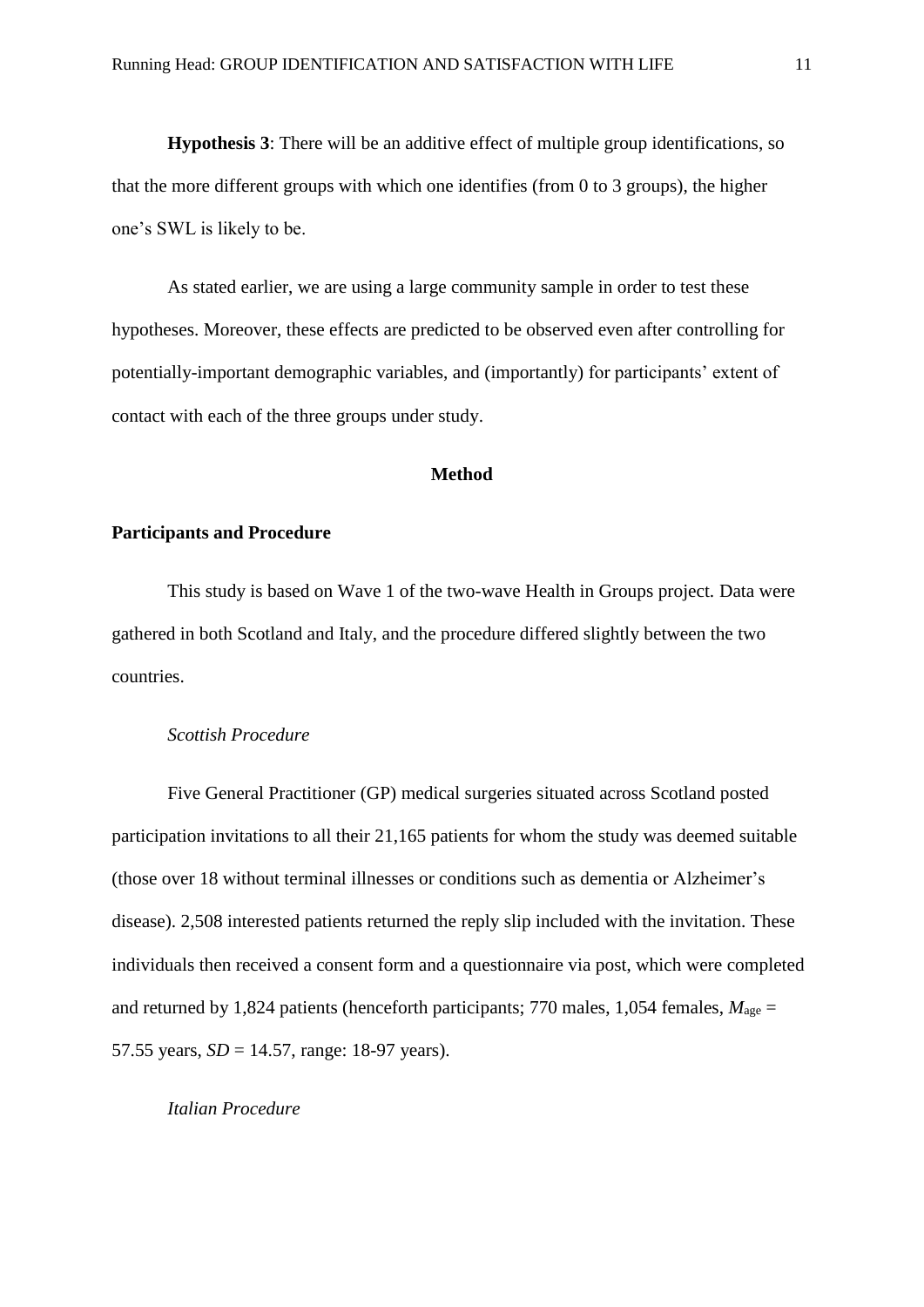GPs working in five different surgeries (all based in rural areas in the province of Arezzo, Tuscany) asked patients visiting the surgeries if they wished to participate in a questionnaire. Patients were only asked to participate if they were over 18 and did not possess any terminal illnesses or conditions such as dementia or Alzheimer's disease. Eligible patients were asked to fill out a consent form and then complete the questionnaire either in the surgery waiting room or at home. Patients were instructed to hand the completed questionnaire into their GP surgery. 2,005 patients completed the questionnaire (henceforth participants; 872 males, 1,130 females, 3 unknown,  $M_{\text{age}} = 52.66$  years,  $SD = 17.18$ , range: 18-93 years).

# *Combining the Data*

Although they were in different languages, the contents of the Scottish and Italian questionnaires were identical, so the Scottish and Italian data were combined for the purposes of analysis (*N* = 3,829; 1,642 males, 2,184 females, 3 unknown, *M*age = 54.99 years, *SD* = 16.17, range: 18-97 years). This paper only deals with variables and data that are relevant to the present topic: for further analyses, see Sani et al. (2015a), Sani et al. (2015b), and Wakefield et al. (2016).

# **Questionnaire Measures**

#### *Group Identifications*

*Continuous identification variables*. To assess *group identification* we used the Group Identification Scale (GIS; Sani et al. 2015a). This is a global scale based on four items tapping one's sense of belonging to the group (e.g., "I have a sense of belonging to [my group]") and one's sense of commonality with in-group members (e.g., "I have a lot in common with the members of [my group]"). Participants specify their disagreement or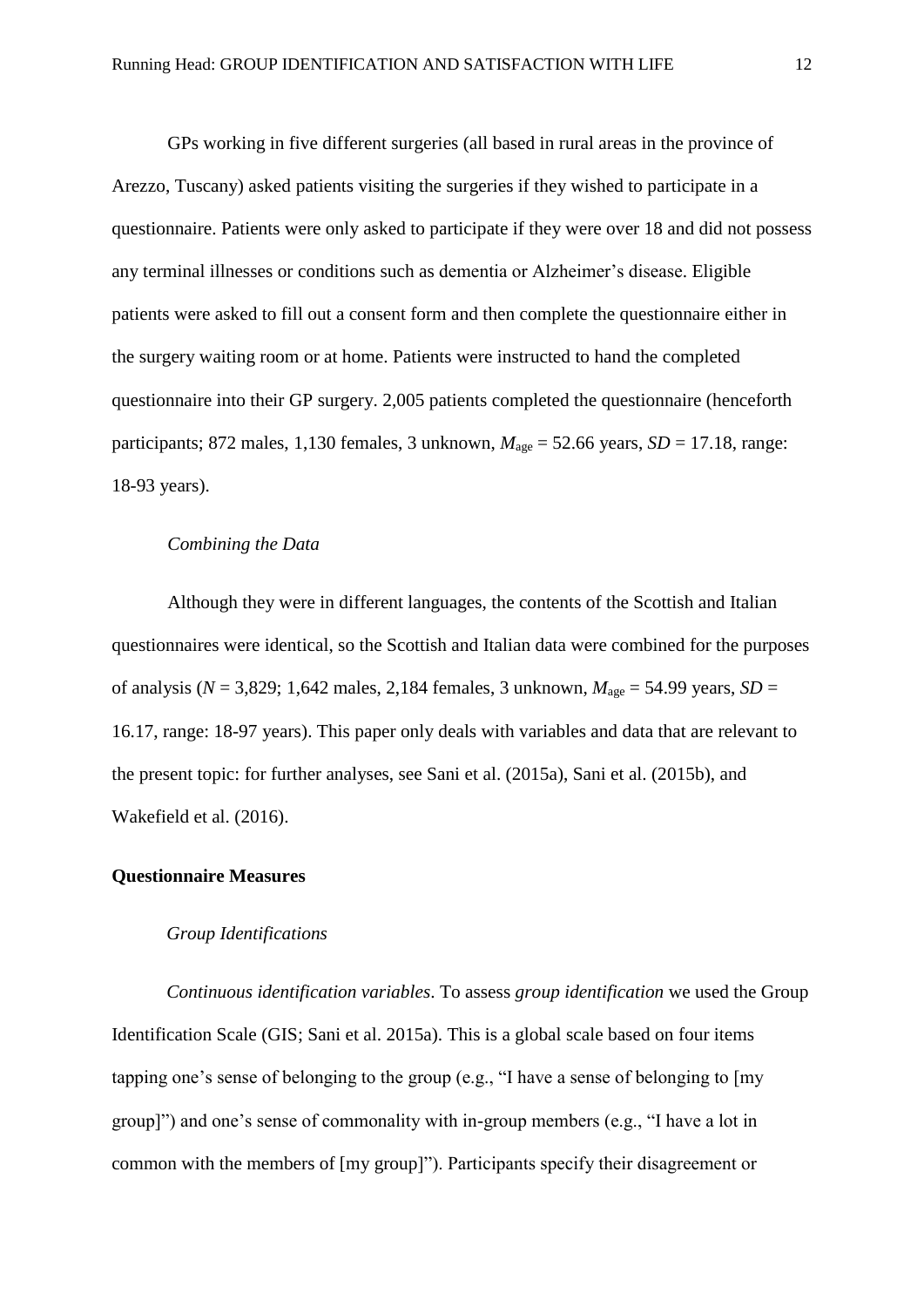agreement with each item using a seven-point scale  $(1=$  "strongly disagree",  $7=$  "strongly agree"). Each participant's mean score on the four items was obtained.

Participants were asked to complete the GIS three times: once with reference to the family, once with reference to the local community, and once with reference to a group chosen by the participant. This meant that for each participant we calculated a mean family identification value, a mean community identification value, and a mean chosen group identification value. Participants were instructed to define 'family' "in any way you wish (e.g., immediate family or extended family, etc.)", and 'local community' as "your neighbourhood, village, city area, or any other way you may define it". The chosen group was selected from a list which included options such as hobby group, voluntary group, sports team, support group, group of friends, etc.

*Number of group identifications*. A binary identification variable was also created for each of the three groups. A participant was classified as being either not identified with a particular group, if their mean value on the relevant identification measure was less than 5, or as identified with a particular group, if their mean value on the relevant identification measure was 5 or above. The *number of group identifications* for each participant was then counted. This variable ranged from 0 (indicating the participant did not identify with any of the three groups) to 3 (indicating the participant identified with all three groups).

# *Contact-Intensive Groups*

*Continuous contact variables*. For each of the three social groups considered (family, local community, and chosen group), we asked three questions assessing the extent to which participants interacted with other ingroup members and participated in group-related activities. The first two questions were identical for all three social groups: "On average, with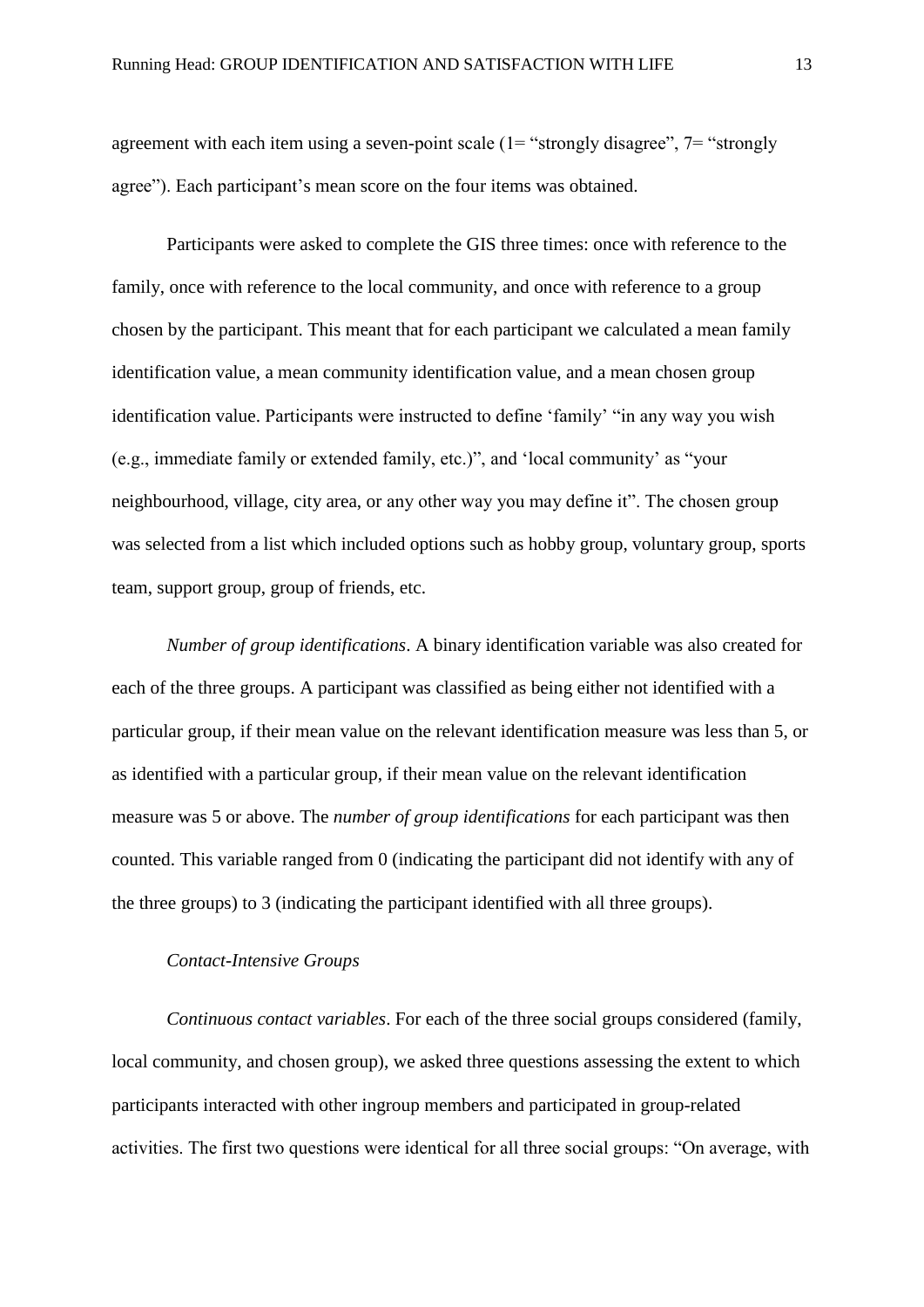how many different members of your [group] do you have a face-to-face conversation in a single week?" and "On average, with how many different members of your [group] do you have a telephone/Internet conversation in a single week?" The third question differed depending on group-type. Concerning the family, we asked: "On average, how many familyrelated events (for instance meals out, parties, gatherings, trips, etc.) do you attend in a single month?" Concerning the local community, we asked: "On average, how many local community-related events (for instance parties, gatherings, trips, fundraising events, etc.) do you attend in a single year?" Finally, concerning the chosen group, we asked: On average, how many events related to your chosen group (for instance parties, gatherings, trips, etc.) do you attend in a single year?"

Then, for each of the three social groups, we transformed the participant's responses to the three contact questions into *Z*-scores, and then summed these three *Z*-scores into an overall measure of *contact*. This gave each participant a contact score for each of the three groups. It is necessary to standardize (i.e., *Z*-score) the contact scores for each participant because the three contact items measure very different things involving different time-scales (e.g., number of family members that the participant has a face-to-face conversation with each week, number of family members that the participant has a telephone/internet conversation with each week, and number of family-related events that the participant attends each month). By standardizing these three items so that they exist on the same scale (with a sample mean of zero), it becomes legitimate to sum them in order to create an overall measure of family contact.

*Number of contact-intensive groups*. A binary contact variable was also created for each of the three groups. If the participant scored below 0 (less than average contact) on the overall measure of contact for a particular group then the group was not considered to be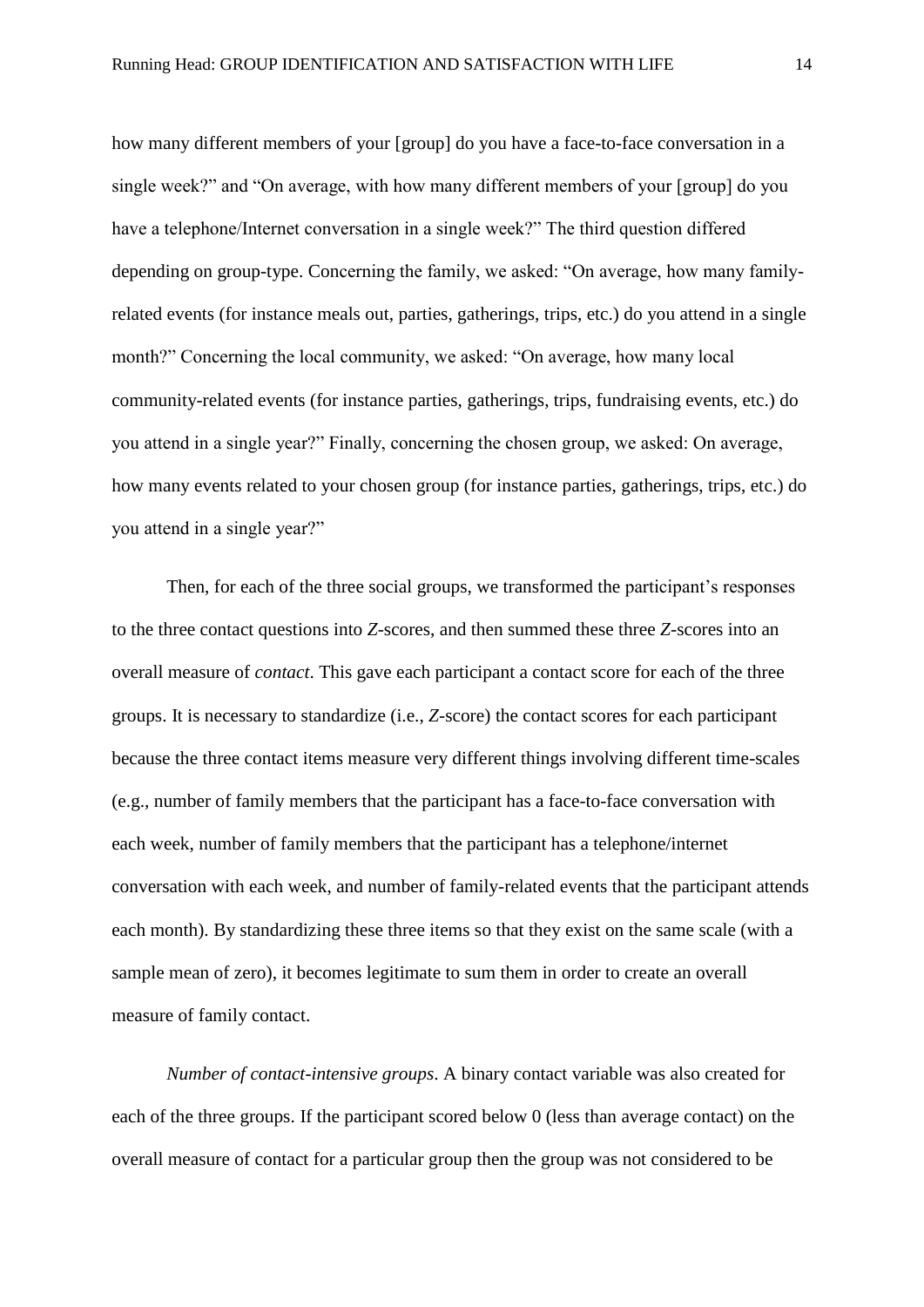contact-intensive for the participant. If the participant scored 0 or more (average/more than average contact) on the overall measure of contact for a particular group then the group was considered to be contact-intensive for the participant. Finally, for each participant we counted the *number of contact-intensive groups*. This variable ranged from 0 (indicating the participant did not have any contact-intensive groups) to 3 (indicating the participant had intensive contact with all three groups).

For details of how we handled missing data with reference to the above measures (i.e., group identification and contact), see Appendix 1 in the supplementary material of Sani et al. (2015a).

#### *Satisfaction with Life*

Participants were also presented with Diener et al.'s (1985) Satisfaction with Life (SWL) scale. Participants rated their agreement with each of the five statements (e.g., "In most ways my life is close to ideal") using a seven-point scale ( $1 =$ "I strongly disagree",  $7 =$ "I strongly agree"). Each participant's mean score on the five items was obtained.

Participants who failed to respond to more than one item out of five were not included in the analysis. When a participant had one missing response, we replaced the missing response with the mean value of the participant's four valid responses.

#### *Demographic Variables*

As well as recording their *gender* (female = 0, male = 1) and *age*, participants also indicated their *occupational status*. We coded employed participants as 1 and non-employed participants (unemployed, retired, students, or housewives/househusbands) as 0.

# **Results**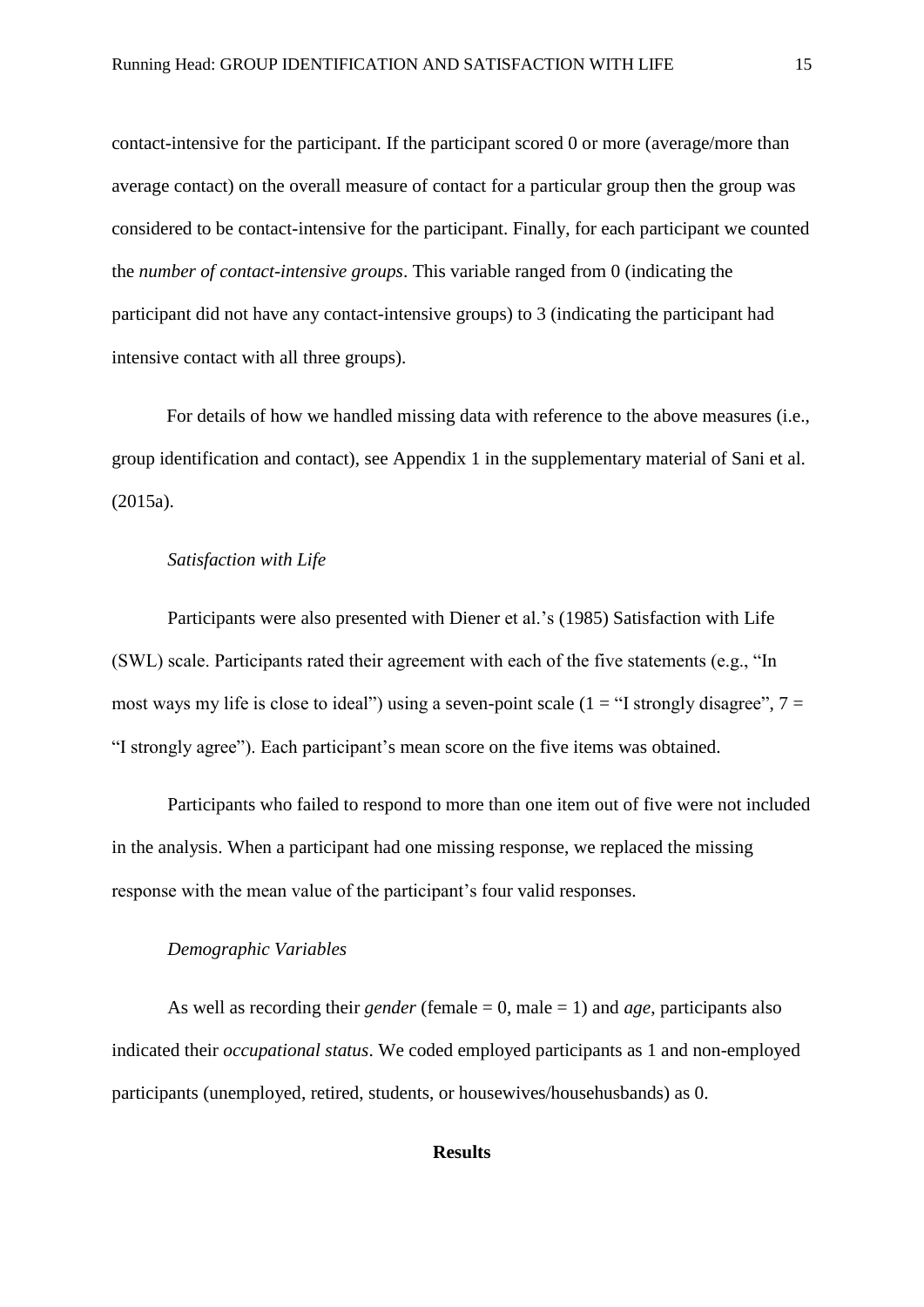### **Comparing Scottish and Italian Participants**

We began our analyses by comparing the Scottish and Italian sub-samples. As can be seen in Table 1, the Scottish and Italian participants' scores on the key measures were broadly similar, and the two samples were well-matched on demographic variables (gender composition, percentage of participants in employment, and mean age). This indicates that it is legitimate for us to include (and compare) the two sub-samples in our analyses.

### (TABLE 1)

#### **Descriptives, Reliabilities, and Inter-correlations**

We then investigated the relationships between each of the continuous variables. Table 2 shows the means, standard deviations, and reliabilities (where applicable) for all the continuous variables, as well as the inter-correlations among all the variables. The three group identification measures and the SWL variable all had good reliability, with Cronbach alphas ranging from .90 to .92.

All three of the group identification measures correlated positively with each other, with *r*-values ranging from .32 to .38 ( $ps < .001$ ). Moreover, all three correlated positively with SWL, with *r*-values ranging from .37 to .44 (*p*s < .001). This indicates that, as predicted, higher group identification was associated with higher life satisfaction. All three of the group contact measures correlated positively with each other (*p*s < .001). Moreover, all three correlated positively with SWL (*p*s < .001), indicating that higher group contact was associated with higher life satisfaction. All of the group identification variables correlated positively with all of the group contact variables ( $ps < .01$ ). Finally, age correlated positively with family and community identification ( $ps < .001$ ) and with SWL ( $p < .001$ ). This indicates that older people tend to identify more with their family and their community, and tend to have higher life satisfaction.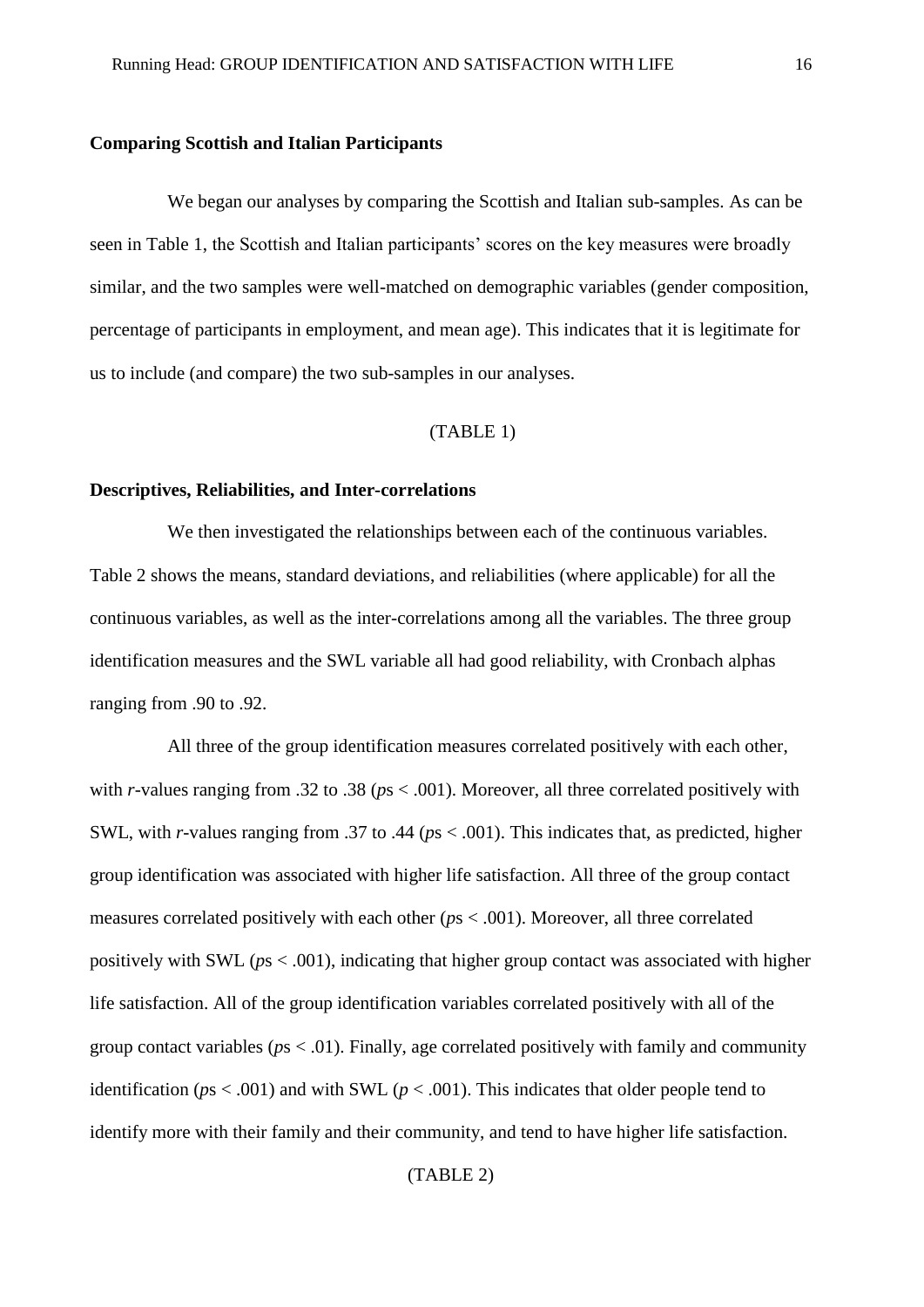We repeated the key correlational analyses for the Scottish and Italian sub-samples separately, and again found that, for both sub-samples, all three of the group identification measures correlated positively with each other ( $ps < .001$ ), and all three correlated positively with SWL ( $ps < .001$ ). Moreover, all three of the group contact measures correlated positively with each other ( $ps < .001$ ), and all three correlated positively with SWL ( $ps < .001$ ).

# **Testing Hypothesis 1: Analysis Including The Three Group Identification & Three Group Contact Variables**

Hierarchical multiple regression analysis was used to assess the ability of the three independent constructs (family identification, community identification, and chosen group identification) to predict SWL. The control variables were gender, age, occupational status, nationality, family contact, community contact, and chosen group contact. The analysis featured 3,098 participants (i.e., all participants who had data for each of the variables included in the analysis).

*Assumptions.* We first checked whether the data met the various assumptions required for linear regression. Tolerance values ranged from .67 to .98, while the highest Variance Inflation Factor value was 1.48, clearly indicating a lack of multicollinearity. We also investigated outliers. 5.36% of cases had a standardized residual above 2.00, which is just above the 5% that would be expected by chance. On the basis of these results, we proceeded with the linear regression.

*Analysis.* We entered the control variables (gender, age, occupational status, nationality, family contact, community contact, and chosen group contact) at Step 1, while family identification, community identification, and chosen group identification were entered at Step 2. This enables an examination of the unique contribution of each variable in predicting SWL, as well as an assessment of the variance in SWL that family/community/chosen group identification may explain in addition to the variance explained by gender, age, occupational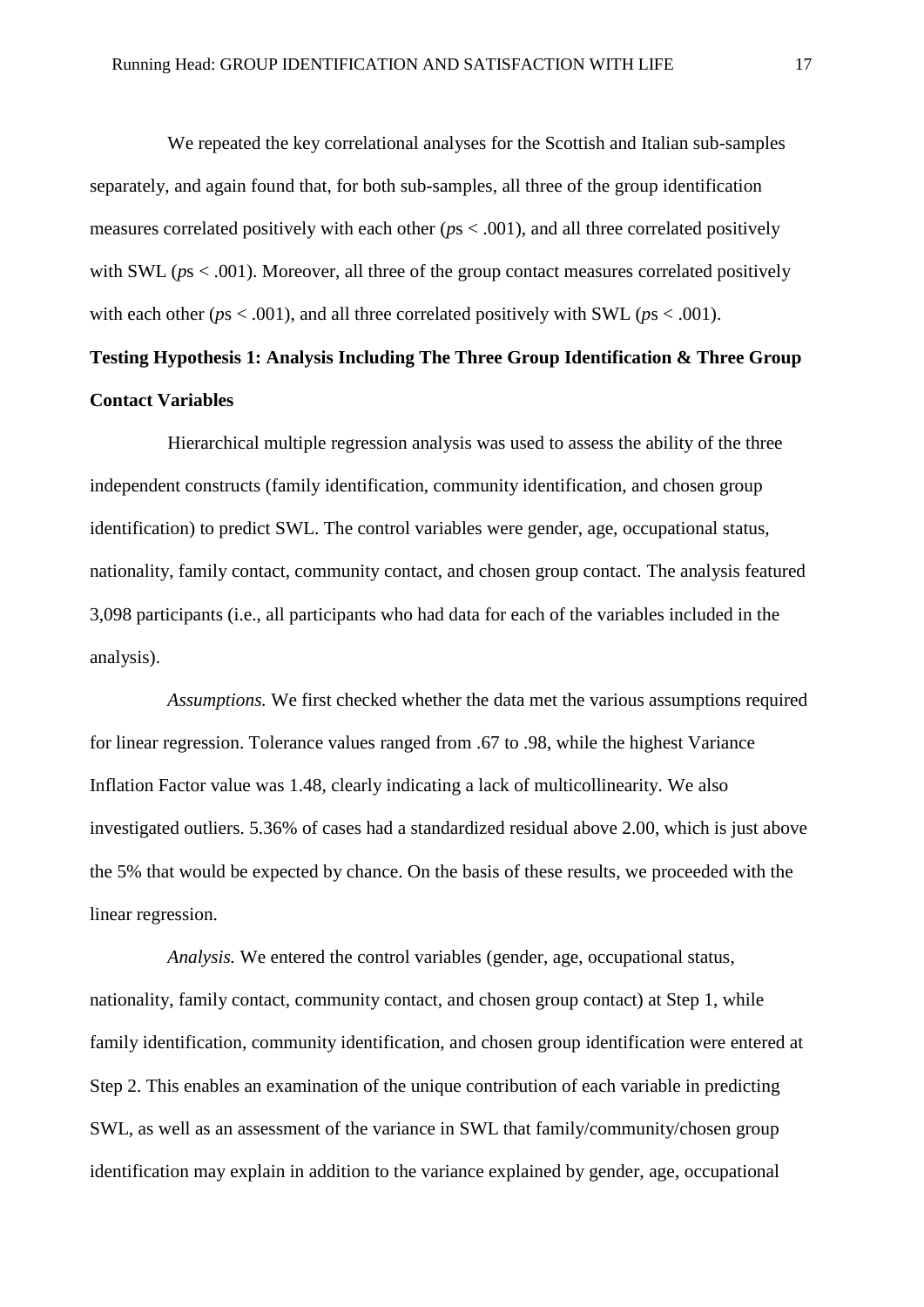status, nationality, and family/community/chosen group contact (see Table 3). Supporting Hypothesis 1, family identification, community identification, and chosen group identification at Step 2 were all significant predictors of SWL (*β*s were .29, .20, and .18 respectively; *p*s < .001). Among the control variables, family contact, chosen group contact, age, and occupational status were also significant predictors ( $\beta$  = .04,  $p$  = .04;  $\beta$  = .04,  $p$  = .01;  $\beta$  = .04,  $p$  = .02 and  $\beta$  = .04,  $p$ = .02 respectively). Nationality was a marginal predictor (*β* = .03, *p* = .07), while gender and community contact were non-significant predictors (*p*s = .17 and .14 respectively). Taken together, family, community, and chosen group identification explained a significant amount of variance in addition to the variance explained by gender, age, occupational status, nationality, family contact, community contact, and chosen group contact on SWL ( $\Delta R^2 = .23$ ,  $p < .001$ ).

#### (TABLE 3)

# **Testing Hypothesis 2: Analysis Including The Three Group Identification & Three Group Contact Variables, with Nationality As A Moderator Variable**

Hierarchical multiple regression analysis was used to investigate whether nationality moderated the relationship between any of the three group identification variables (family identification, community identification, and chosen group identification) and SWL. The control variables were gender, age, occupational status, nationality, family contact, community contact, and chosen group contact. The analysis featured 3,098 participants (i.e., all participants who had data for each of the variables included in the analysis).

*Assumptions.* We first checked whether the data met the various assumptions required for linear regression. Apart from the nationality variable and the three interaction variables (family identification multiplied by nationality, community identification multiplied by nationality, and chosen group identification multiplied by nationality), Tolerance values ranged from .022 to .97, while the highest Variance Inflation Factor value was 2.53, clearly indicating a lack of multicollinearity. However, the Tolerance value for the nationality variable was .019,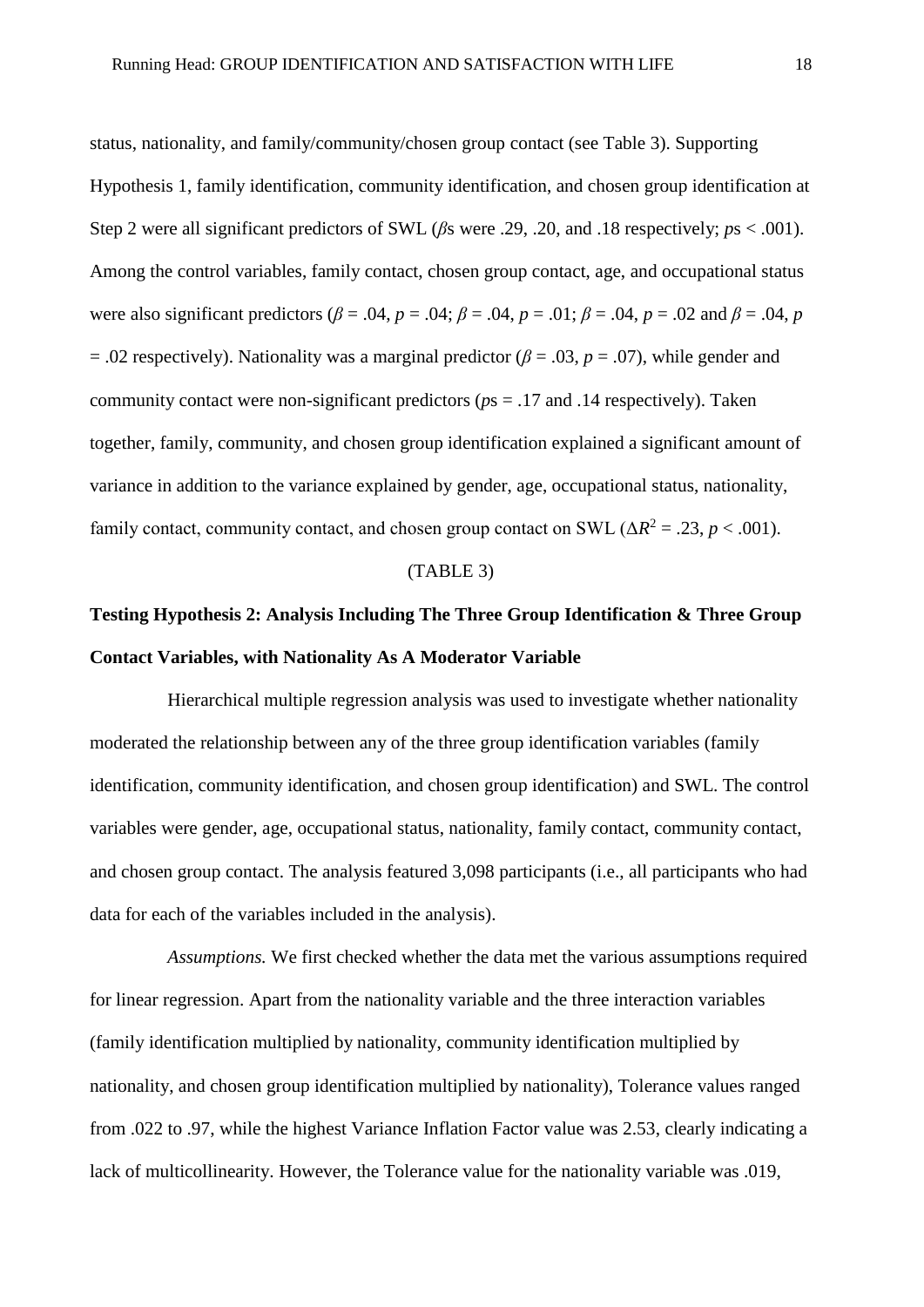which is below the recommended value of .02 (Menard 1995), while the Variance Inflation Factor values for the nationality variable and the three interaction variables were 53.05, 42.00, 18.15, and 44.54 respectively, all of which are above the recommended value of 10 (Hair et al. 1995). Nonetheless, Allison (2012) notes that including interaction terms in a regression model can produce artificially low Tolerance/high Variance Inflation Factor values, and that this is not a cause for concern. The fact that the nationality variable had acceptable Tolerance and Variance Inflation Factor values in our Hypothesis 1 analysis supports this idea.

We also investigated outliers. 5.23% of cases had a standardized residual above 2.00, which is just above the 5% that would be expected by chance. On the basis of these results, we proceeded with the linear regression.

*Analysis.* We entered the control variables (gender, age, occupational status, nationality, family contact, community contact, and chosen group contact) at Step 1. We also entered family identification, community identification, and chosen group identification at Step 1. The three interaction variables (family identification multiplied by nationality, community identification multiplied by nationality, and chosen group identification multiplied by nationality) were entered at Step 2. This enables an examination of the unique contribution of each interaction variable in predicting SWL, as well as an assessment of the variance in SWL that the interaction between nationality and family/community/chosen group identification may explain in addition to the variance explained by gender, age, occupational status, nationality, family/community/chosen group contact, and family/community/chosen group identification (see Table 4). Partially supporting Hypothesis 2, the interaction between family identification and nationality was a marginally significant predictor of SWL ( $\beta$  = -.17,  $p$  = .08). However, the interaction between community identification and nationality was a non-significant predictor of SWL ( $\beta$  = .08,  $p = .24$ ), as was the interaction between chosen group identification and nationality ( $\beta$  = -.12,  $p = .23$ ). Among the control variables, nationality, age, employment status,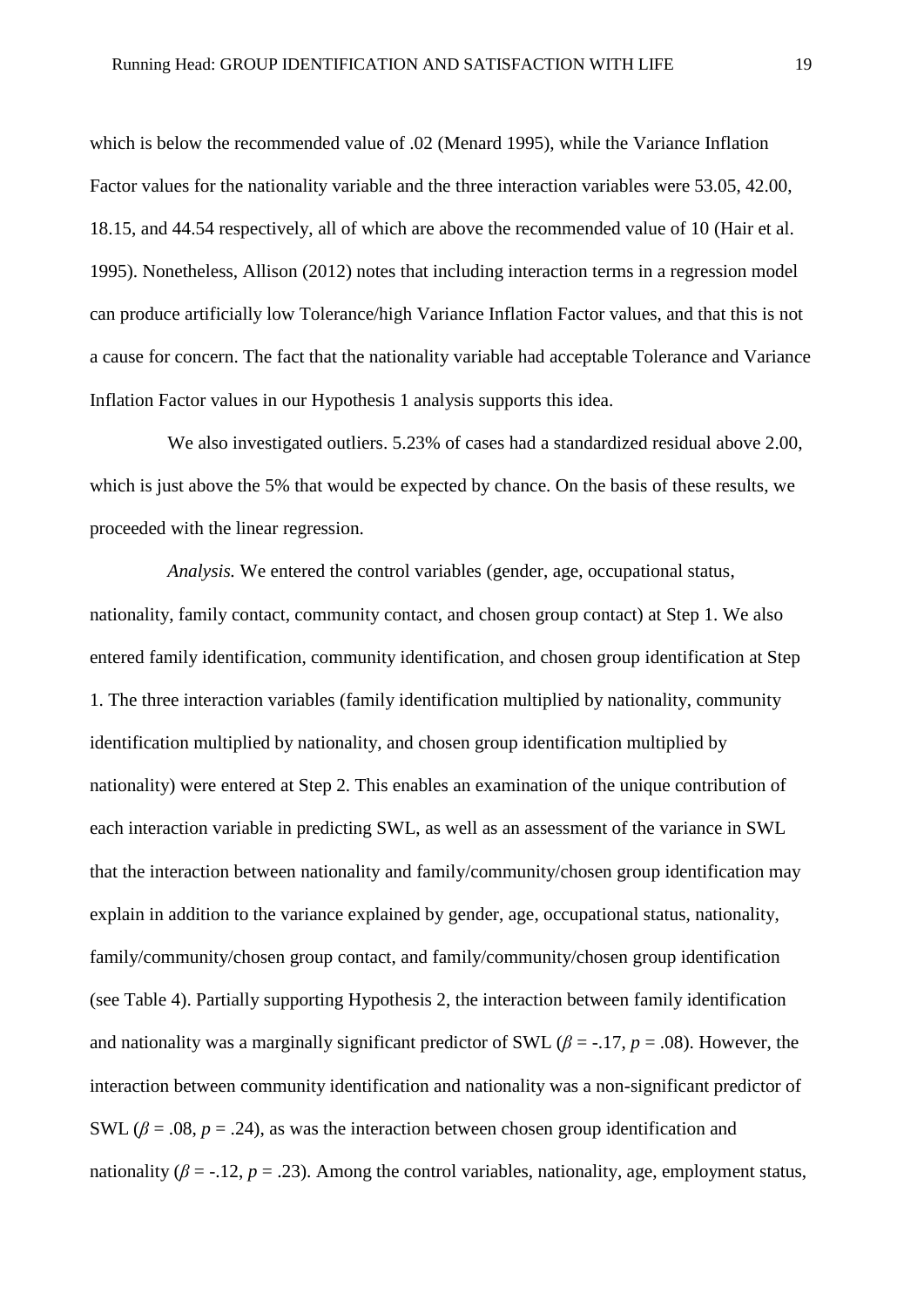family contact, chosen group contact, family identification, community identification, and chosen group identification were also significant predictors ( $\beta = .24$ ,  $p = .03$ ;  $\beta = .04$ ,  $p = .02$ ;  $\beta$  $= .04, p = .02; \beta = .04, p = .03; \beta = .04, p = .01; \beta = .32, p < .001; \beta = .19, p < .001$  and  $\beta = .20, p$  $\leq$  .001 respectively). Gender and community contact were non-significant predictors ( $\beta$  = .02, *p*)  $=$  .19 and  $\beta$  = .02,  $p = 0.16$  respectively). Taken together, the interactions between nationality and each of the three identification measures (family, community, and chosen group) did not explain a significant amount of variance in addition to the variance explained by gender, age, occupational status, nationality, family/community/chosen group contact and family/community/chosen group identification on SWL ( $\Delta R^2$  = .001, *p* = .14).

### (TABLE 4)

*Simple slopes*. In order to examine the marginally-significant moderating effect of nationality on the relationship between family identification and SWL in more depth, Hayes' (2012) PROCESS macro was used. The two non-significant interactions (nationality multiplied by community identification and nationality multiplied by chosen group identification) were removed from Step 2 of the model before performing the simple slopes analysis, the results of which can be seen in Figure 1. Both the Italian and Scottish slopes were significant (Italian slope: *Effect* = 0.39, *SE* = 0.03, *t* = 13.08, *p* < .001, *Lower CI* = 0.33, *Upper CI* = 0.45; Scottish slope: *Effect* = 0.32, *SE* = 0.03, *t* = 12.09, *p* < .001, *Lower CI* = 0.27, *Upper CI* = 0.37), and, as expected, both showed a positive relationship between family identification and SWL. However, consistent with Hypothesis 2, the Italian slope was found to be steeper than the Scottish slope, indicating a stronger relationship between family identification and SWL for the Italian participants. This meant that at low levels of family identification, SWL was particularly low for Italian participants.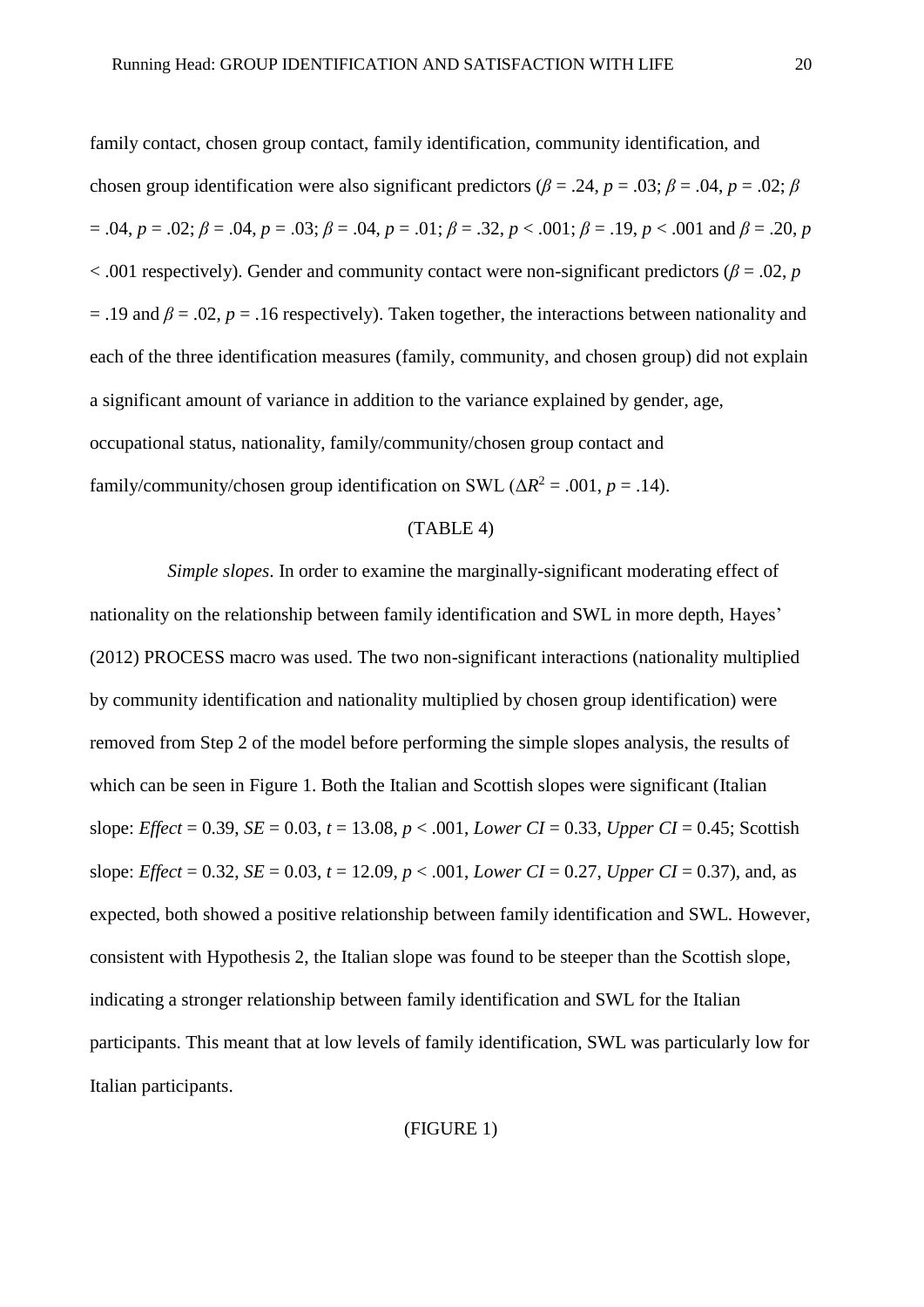# **Testing Hypothesis 3: Analysis Including The Number of Group Identification & Number of Contact-Intensive Groups Variables**

Hierarchical multiple regression analysis was used to assess the ability of the number of group identifications variable to predict SWL. The control variables were gender, age, occupational status, nationality, and number of contact-intensive groups.

*Assumptions.* We first checked whether the data met the various assumptions required for linear regression. Tolerance values ranged from .69 to .99, while the highest Variance Inflation Factor value was 1.45, clearly indicating a lack of multicollinearity. We also investigated outliers. 5.49% of cases had a standardized residual above 2.00, which is just above the 5% that would be expected by chance. On the basis of these results, we proceeded with the linear regression.

*Analysis.* We entered the control variables (gender, age, occupational status, nationality, and number of contact-intensive groups) at Step 1, while number of group identifications was entered at Step 2. This enables an examination of the unique contribution of each variable in predicting SWL, as well as an assessment of the variance in SWL that number of group identifications may explain in addition to the variance explained by gender, age, occupational status, nationality, and number of contact-intensive groups (see Table 5). Supporting Hypothesis 3, number of group identifications at Step 2 was a significant predictor of SWL ( $\beta$  = .41,  $p < .001$ ). Among the control variables, number of contact-intensive groups, nationality, age, and employment status were also significant predictors ( $\beta = .12$ ,  $p < .001$ ;  $\beta =$ .07,  $p < .001$ ;  $\beta = .08$ ,  $p < .001$  and  $\beta = .06$ ,  $p = .002$  respectively), while gender was a nonsignificant predictor  $(p = .59)$ . Overall, number of group identifications explained a significant amount of variance in addition to the variance explained by gender, age, occupational status, nationality, and number of contact-intensive groups on SWL ( $\Delta R^2 = .15$ ,  $p < .001$ ).

(TABLE 5)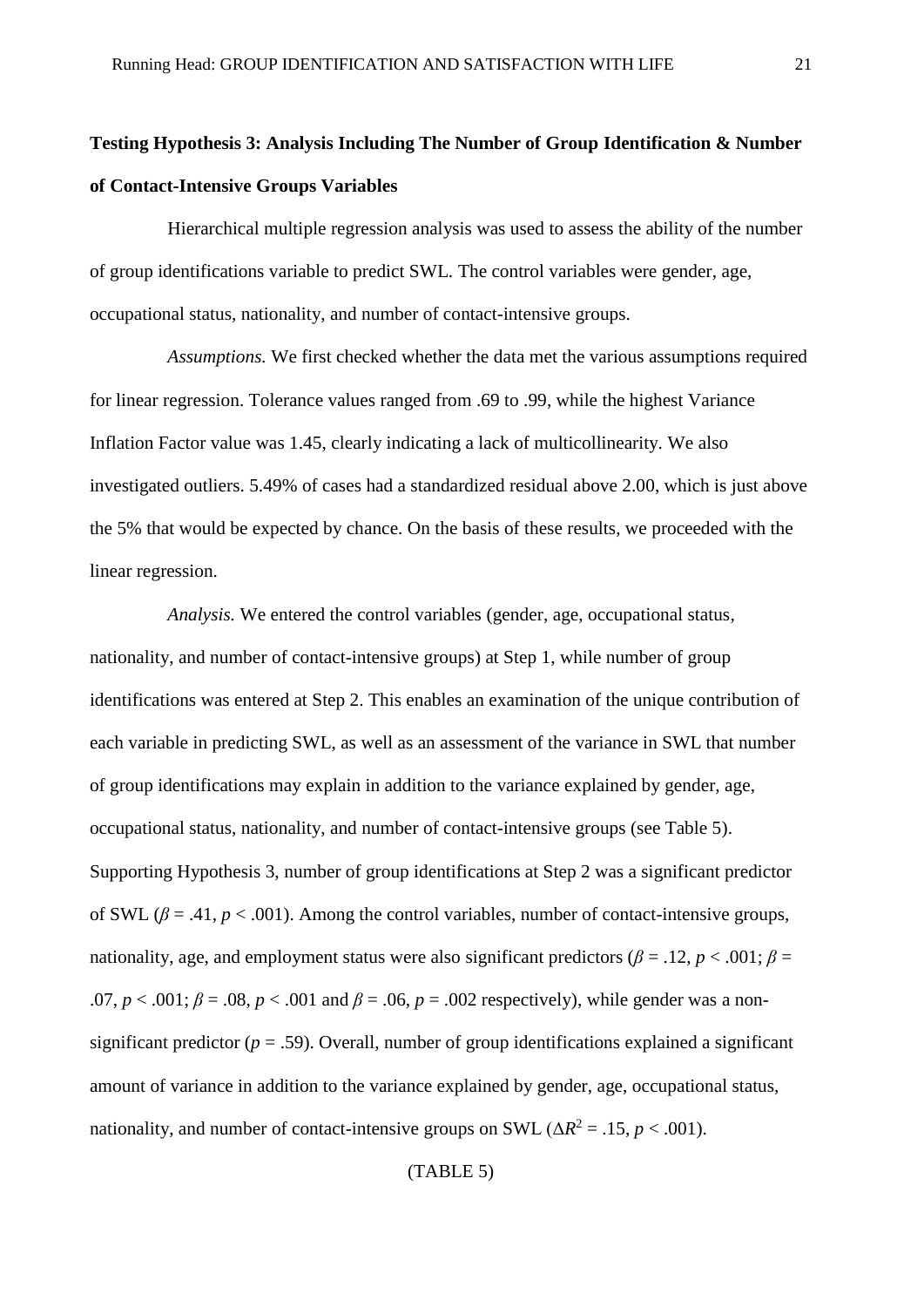#### **Discussion**

The results obtained in the present study support Hypotheses 1 and 3, and partially support Hypothesis 2. Concerning Hypothesis 1, we found that higher levels of identification with each of the three groups under study (family, local community, and a group of the participant's choice) predicted higher levels of SWL. We found this result even after controlling for gender, age, occupational status, nationality, and intensity of contact with each of the three groups. Concerning Hypothesis 2, we found that nationality was a marginally significant moderator of the relationship between family identification and SWL, with Italian participants who had low levels of family identification having particularly low levels of SWL. However, nationality did not moderate the relationship between community identification and SWL. We found these results after controlling for gender, age, occupational status, nationality, intensity of contact with each of the three groups, and extent of identification with each of the three groups. However, it must of course be noted that nationality was only a marginally significant moderator of the relationship between family identification and SWL, so this result must be interpreted with caution. Concerning Hypothesis 3, we found that there was an additive effect of multiple group identifications, so that the more group identifications a participant possessed, the higher their SWL was likely to be. Again, we found this result even after controlling for gender, age, occupational status, nationality, and the number of groups with which participants had intensive contact.

These findings are important because they were obtained from a large cross-cultural community sample, suggesting that the positive relationship between group identification and SWL is a widely generalizable and culturally robust phenomenon. Moreover, this is the first study to investigate (and establish) the link between three specific group identifications and SWL simultaneously, and is also the first to highlight the additive effect of identifying with multiple specific social groups.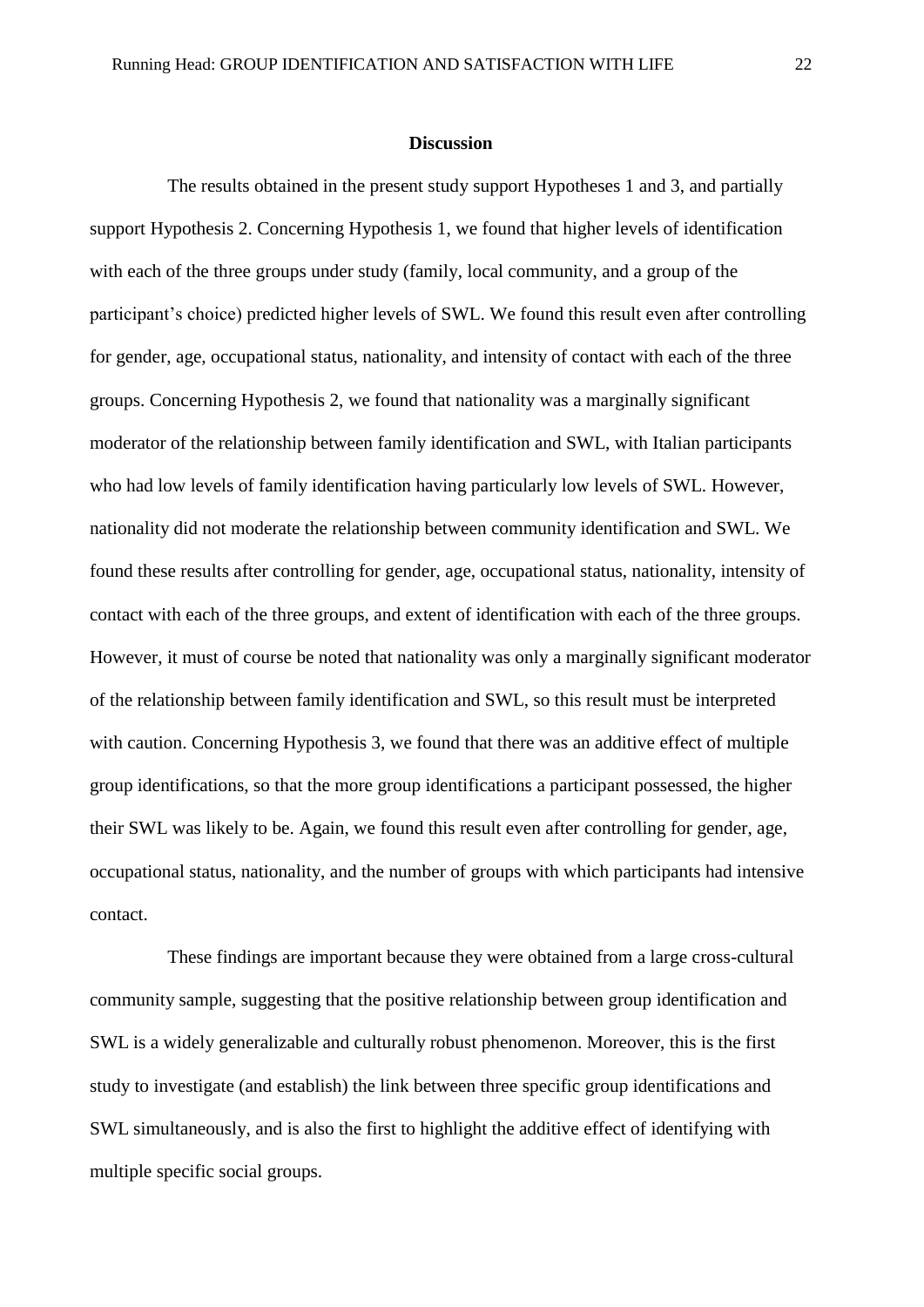#### **Group Identification Predicts SWL**

Our findings regarding Hypothesis 1 corroborate a range of research which shows a positive relationship between group identification and SWL (e.g., Haslam et al. 2005; Sani et al. 2012; Outten et al. 2009). In a bid to explain this relationship (as well as the relationship between group identification and wellbeing more generally), Haslam et al. (2005) proposed the Integrated Social Identity Model of Stress (ISIS). The core idea of ISIS is that our group memberships have the potential to affect how we appraise stress, both in terms of primary stress appraisal (deciding whether or not to categorize a potential stressor as a threat) and in terms of secondary stress appraisal (once a potential stressor is categorized as a threat, deciding whether one possesses the resources required to cope with that threat; Jetten et al. 2010). For instance, with regards to primary stress appraisal, a potentially stressful task is likely to be seen as less stressful when a member of a group with which you identify tells you that the task is fun and challenging rather than complex and difficult (Haslam et al. 2004). With regards to secondary stress appraisal, identifying with a group allows people to feel that they possess the resources they will require in order to cope with stressors: the sense of stability and belongingness afforded by group identification (as well as the belief that social support will be available from fellow group members) provides an important sense of security during difficult times (Haslam et al. 2008). The ISIS model thus postulates that group identification can both reduce the number of potentially-stressful events that an individual categorizes as threats, and increase the individual's perceived ability to cope with events that are categorized as threats. These important stress-buffering mechanisms are thus hypothesized to enhance SWL, as well as to increase overall wellbeing.

## **Nationality Moderates The Relationship Between Family Identification and SWL**

Our findings regarding Hypothesis 2 lend partial support to our predictions regarding the moderating effect of nationality on the relationship between group identification and SWL.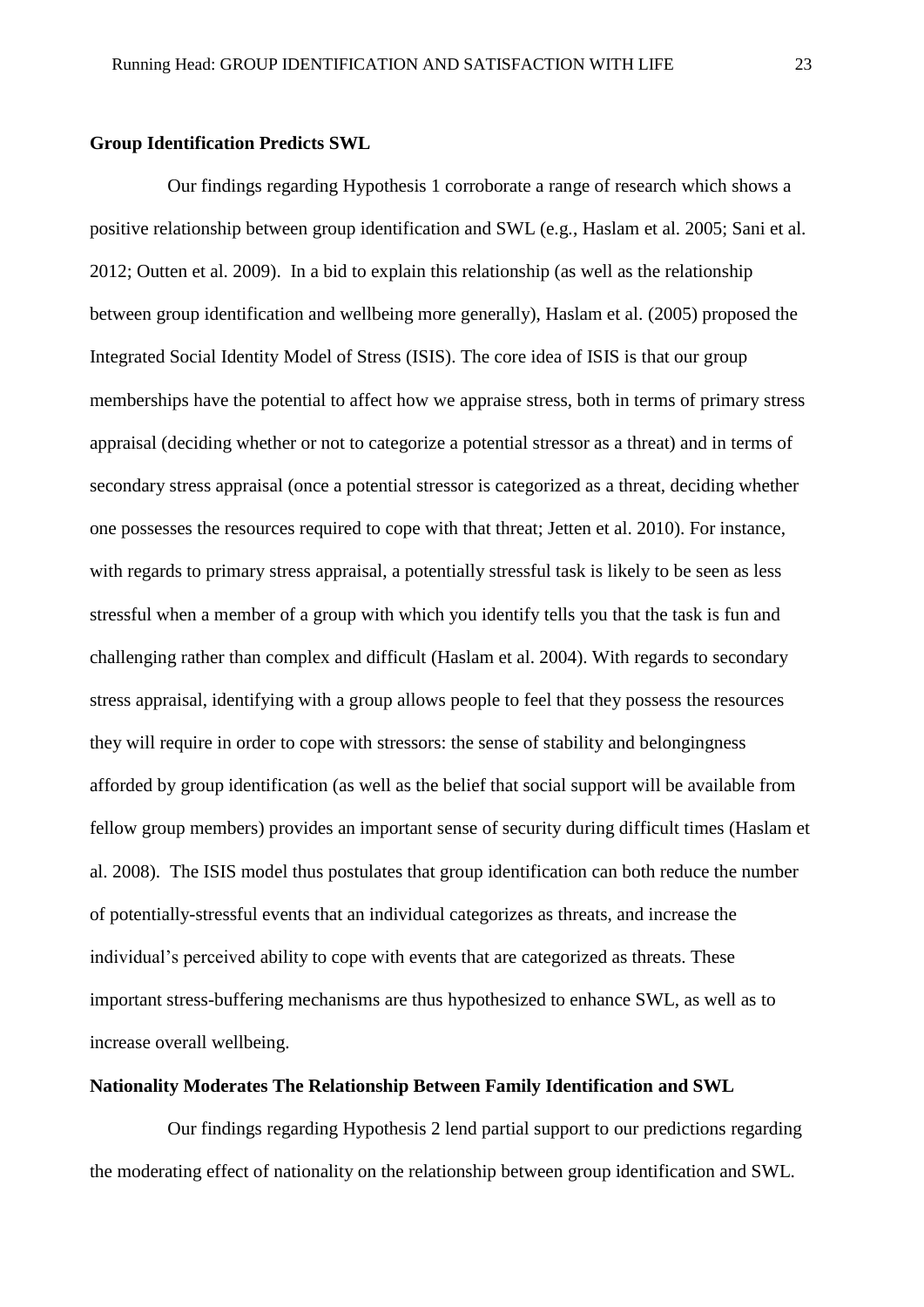As predicted, we found that identification with the family had a stronger relationship with SWL in Italy than in Scotland. More specifically, we found that possessing low levels of family identification was associated with particularly low levels of SWL for Italian participants. This is consistent with the idea that SWL levels in people living within the more ethnocentric and untrusting Italian culture are likely to be more bound up with family identification than levels of SWL in people living within the less ethnocentric and more trusting Scottish/British culture, which is more accepting of uncertainty and change. However, it must be remembered that the interaction between family identification and nationality was only a marginally significant predictor of SWL, and the interaction between community identification and nationality (which one would expect to follow the same pattern as the family identification interaction) was a nonsignificant predictor of SWL. It is unclear why our predictions regarding Hypothesis 2 were not fully confirmed, but it may relate to the fact that while Scotland is part of Britain, it is often felt that Scotland's culture is more community-focused than that of neighboring England (e.g., Béland and Lecours 2008; Findlay and Findlay 2005). This may explain why the Global Leadership and Organization Behavior Effectiveness (GLOBE) research program (House et al. 2004), which is one of the largest studies to compare nations in terms of their cultural values, only assessed the values of England, and not Britain as a whole. This suggests that we may have obtained stronger results regarding Hypothesis 2 if we had compared England and Italy, rather than Scotland and Italy.

# **Identification With Multiple Groups Predicts SWL**

Our findings regarding Hypothesis 3 support and extend the literature which highlights the positive link between multiple group memberships and SWL (e.g., Haslam et al. 2008; Iyer et al. 2009). While there is little doubt that multiple group memberships are likely to have a positive influence on levels of SWL, our results imply that this might only be true to the extent that individuals actually identify with the groups in question. As mentioned in the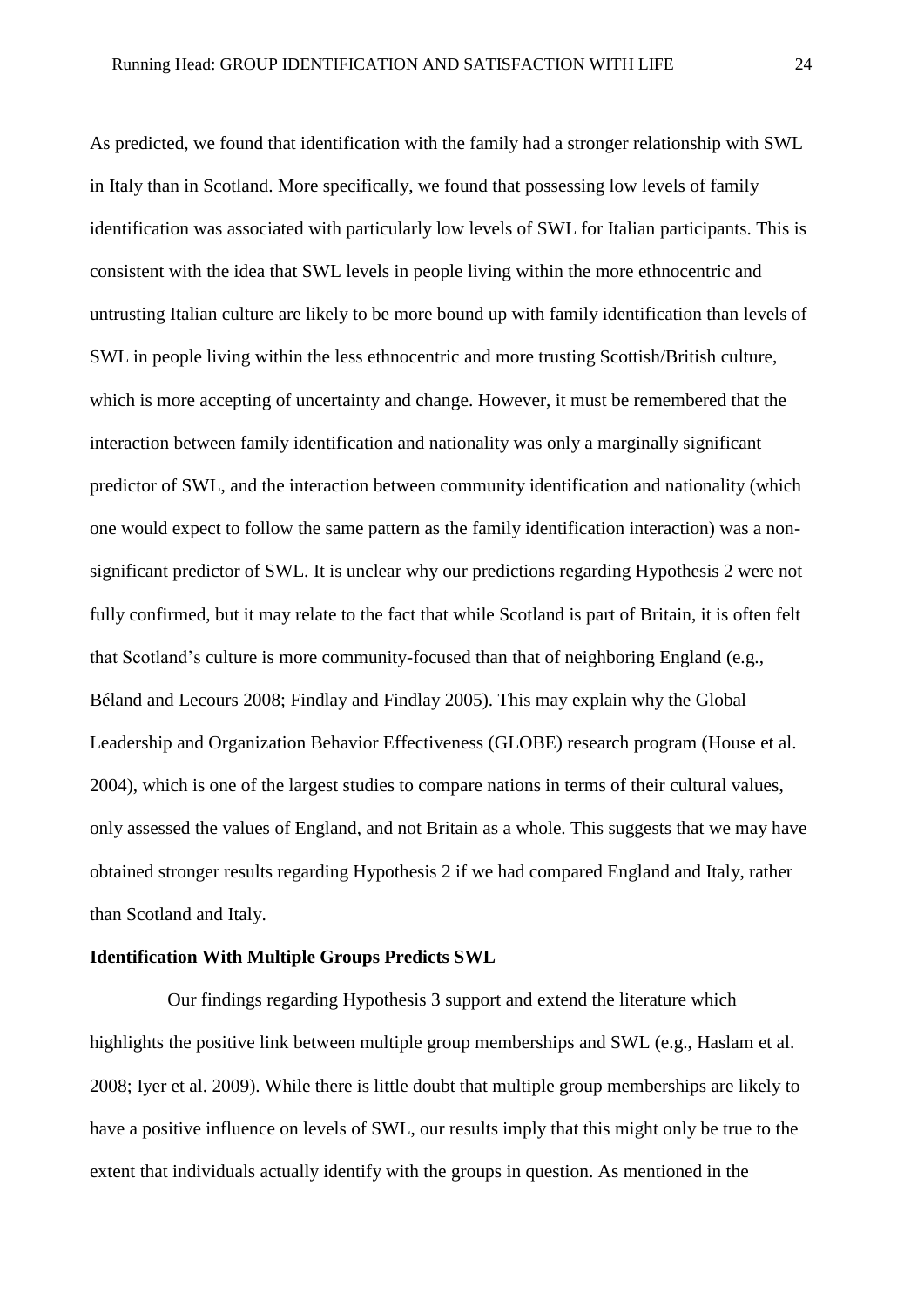Introduction, it is most certainly possible for an individual to be a member of a group with which they do not identify, and we would argue that this type of group membership is unlikely to provide any type of benefit: indeed, the lack of perceived belongingness and support often inherent in such relationships could even be detrimental to SWL (e.g., Rook 1984).

Our finding regarding an additive effect of multiple group memberships (such that increasing numbers of group identifications was associated with higher levels of SWL) was also novel, and supports Miller et al.'s (2015) finding regarding the additive effect of multiple group memberships on adolescent's mental health. Rather than investigating how the possession of multiple group memberships before a life transition helps to promote SWL during/after the transition (e.g., Iyer et al. 2009), the present study suggests that there is a real-time benefit to identifying with multiple groups: it is something from which people can reap the benefits in their day-to-day lives, even if they are not experiencing a life transition. This is probably due to the fact that the advantages of identifying with multiple groups- the stronger sense of meaning and security, and the multiple sources (and types) of social support available during times of stress- have the potential to improve SWL at any life-stage (e.g., Haslam et al. 2008). Nonetheless, it should be noted that not all researchers suggest that multiple group identifications will inevitably be beneficial: Finkle et al. (2014) note that possessing many group memberships about which one cares deeply can be mentally depleting, as each group membership requires one's time and resources. In this way, multiple group memberships could be perceived as a 'double-edged sword': as well as providing the individual with rich and varied forms of social support, it could also be the case that multiple group memberships may be costly in terms of the mental effort required to participate in each of them (particularly if these memberships compete for one's time, such as in the case of work identity and family identity for many individuals). Future research could usefully address this interesting potential paradox.

# **Covariates**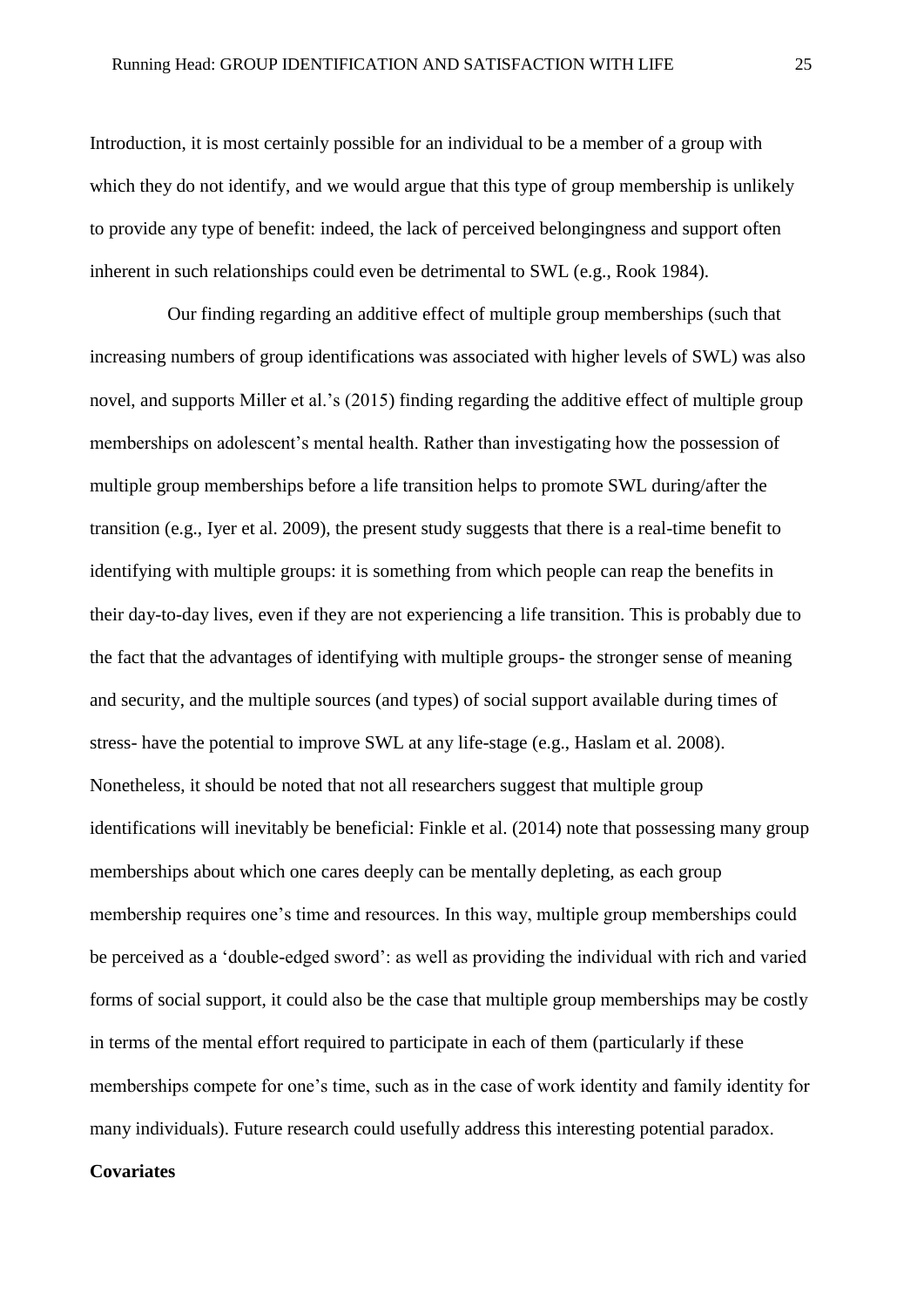An important aspect of the present study is that we highlighted the important (and unique) role that group identification plays in predicting SWL by obtaining our predicted results even after controlling for a number of potentially-important covariates: gender, age, occupational status, nationality, and intensity of group contact/number of contact-intensive groups. Including the contact-related variables in our analyses was particularly important, due to the large literature highlighting the relevance of social integration and social contact for overall wellbeing (e.g., Cohen 2004). Although we found family contact and chosen group contact to be significant predictors of SWL, their effect sizes did not come close to those of the identificationrelated variables. This finding supports and extends Sani et al.'s (2012) conclusion that while social contact plays a role in predicting mental health, its effects are not nearly as strong as those of group identification. Again, this reinforces the idea that mere contact with group members is likely to do little to benefit SWL: it seems that one must identify with the group/s in question in order to experience positive effects.

#### **Limitations and Future Directions**

Our study is not without limitations. Perhaps the most important of these is the crosssectional nature of the research (a limitation which is also relevant to the previous studies investigating this topic which we outlined in the Introduction, e.g. Sani et al. 2012), which means that we are not able to clearly establish a causal link between group identification and SWL. Although we interpret group identification as leading to high levels of SWL, it could equally be the case that high levels of SWL encourage people to identify with more groups. While this latter idea is of course a possibility, the clear message to emerge from the literature (including longitudinal studies) in this area is that group identification tends to promote wellbeing (e.g., Haslam et al. 2009). However, it is also possible that this relationship promotes the creation of a 'virtuous circle' (e.g., Reicher and Haslam 2012), where group identification promotes wellbeing, which in turn encourages further group-related engagement and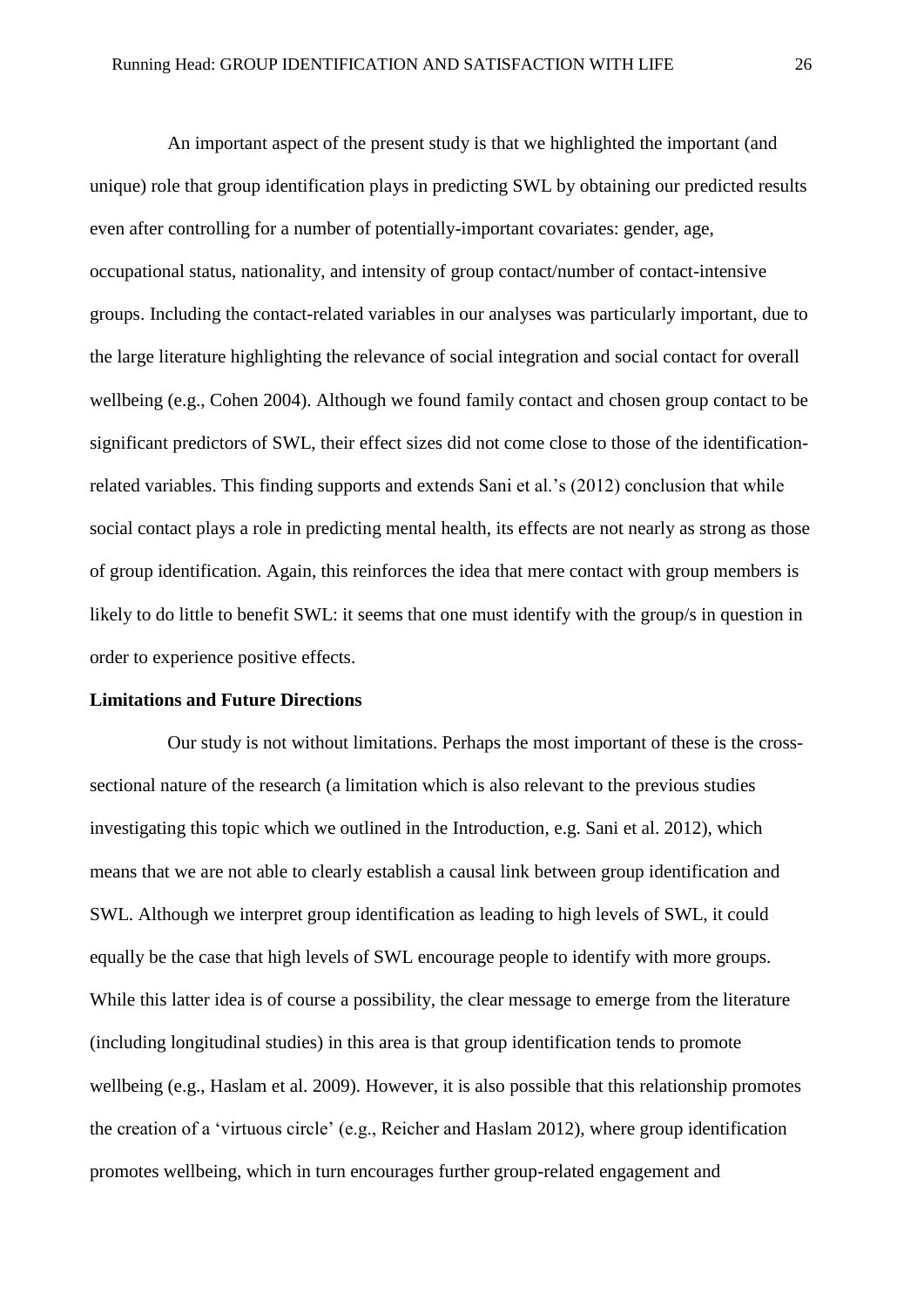identification, and so on. We hope that Wave 2 of the Health in Groups project will shed more light on this important issue.

Moreover, the present study did not investigate variables that may mediate the relationship between multiple group identifications and SWL. For instance, we would suggest that multiple group identifications have a positive relationship with SWL because of the sense of security and meaning they provide, as well as the multiple sources of social support such memberships afford.

There are also a number of covariates which we overlooked in the present study. Perhaps most notably, we neglected the potential importance of personality traits (such as neuroticism and extraversion), which may help to explain some of the variance in our model. For instance, work by Schimmack (e.g., Schimmack et al. 2002) has highlighted the important effects that personality traits can have on levels of SWL, and how the impact of personality on SWL can be culture-dependent. Considering the relevance of personality traits could therefore enhance future work in this area.

It could also have been worthwhile to ask participants how they defined 'family' when they were asked to indicate the extent of their family identification and family contact. Since participants were free to define 'family' in any way they wished (e.g., nuclear, extended, etc.), it could have been interesting to examine whether family type alters the relationship between family identification and SWL. This could be particularly relevant in a cross-cultural context, where meanings and understandings surrounding the family could differ between cultures.

Relatedly, it might be useful in future work to ask all participants to select the same type of group as their third group (e.g., a group of friends), and specify their identification with this specific group. This would eliminate the possibility of group-type impacting upon the relationship between group identification and SWL.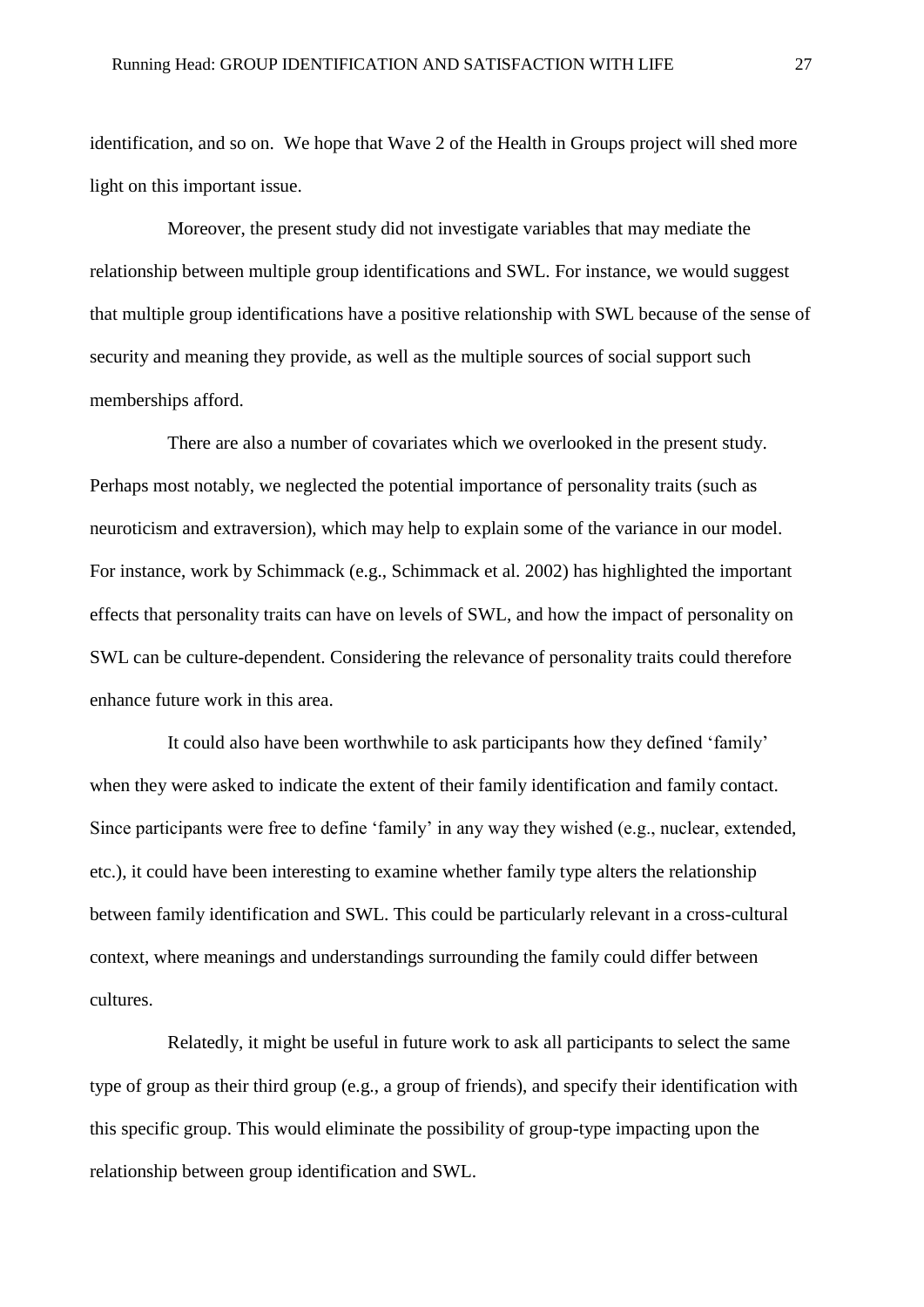Furthermore, it may have been helpful to ask participants how long they had lived in Italy/Scotland at the time of questionnaire completion, in order to ensure that Italian and Scottish participants had experienced similar levels of exposure to their respective cultures, as well as exposure to any culturally-related norms and values. Nonetheless, over 95% of our Scottish sample defined themselves as Scottish/British, while over 98% of our Italian sample defined themselves as Italian, so this suggests that our participants generally had high levels of exposure to their respective cultures.

Finally, our finding regarding the additive effects of multiple group identifications raises an interesting issue: is there a 'ceiling' point after which new group identifications provide no additional SWL-related benefits to the individual? Addressing this issue in future research would be worthwhile because it could help suggest an 'optimum' number of groups with which one should identify in order to cultivate high levels of SWL.

## **Implications and Conclusion**

Since SWL is known to be a crucial facet of overall subjective wellbeing, the results of the present study suggest that health professionals, therapists, and community workers should perhaps encourage their patients and clients: i) to join groups with which the individual in question feels that they will be able to identify (e.g., groups involving sports/hobbies that the individual is interested in, or groups promoting values/ideals that are broadly consistent with those of the individual), and; ii) to enhance/maintain their identification with groups of which they are already members. Achieving the latter does not necessarily need to be overly complex or costly: Knight et al. (2010) found that both group identification and SWL were enhanced for elderly care-home residents who were able to make collective decisions regarding how to decorate their living-space (versus those who were not).

Overall, our findings suggest that thinking more about one's group life (and perhaps putting a plan into action in order to enhance it) could have significant benefits for one's overall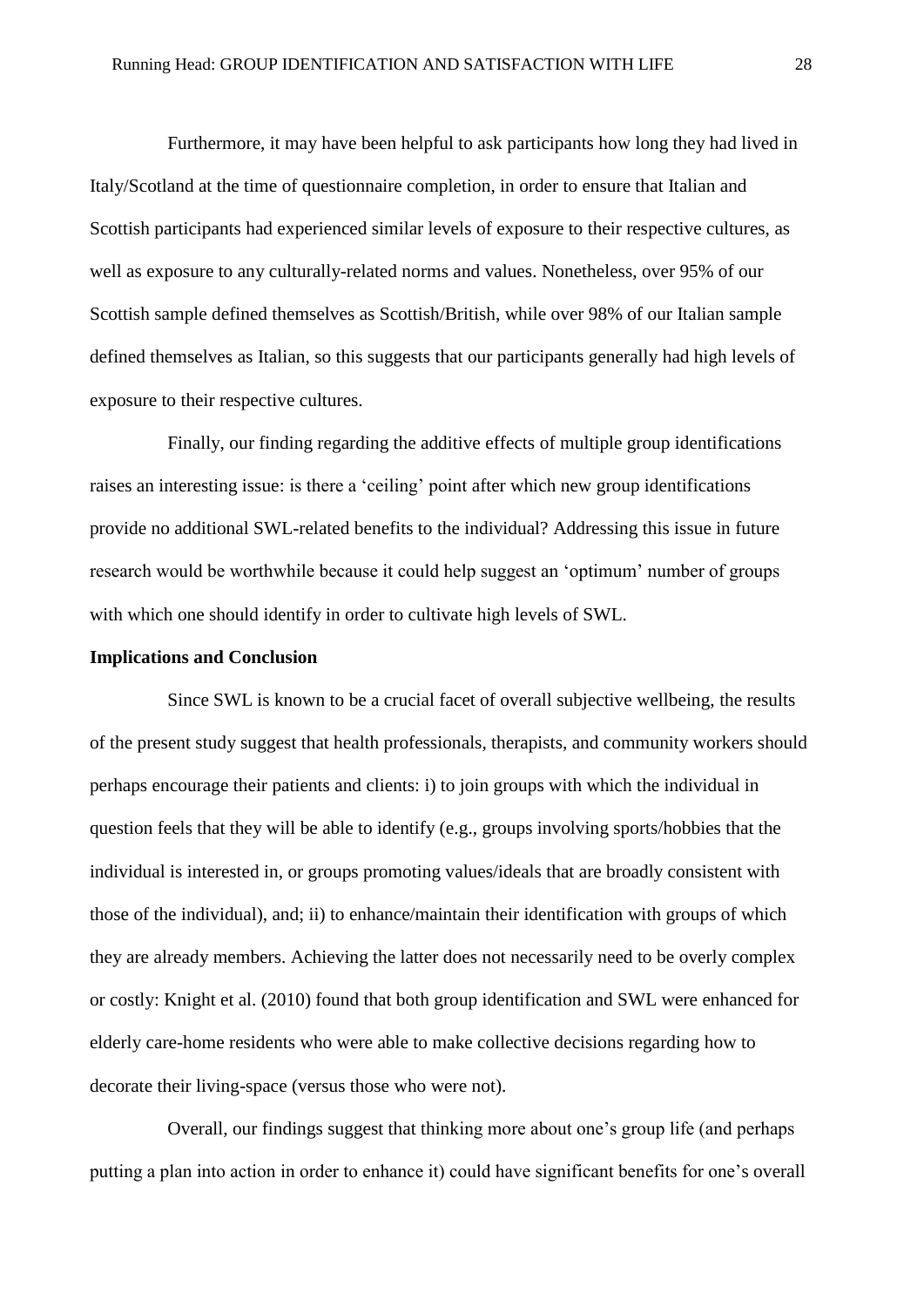sense of wellbeing. While this conclusion might appear rather intuitive to many, this is probably because it taps into knowledge that is deep within all of us, but which we often risk forgetting because of the hectically-paced and achievement-focused nature of modern life: that to be your best self, you tend to require the support of others.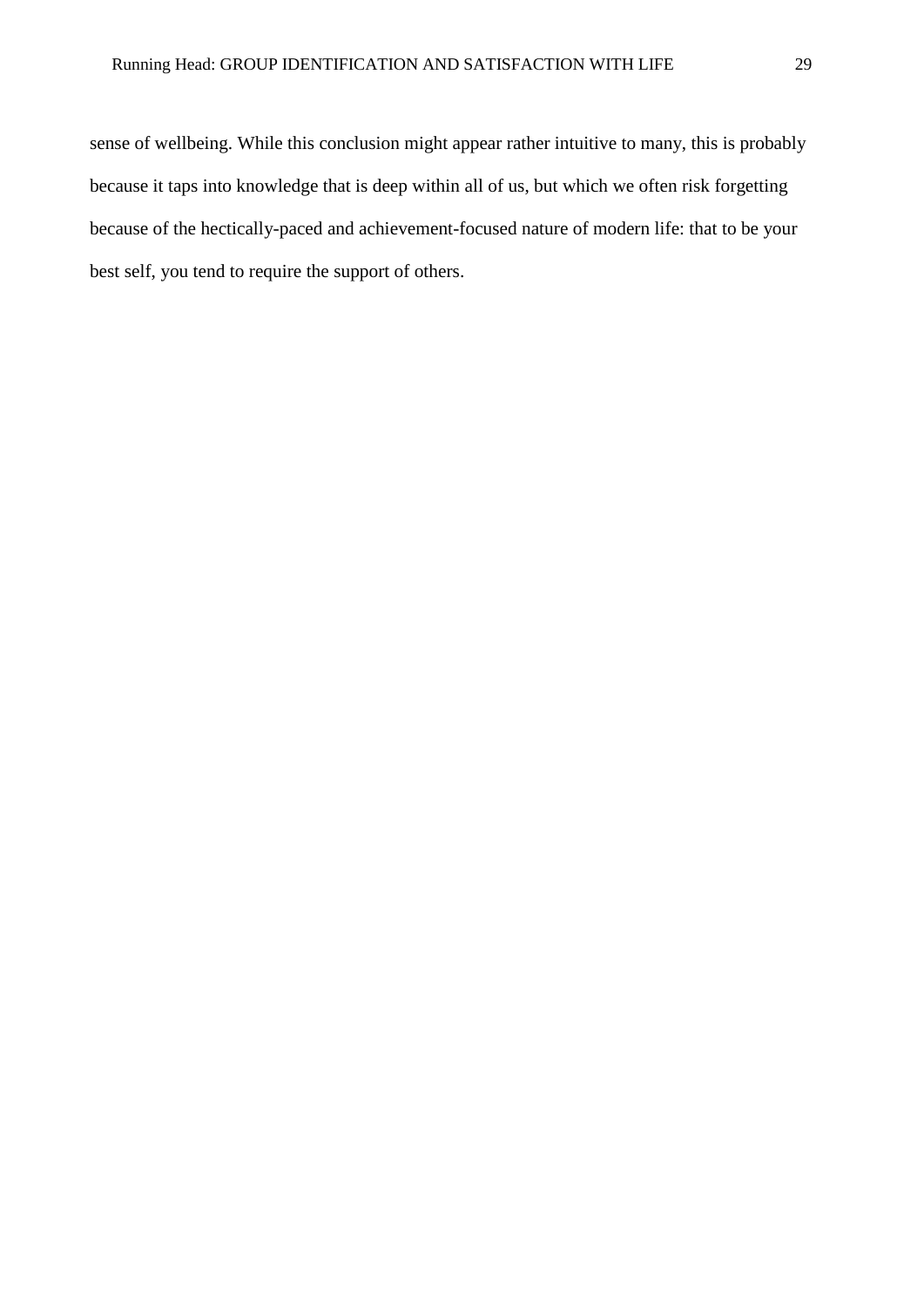#### **References**

- Allison, P. (2012, September 10). Statistical Horizons: When can you safely ignore multicollinearity? Retrieved from [http://statisticalhorizons.com/multicollinearity.](http://statisticalhorizons.com/multicollinearity)
- Alexopoulos, G. S. (2005). Depression in the elderly. *The Lancet, 365*, 1961-1970. doi: [10.1016/S0140-6736\(05\)66665-2.](http://dx.doi.org/10.1016/S0140-6736(05)66665-2)
- Artazcoz, L., Benach, J., Borrell, C., & Cortès, I. (2004). Unemployment and mental health: Understanding the interactions among gender, family roles, and social class. *American Journal of Public Health, 94*, 82-88. doi: 10.2105/AJPH.94.1.82.
- Béland, D., & Lecours, A. (2008). *Nationalism and social policy: The politics of territorial solidarity*. Oxford: University Press.
- Berkman, L. F., & Syme, S. L. (1979). Social networks, host resistance, and mortality: a nine-year follow-up study of Alameda County residents. *American Journal of Epidemiology*, *109*, 186-204.
- Branscombe, N. R., Schmitt, M. T., & Harvey, R. D. (1999). Perceiving pervasive discrimination among African Americans: Implications for group identification and well-being*. Journal of Personality and Social Psychology, 77*, 135-149. doi: 10.1037/0022-3514.77.1.135.
- Brissette, I., Cohen, S., & Seeman, T. E. (2000). Measuring social integration and social networks. In S. Cohen, L. G. Underwood, & B. H. Gottlieb (Eds.), *Social support measurement and intervention: A guide for health and social scientists* (pp. 53-85). Oxford: University Press.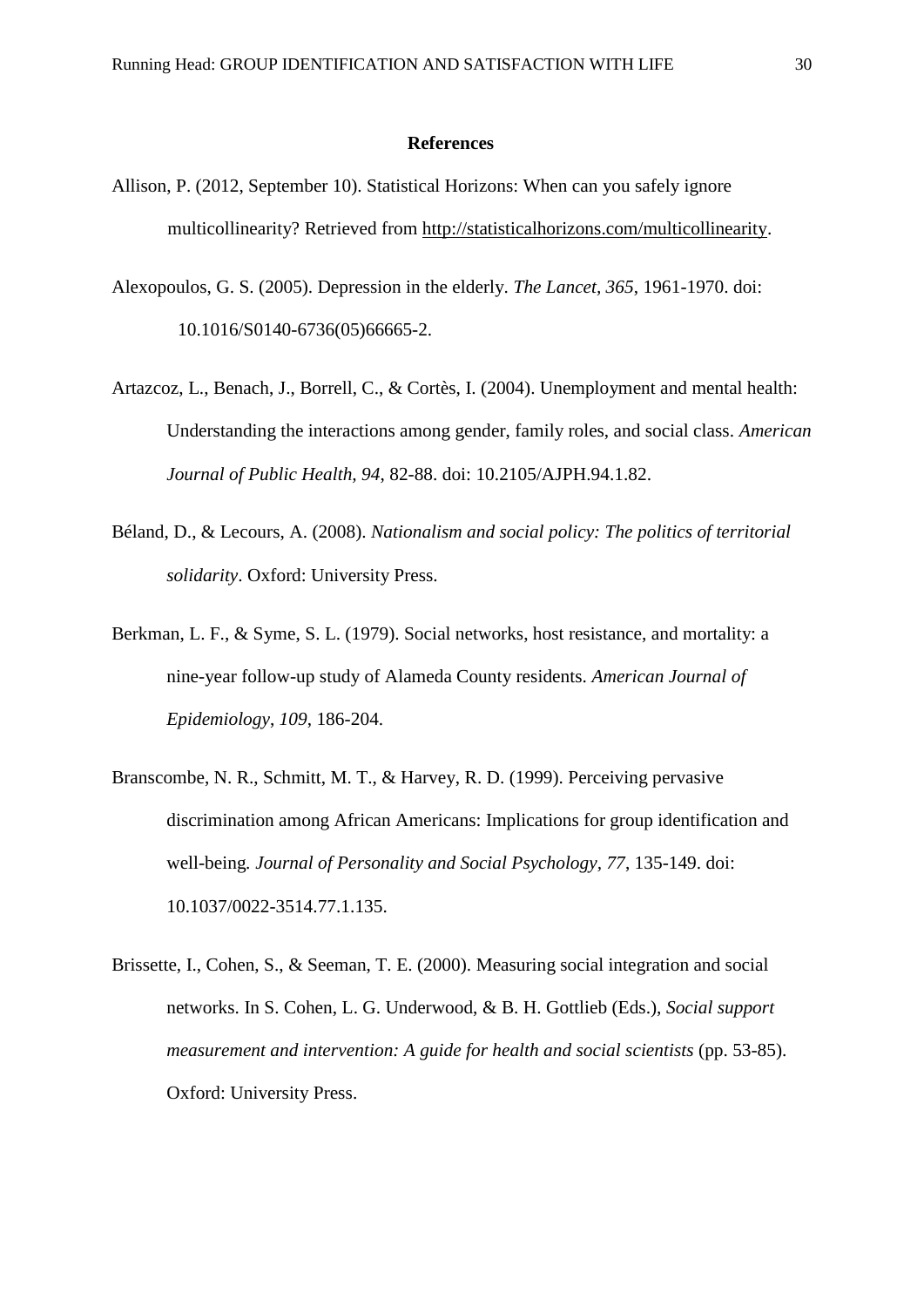- Cohen, S. (2004). Social relationships and health. *American Psychologist*, *59*, 676-684. doi: 10.1037/0003-066X.59.8.676.
- Cohen, S., Doyle, W. J., Skoner, D. P., Rabin, B. S., & Gwaltney, J. M. (1997). Social ties and susceptibility to the common cold. *Journal of the American Medical Association, 277*, 1940-1944. doi: 10.1001/jama.1997.03540480040036.
- Delle Fave, A., Brdar, I., Freire, T. Vella-Brodrick, D., & Wissing, M. P. (2011). The eudaimonic and hedonic components of happiness: Qualitative and quantitative findings. *Social Indicators Research, 100*, 185-207. doi: 10.1007/s11205-010-9632-5.
- de Vroome, T. & Hooghe, M. (2014). Life satisfaction among ethnic minorities in the Netherlands: Immigration experience or adverse living conditions? *Journal of Happiness Studies, 15*, 1389-1406. doi: 10.1007/s10902-013-9483-2.
- Diener, E., Emmons, R. A., Larsen, R. J., & Griffin, S. (1985). The Satisfaction with Life Scale. *Journal of Personality Assessment, 49*, 71-75. doi: 10.1207/s15327752jpa4901\_13.
- Findlay, J., & Findlay, P. (2005). Volunteering and organisational participation. In J. Ermisch and R. E. Wright (Eds.), *Changing Scotland: Evidence from the British Household Panel Survey* (pp. 277-296). University of Bristol: Polity Press.
- Finkel, E. J., Hui, C. M., Carswell, K. L., & Larson, G. M. (2014). The suffocation of marriage: Climbing Mount Maslow without enough oxygen. *Psychological Inquiry, 25*, 1-41, doi: 10.1080/1047840X.2014.863723.
- Glass, T. A., De Leon, C. F. M., Bassuk, S. S., & Berkman, L. F. (2006). Social engagement and depressive symptoms in late life longitudinal findings. *Journal of Aging and Health*, *18*, 604-628. doi: 10.1177/0898264306291017.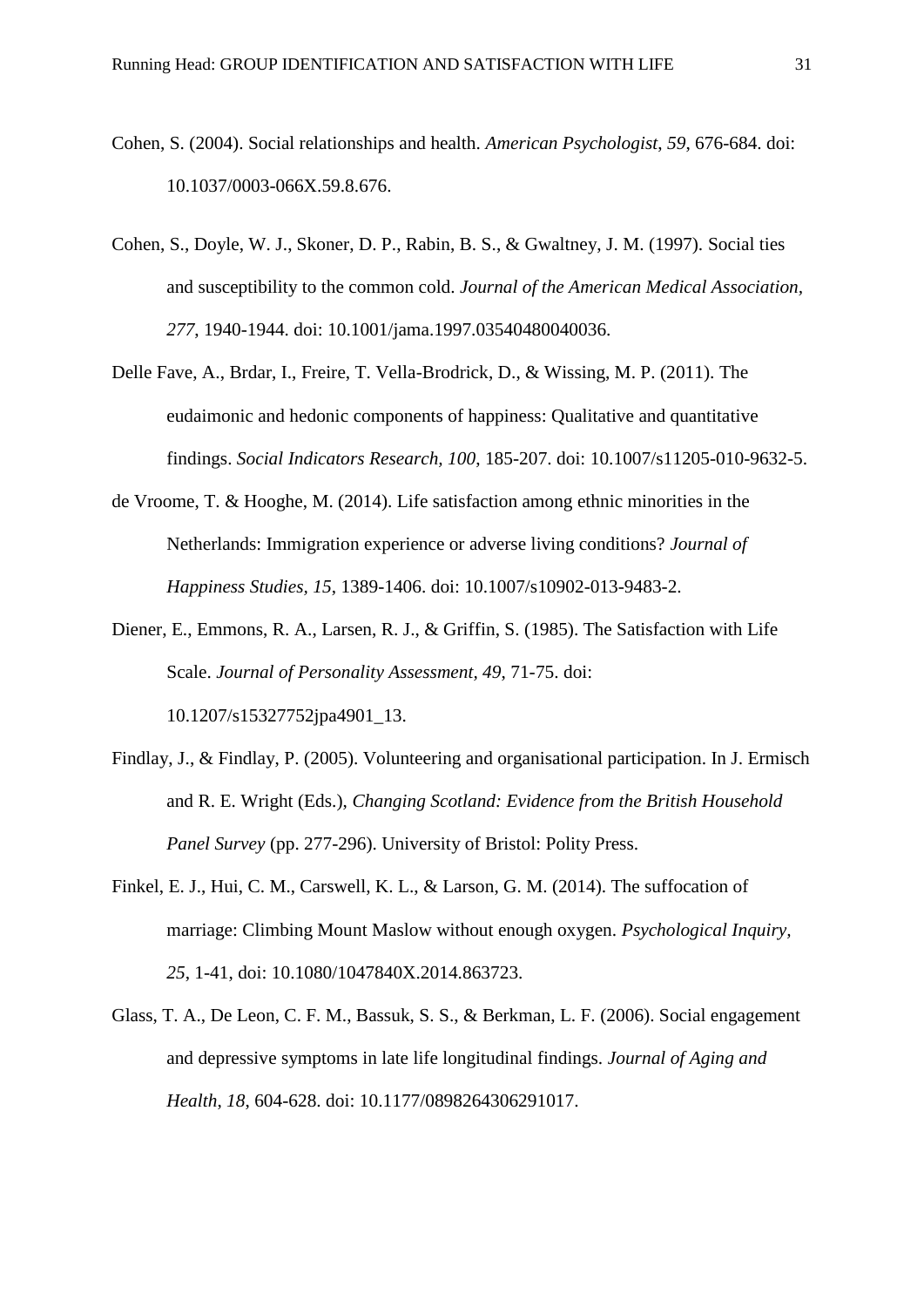- Hair, J. F. Jr., Anderson, R. E., Tatham, R. L. & Black, W. C. (1995). *Multivariate data analysis* (3rd ed.). New York: Macmillan.
- Haslam, S. A. (2004). *Psychology in organizations*. London: Sage.
- Haslam, C., Cruwys, T., Haslam, S. A., & Jetten, J. (2015). Social connectedness and health. *Encyclopaedia of Geropsychology*. doi: 10.1007/978-981-287-080-3\_46-1.
- Haslam, C., Holme, A., Haslam, S. A., Iyer, A., Jetten, J., & Williams, W. H. (2008). Maintaining group memberships: Social identity continuity predicts well-being after stroke. *Neuropsychological Rehabilitation, 18*, 671-691. doi: 10.1080/09602010701643449.
- Haslam, S. A., Jetten, J., O'Brien, A., & Jacobs, E. (2004). Social identity, social influence and reactions to potentially stressful tasks: support for the self‐categorization model of stress. *Stress and Health, 20*, 3-9. doi: 10.1002/smi.995.
- Haslam, S. A., Jetten, J., & Waghorn, C. (2009). Social identification, stress and citizenship in teams: A five‐phase longitudinal study. *Stress and Health, 25*, 21-30. doi: 10.1002/smi.1221.
- Haslam, S. A., O'Brien, A., Jetten, J., Vormedal, K., & Penna, S. (2005). Taking the strain: Social identity, social support, and the experience of stress. *British Journal of Social Psychology, 44*, 355-370. doi: 10.1348/014466605X37468.
- Hayes, A. F. (2012). PROCESS: A versatile computation tool for observed variable mediation, moderation, and conditional indirect effects (White paper). Retrieved from http://www.afhayes.com/public/process2012.pdf.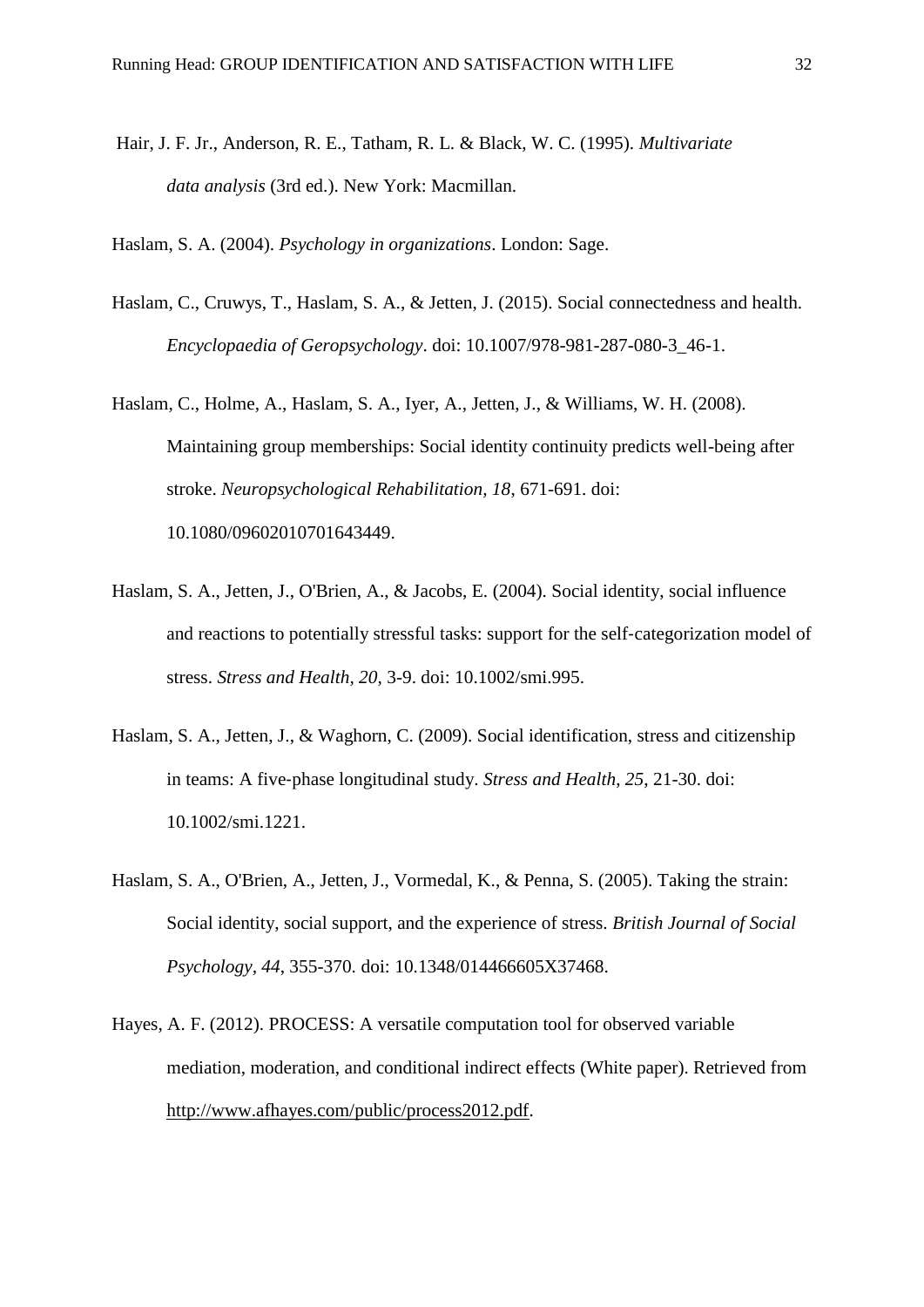- Hofstede, G. (2003). Geert Hofstede Cultural Dimensions. Retrieved from [http://geert](http://geert-hofstede.com/countries.html)[hofstede.com/countries.html.](http://geert-hofstede.com/countries.html)
- House R. J., Hanges, P. J., Javidan, M., Dorfman, P. W., & Gupta, V. (Eds). (2004). *Culture, leadership, and organizations: The GLOBE study of 62 societies*. Thousand Oaks, CA: Sage.
- Inglehart, R. (2006). Inglehart-Welzel Cultural Map of the World. *World Values Survey*.
- Iyer, A., Jetten, J., Tsivrikos, D., Postmes, T., & Haslam, S. A. (2009). The more (and the more compatible) the merrier: Multiple group memberships and identity compatibility as predictors of adjustment after life transitions. *British Journal of Social Psychology, 48*, 707-733. doi: 10.1348/014466608X397628.
- Jetten, J., Haslam, C., & Haslam, S. A. (Eds.). (2012). *The social cure: Identity, health and well-being*. Hove: Psychology Press.
- Jetten, J., Haslam, S. A., Iyer, A., & Haslam, C. (2010). Turning to others in times of change: Social identity and coping with stress. In S. Stürmer & S. Snyder (Eds.), *The psychology of prosocial behaviour: Group processes, intergroup relations, and helping* (pp. 139-156). Oxford: Wiley-Blackwell.
- Knight, C., Haslam, S. A., & Haslam, C. (2010). In home or at home? How collective decision making in a new care facility enhances social interaction and wellbeing amongst older adults. *Ageing and Society, 30*, 1393-1418. doi: 10.1017/S0144686X10000656.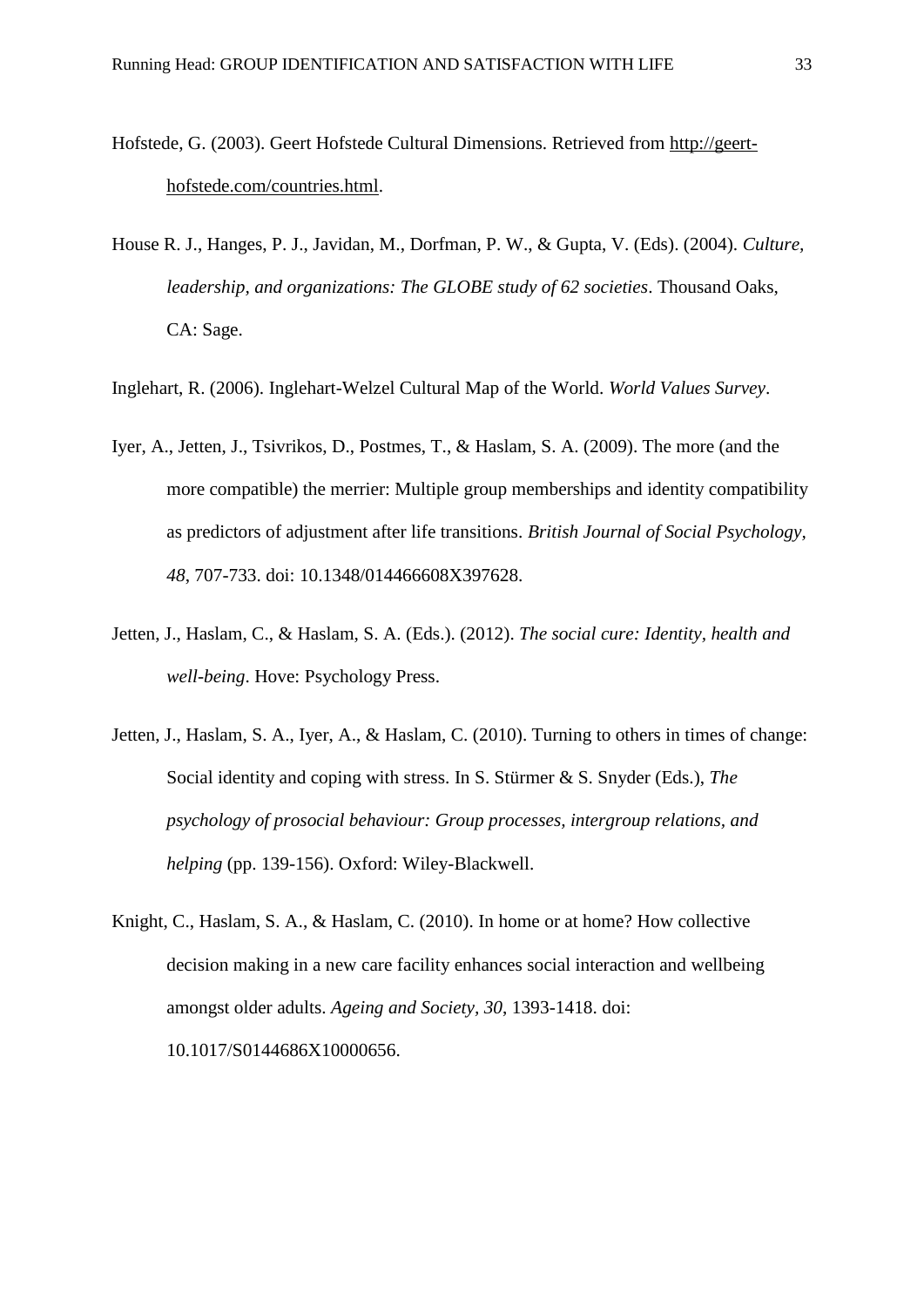- Levine, M., Cassidy, C., Brazier, G., & Reicher, S. (2002). Self‐categorization and bystander non‐intervention: Two experimental studies. *Journal of Applied Social Psychology, 32*, 1452-1463. doi: 10.1111/j.1559-1816.2002.tb01446.x.
- Levine, M., Prosser, A., Evans, D., & Reicher, S. (2005). Identity and emergency intervention: How social group membership and inclusiveness of group boundaries shape helping behavior. *Personality and Social Psychology Bulletin, 31*, 443-453. doi: 10.1177/0146167204271651.
- Lucas, R. E., Diener, E., & Suh, E. (1996). Discriminant validity of well-being measures. *Journal of Personality and Social Psychology, 71*, 616-628. doi: 10.1037/0022- 3514.71.3.616.
- Menard, S. (1995). *Applied logistic regression analysis: Sage university series on quantitative applications in the social sciences*. Thousand Oaks, CA: Sage.
- Miller, K., Wakefield, J. R. H., & Sani, F. (2015). Identification with social groups is associated with mental health in adolescents: Evidence from a Scottish community sample. *Psychiatry Research*, *228*, 340-346. doi: 10.1016/j.psychres.2015.05.088.
- Nakamura, J. (2013). Pride and the experience of meaning in daily life. *The Journal of Positive Psychology, 8*, 555-567. doi: 10.1080/17439760.2013.830765.
- Nolen-Hoeksema, S. (2001). Gender differences in depression. *Current Directions in Psychological Science, 10*, 173-176. doi: 10.1111/1467-8721.00142.
- Outten, H. R., Schmitt, M. T., Garcia, D. M., & Branscombe, N. R. (2009). Coping options: Missing links between minority group identification and psychological well‐being. *Applied Psychology, 58*, 146-170. doi: 10.1111/j.1464-0597.2008.00386.x.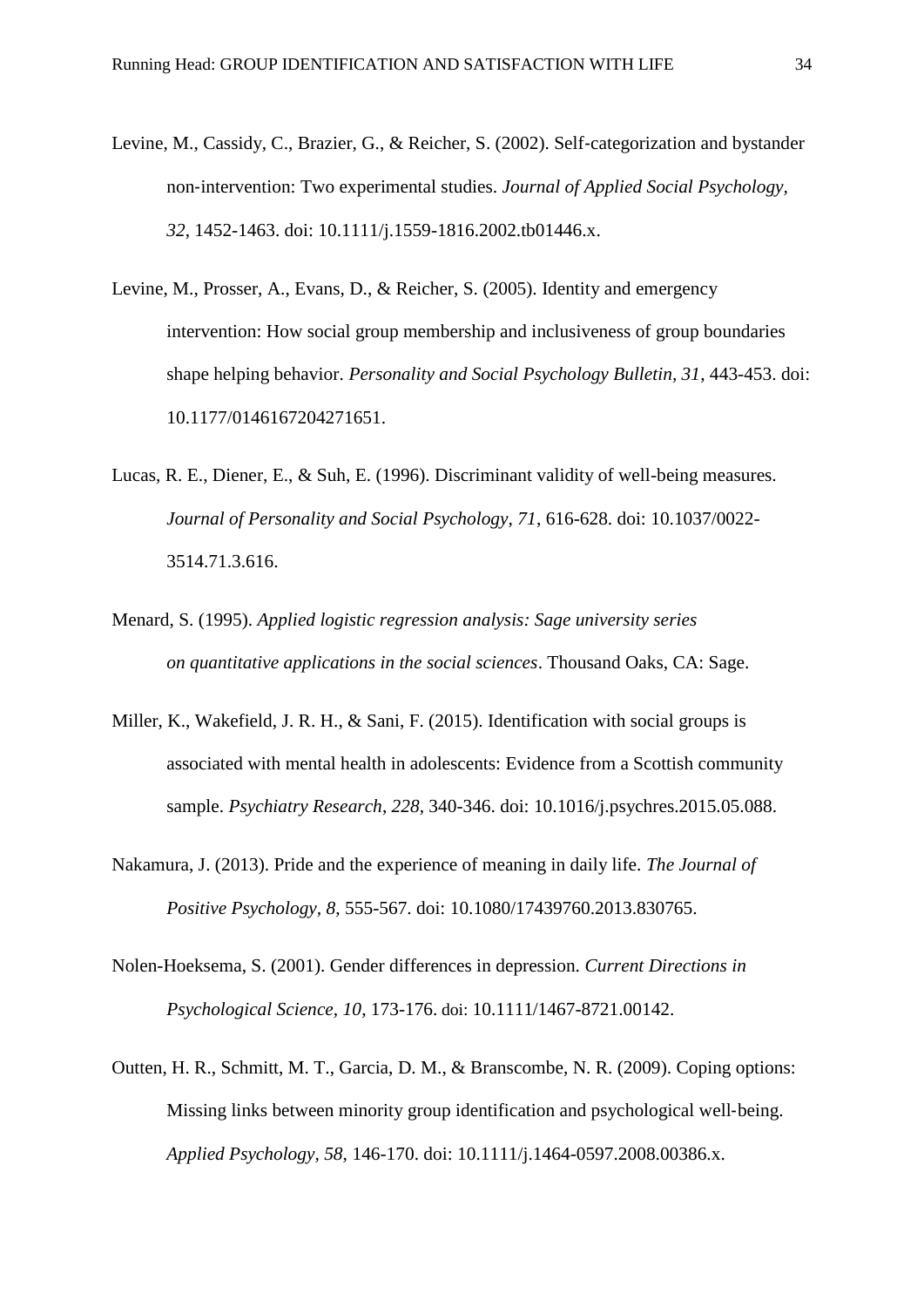- Peterson, C., Park, N., & Seligman, M. E. P. (2005). Orientations to happiness and life satisfaction: The full life versus the empty life. *Journal of Happiness Studies, 6*, 25- 41. doi: 10.1007/s10902-004-1278-z.
- Platow, M. J., Voudouris, N. J., Gilford, N., Jamieson, R., Najdovski, L., Papaleo, N., ... & Terry, L. (2007). In‐group reassurance in a pain setting produces lower levels of physiological arousal: Direct support for a self‐categorization analysis of social influence. *European Journal of Social Psychology*, *37*, 649-660. doi: 10.1002/ejsp.381.
- Putnam, R. D. (2000). *Bowling alone: The collapse and revival of American community*. New York: Simon and Schuster.
- Reicher, S. & Haslam, S. A. (2012). Beyond help: A social psychology of collective solidarity and social cohesion. In J. Jetten, C. Haslam, & S. A. Haslam (Eds.), *The social cure: Identity, health and well-being* (pp. 289-310)*.* Hove: Psychology Press.
- Rook, K. S. (1984). The negative side of social interaction: Impact on psychological wellbeing. *Journal of Personality and Social Psychology*, 46, 1097-1108. doi: 10.1037/0022-3514.46.5.1097.
- Sani, F. (Ed.). (2008). *Self continuity: Individual and collective perspectives*. Hove: Psychology Press.
- Sani, F., Herrera, M., Wakefield, J. R. H., Boroch, O., & Gulyas, C. (2012). Comparing social contact and group identification as predictors of mental health. *British Journal of Social Psychology, 51*, 781-790. doi: 10.1111/j.2044-8309.2012.02101.x.
- Sani, F., Madhok, V., Norbury, M., Dugard, P., Wakefield, J. R. H. (2015a). Higher identification with social groups is associated with healthier behavior: Evidence from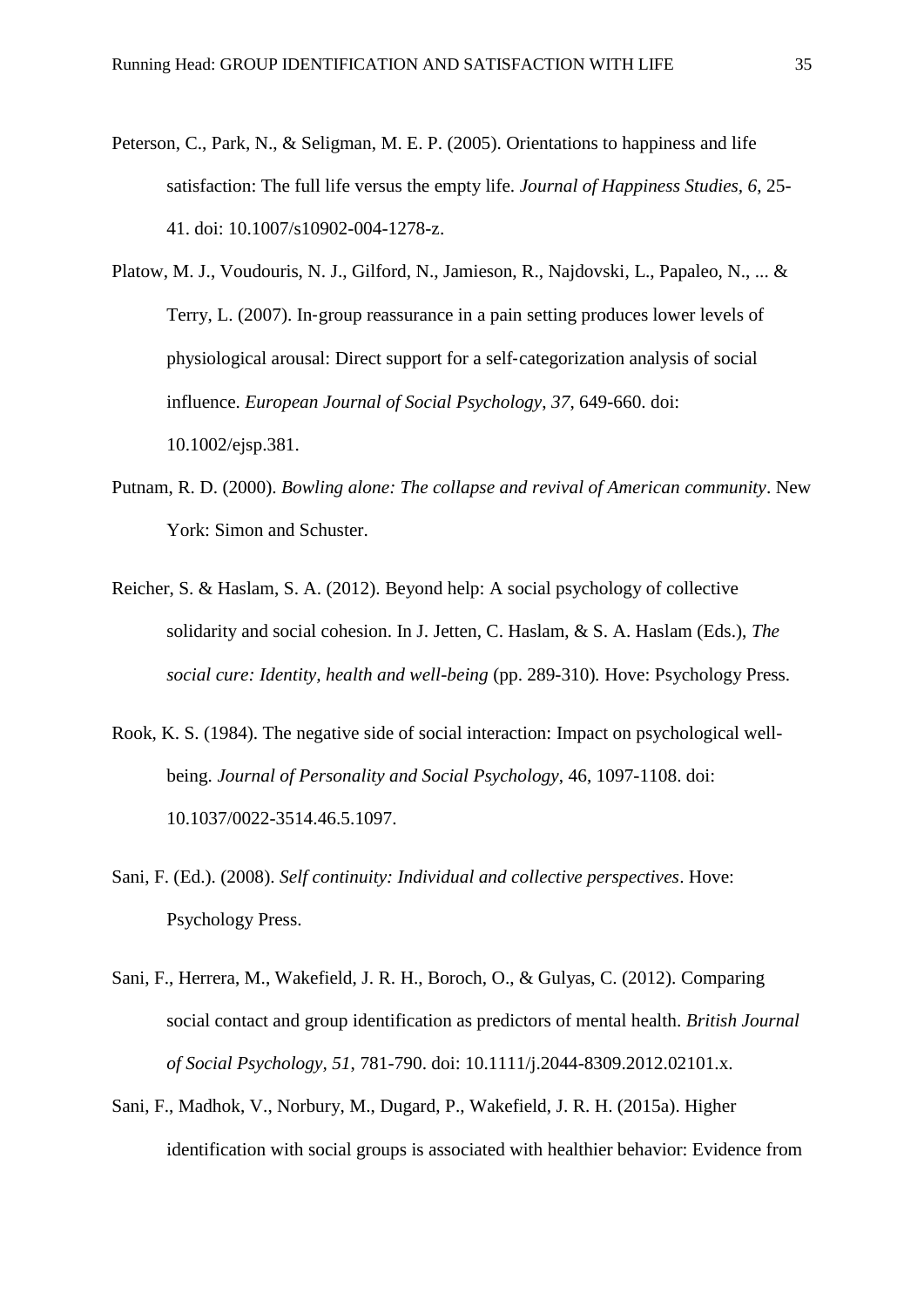a Scottish community sample. *British Journal of Health Psychology*, *20*, 466-481. doi: 10.1111/bjhp.12119.

- Sani, F., Madhok, V., Norbury, M., Dugard, P., & Wakefield, J. R. H. (2015b). Greater number of group identifications is associated with lower odds of being depressed: Evidence from a Scottish community sample. *Social Psychiatry and Psychiatric Epidemiology*, *50*, 1389-1397. doi: 10.1007/s00127-015-1076-4.
- Schimmack, U., Radhakrishnan, P., Oishi, S., Dzokoto, V., & Ahadi, S. (2002). Culture, personality, and subjective well-being: Integrating process models of life satisfaction. *Journal of Personality and Social Psychology, 82*, 582-593. doi: 10.1037/0022- 3514.82.4.582.
- Tajfel, H., & Turner, J. C. (1986). The social identity theory of intergroup behaviour. In S. Worchel and W. G. Austin (1986), *Psychology of intergroup relations* (pp. 2-24). Chicago: Nelson-Hall Publishers.
- Tuomela, R. (2007). *The philosophy of sociality: The shared point of view*. Oxford: University Press.
- Verkuyten, M. (2008). Life satisfaction among ethnic minorities: The role of discrimination and group identification. *Social Indicators Research, 89*, 391-404. doi: 10.1007/s11205-008-9239-2.
- Wakefield, J. R. H., Sani, F., Madhok, V., Norbury, M., Dugard, P. (2016). The pain of low status: The relationship between subjective socioeconomic status and analgesic prescriptions in a Scottish community sample. *Psychology, Health, and Medicine*, *21*, 27-37. doi: 10.1080/13548506.2015.1009377.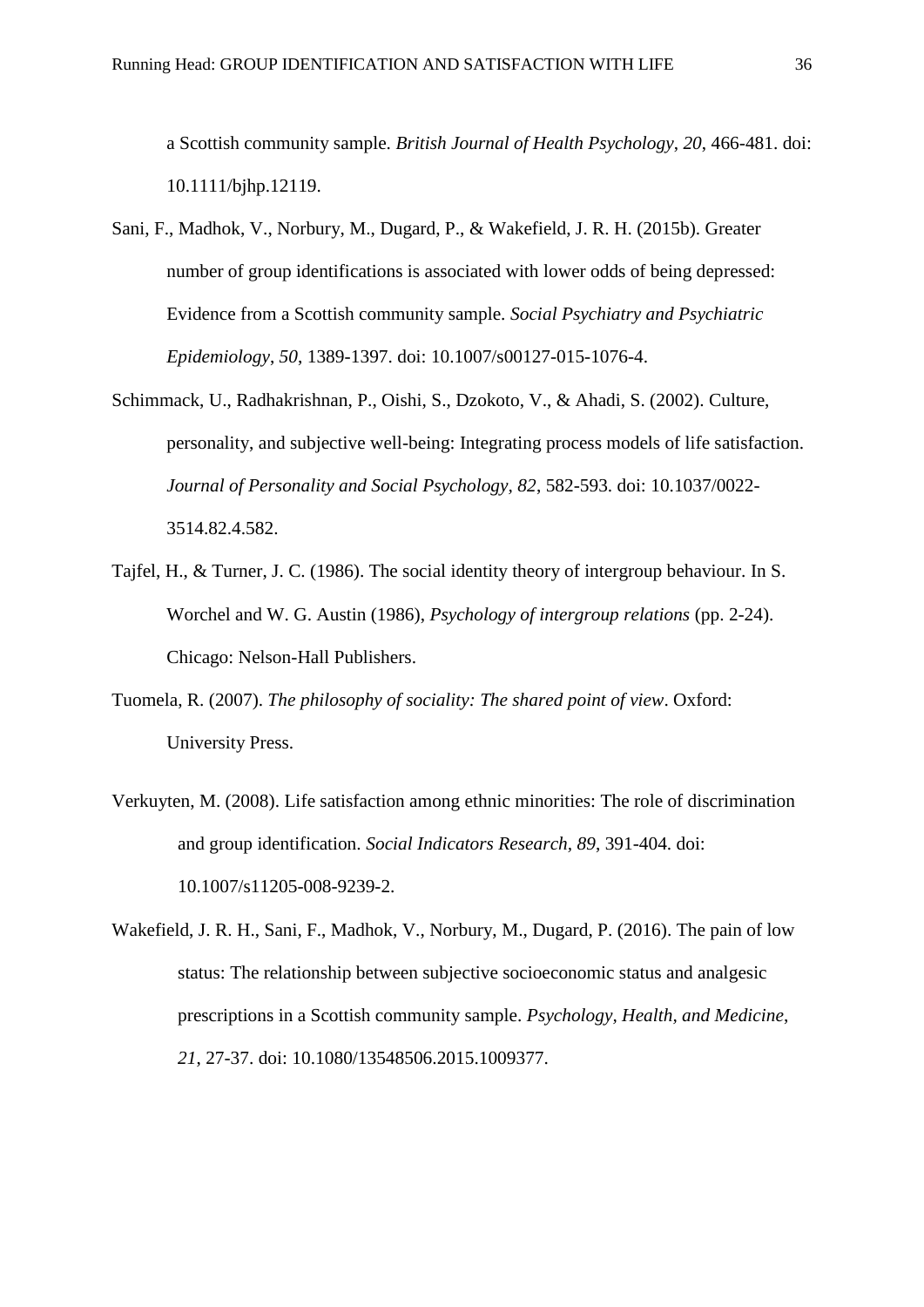- Wilson, R. S., Krueger, K. R., Arnold, S. E., Schneider, J. A., Kelly, J. F., Barnes, L. L., ... & Bennett, D. A. (2007). Loneliness and risk of Alzheimer disease. *Archives of General Psychiatry, 64*, 234-240. doi: 10.1001/archpsyc.64.2.234.
- Ysseldyk, R., Haslam, S. A., & Haslam, C. (2013). Abide with me: Religious group identification among older adults promotes health and well-being by maintaining multiple group memberships. *Aging & Mental Health, 17*, 869-879. doi: 10.1080/13607863.2013.799120.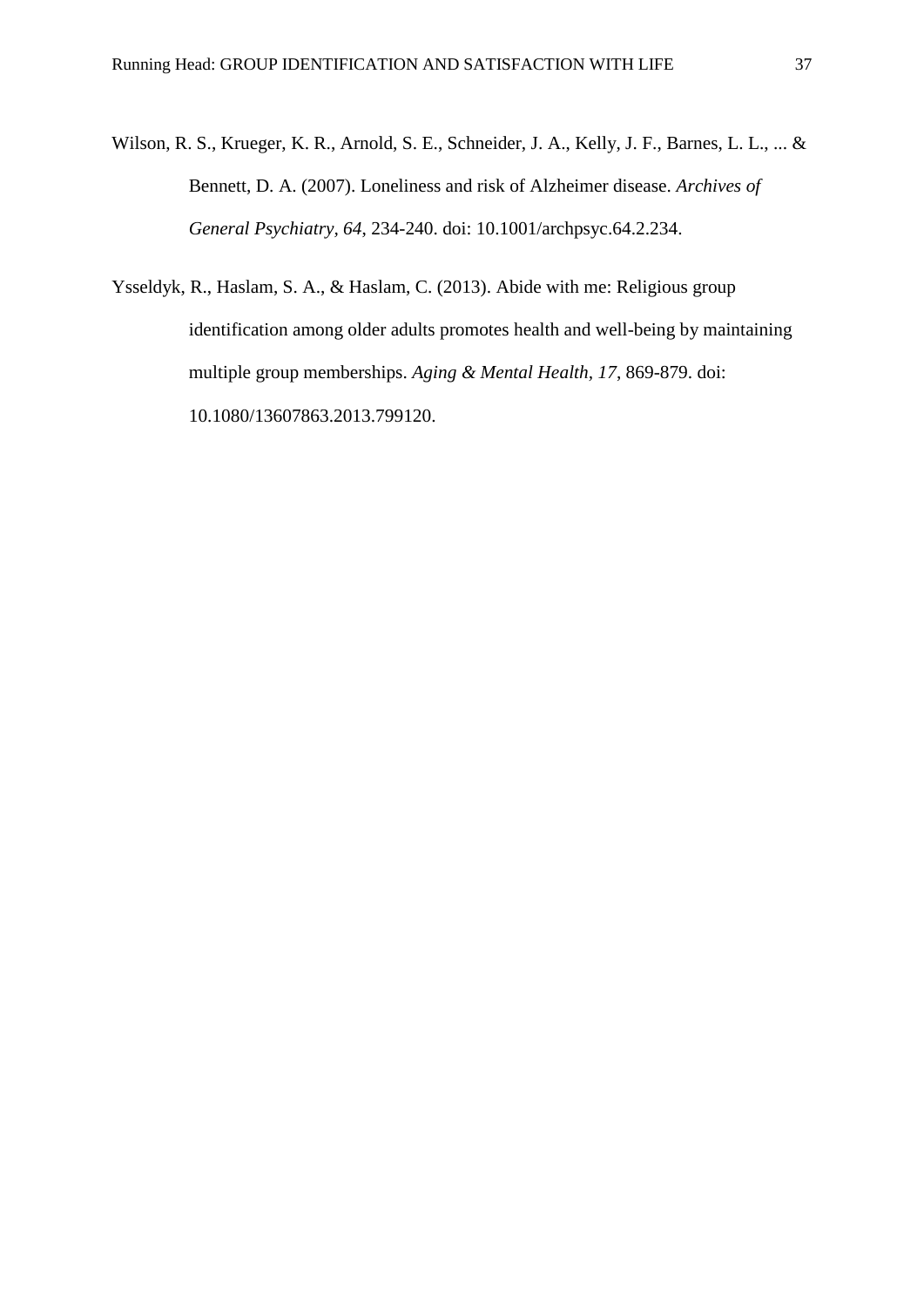*Table 1.* Means and standard deviations (unless otherwise stated) for Scottish and Italian participants on each of the key variables. Contact measures have not been included, as these are *Z*-scored, so descriptive statistics are not informative. Percentages exclude participants who had missing data for that particular variable.

|                                     | Scottish                   | Italian                    |  |  |
|-------------------------------------|----------------------------|----------------------------|--|--|
|                                     | $(n=1,824)$                | $(n = 2,005)$              |  |  |
| Gender (% male)                     | 42.20%                     | 43.60%                     |  |  |
| Occupation (% employed)             | 48.90%                     | 50.40%                     |  |  |
| Age (years)                         | $M = 57.55$ , $SD = 14.57$ | $M = 52.66$ , $SD = 17.18$ |  |  |
| Satisfaction With Life (1-7)        | $M = 5.09$ , $SD = 1.36$   | $M = 4.91$ , $SD = 1.24$   |  |  |
| Family identification (1-7)         | $M = 6.04$ , $SD = 1.23$   | $M = 5.93$ , $SD = 1.00$   |  |  |
| Community identification (1-7)      | $M = 4.67$ , $SD = 1.37$   | $M = 4.55$ , $SD = 1.36$   |  |  |
| Chosen group identification $(1-7)$ | $M = 5.78$ , $SD = 1.05$   | $M = 5.58$ , $SD = 0.95$   |  |  |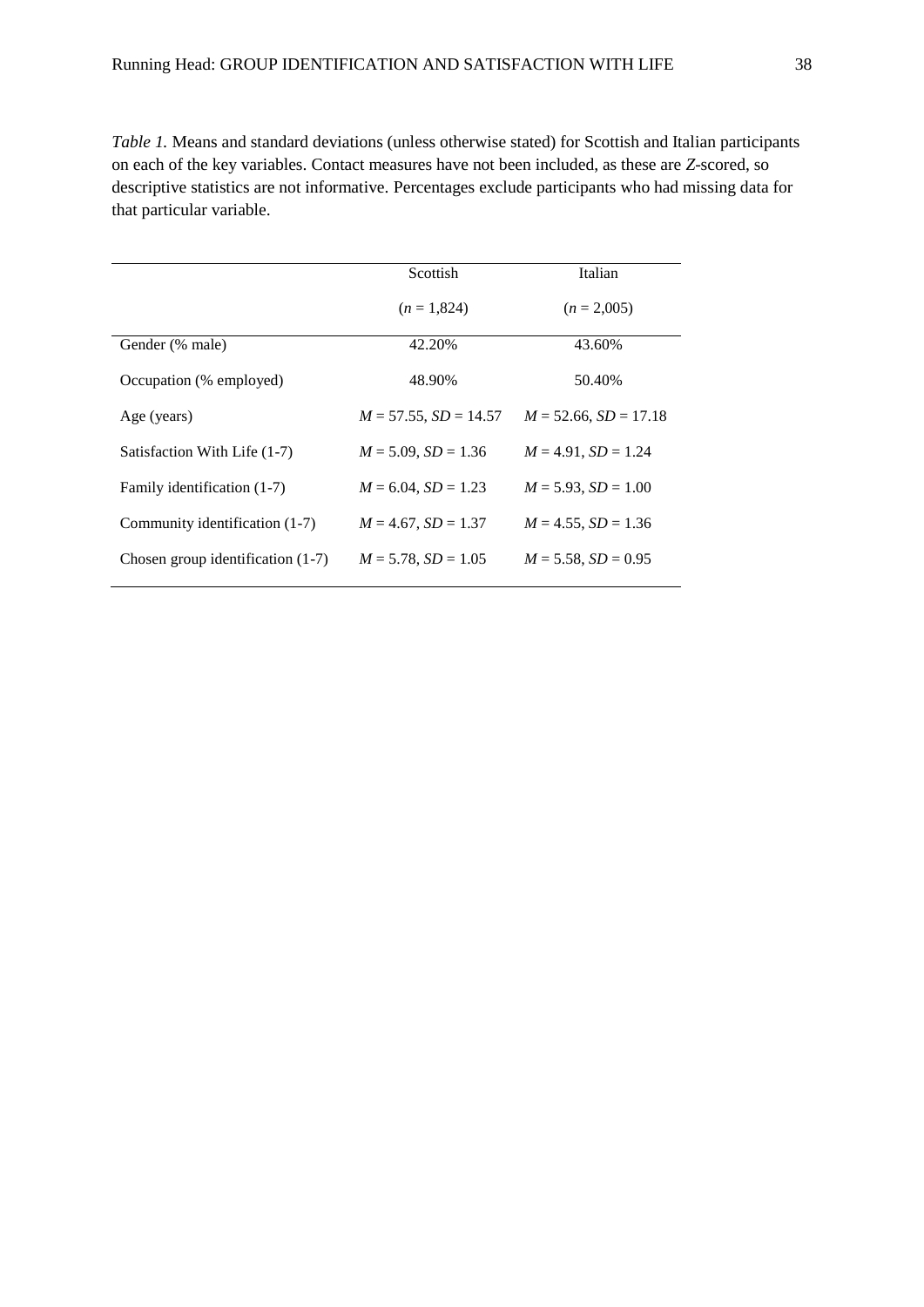| Variable                                                                      | $\mathbf{1}$ | $\overline{2}$    | $\mathfrak{Z}$ | $\overline{4}$ | $\mathfrak{S}$ | $\sqrt{6}$ | $\tau$   | $8\,$ |
|-------------------------------------------------------------------------------|--------------|-------------------|----------------|----------------|----------------|------------|----------|-------|
| 1. Family Identification (1-7)<br>$(M = 5.98; SD = 1.12; \alpha = .90)$       |              |                   |                |                |                |            |          |       |
| 2. Community Identification (1-7)<br>$(M = 4.61; SD = 1.36 \alpha = .92)$     | $.36***$     |                   |                |                |                |            |          |       |
| 3. Chosen Group Identification (1-7)<br>$(M = 5.67; SD = 1.01; \alpha = .91)$ | $.32***$     | $.38***$          |                |                |                |            |          |       |
| 4. Satisfaction with Life (1-7)<br>$(M = 5.00; SD = 1.30; \alpha = .91)$      | .44***       | $.42***$          | $.37***$       |                |                |            |          |       |
| 5. Age (years)<br>$(M = 54.99; SD = 16.17)$                                   | $.06***$     | $.18***$          | .01            | $.08***$       |                |            |          |       |
| 6. Family Contact (summed Z-scores)<br>$(M = 0.01; SD = 2.22)$                | $.23***$     | $.13***$          | $.05**$        | $.16***$       | $-.05**$       |            |          |       |
| 7. Community Contact (summed Z-scores)<br>$(M = 0.02; SD = 2.27)$             |              | $.11***$ $.28***$ | $.11***$       | $.15***$       | .02            | $.24***$   |          |       |
| 8. Chosen Group Contact (summed Z-scores)<br>$(M = 0.005; SD = 2.10)$         | $.05**$      | $.11***$          | $.24***$       | $.14***$       | $-08***$       | $.26***$   | $.34***$ |       |

*Table 2.* Means, standard deviations, reliabilities, and intercorrelations for continuous variables.

\*\* *p* < .01; \*\*\* *p* < .001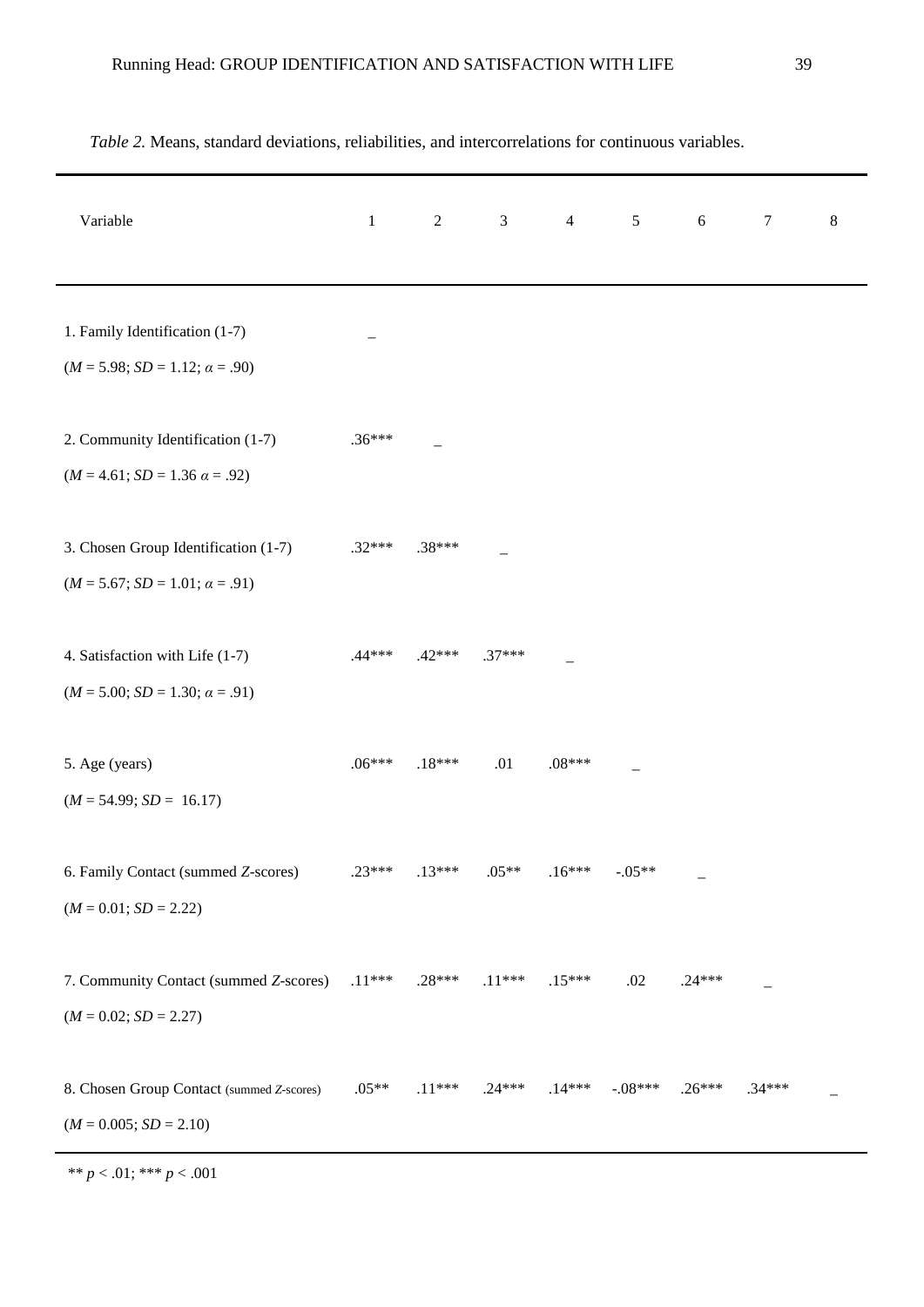|                                               | $\boldsymbol{B}$                       | <b>SE</b> | $\beta$ |  |
|-----------------------------------------------|----------------------------------------|-----------|---------|--|
| Step 1                                        |                                        |           |         |  |
| Constant                                      | 4.31***                                | .11       |         |  |
| Gender (0 = female, $1 = male$ )              | $-.03$                                 | .05       | $-.01$  |  |
| Age (years)                                   | $.01***$                               | .002      | .13     |  |
| Occupation $(0 = non-employed, 1 = employed)$ | $.16**$                                | .05       | .06     |  |
| Nationality ( $0 =$ Italy, $1 =$ Scotland)    | $.21***$                               | .05       | .08     |  |
| Family contact (Z-score)                      | $.07***$                               | .01       | .12     |  |
| Community contact (Z-score)                   | $.05***$                               | .01       | .09     |  |
| Chosen group contact (Z-score)                | $.05***$                               | .01       | .09     |  |
|                                               | $(R^2 = .06)$                          |           |         |  |
|                                               |                                        |           |         |  |
| Step 2                                        |                                        |           |         |  |
| Constant                                      | $.35*$                                 | .17       |         |  |
| Gender (0 = female, $1$ = male)               | .06                                    | .04       | .02     |  |
| Age (years)                                   | $.004*$                                | .002      | .04     |  |
| Occupation $(0 = non-employed, 1 = employed)$ | $.11*$                                 | .05       | .04     |  |
| Nationality ( $0 =$ Italy, $1 =$ Scotland)    | $.08\dagger$                           | .04       | .03     |  |
| Family contact (Z-score)                      | $.02*$                                 | .01       | .04     |  |
| Community contact (Z-score)                   | .01                                    | .01       | .03     |  |
| Chosen group contact (Z-score)                | $.03*$                                 | .01       | .04     |  |
| Family identification (1-7)                   | $.35***$                               | .02       | .29     |  |
| Community identification (1-7)                | .19***                                 | .02       | .20     |  |
| Chosen group identification (1-7)             | $.24***$                               | .02       | .18     |  |
|                                               | $(R^{2} = .29; \Delta R^{2} = .23***)$ |           |         |  |

*Table 3.* Summary of hierarchical regression analysis for variables predicting Satisfaction with Life, including separate Family Identification, Community Identification, and Chosen Group Identification variables and separate Family Contact, Community Contact, and Chosen Group Contact variables.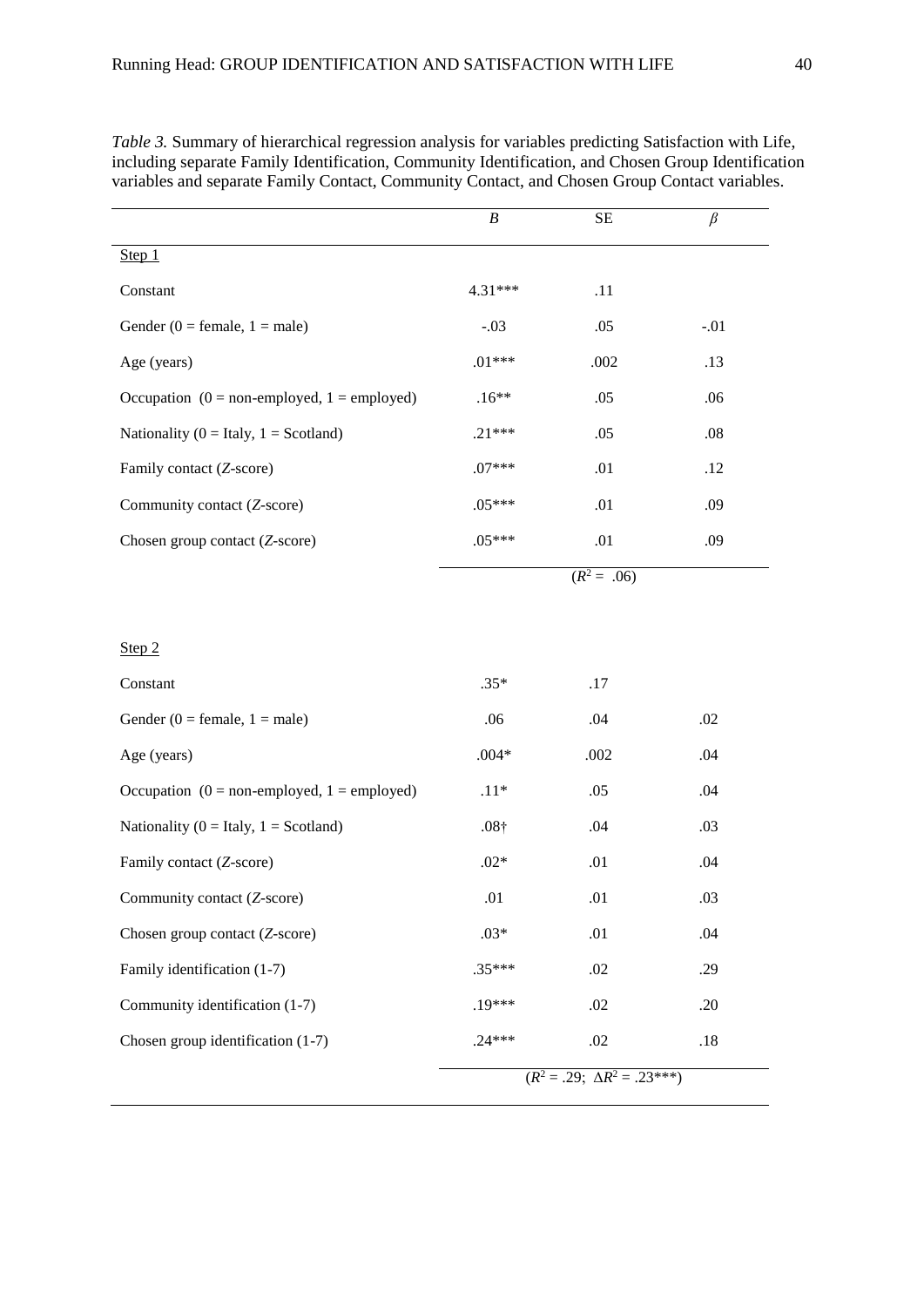$\dagger p < .10, * p < .05, ** p < .01; *** p < .001$ 

*Table 4.* Summary of hierarchical regression analysis for variables predicting Satisfaction with Life, including the three interaction variables (nationality by family/community/chosen group identification).

*B* SE *β*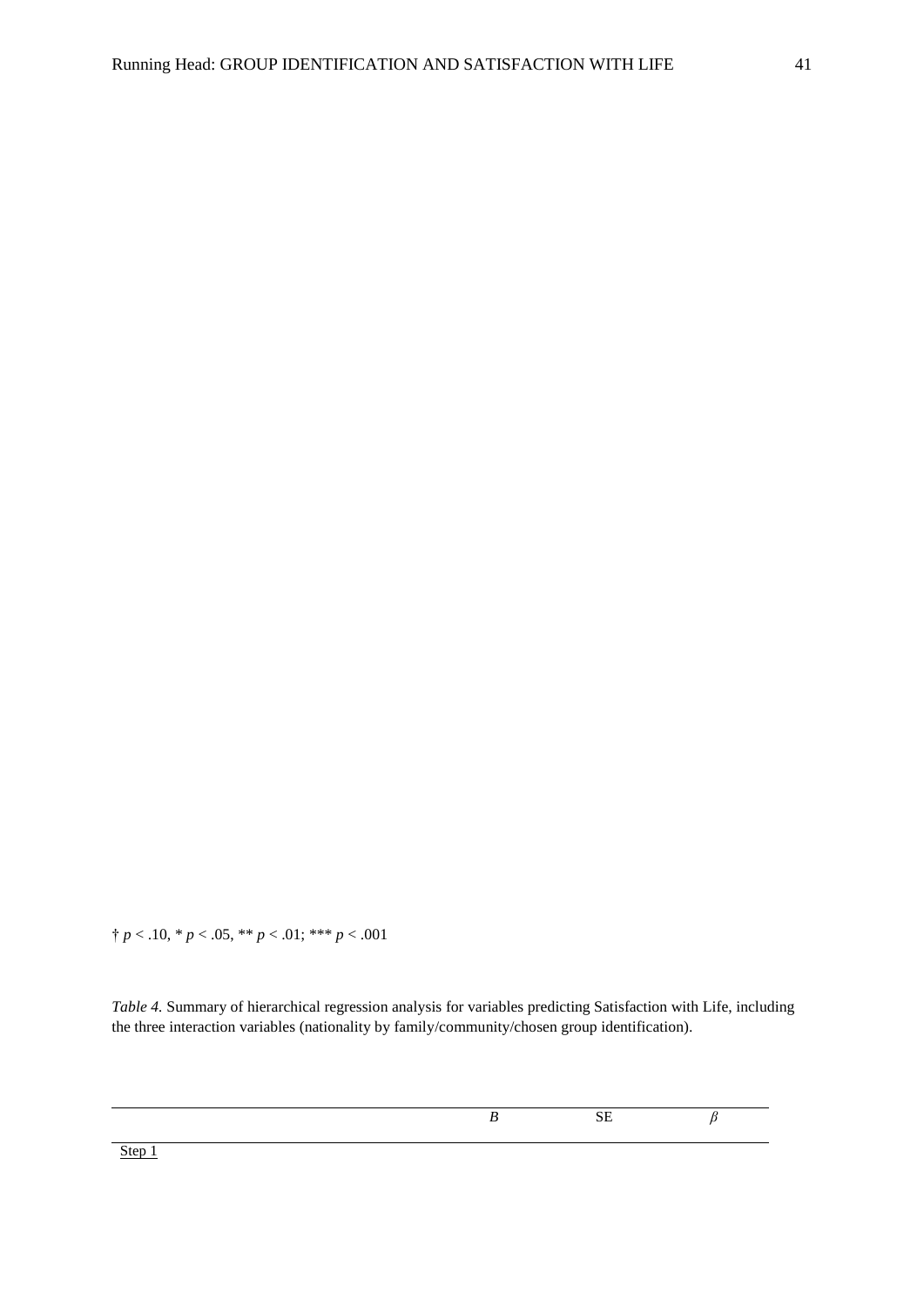| Constant                                      | $.35*$                            | .17  |        |  |
|-----------------------------------------------|-----------------------------------|------|--------|--|
| Gender (0 = female, $1$ = male)               | .06                               | .04  | .02    |  |
| Age (years)                                   | $.004*$                           | .002 | .04    |  |
| Occupation $(0 = non-employed, 1 = employed)$ | $.11*$                            | .05  | .04    |  |
| Nationality ( $0 =$ Italy, $1 =$ Scotland)    | $.08\dagger$                      | .04  | .03    |  |
| Family contact (Z-score)                      | $.02*$                            | .01  | .04    |  |
| Community contact (Z-score)                   | .01                               | .01  | .03    |  |
| Chosen group contact (Z-score)                | $.03*$                            | .01  | .04    |  |
| Family identification (1-7)                   | $.35***$                          | .02  | .29    |  |
| Community identification (1-7)                | $.19***$                          | .02  | .20    |  |
| Chosen group identification (1-7)             | $.24***$                          | .02  | .18    |  |
| Step 2                                        | $(R^2 = .29)$                     |      |        |  |
| Constant                                      | .03                               | .23  |        |  |
| Gender (0 = female, $1$ = male)               | .05                               | .04  | .02    |  |
| Age (years)                                   | $.003*$                           | .002 | .04    |  |
| Occupation $(0 = non-employed, 1 = employed)$ | $.11*$                            | .05  | .04    |  |
| Nationality ( $0 =$ Italy, $1 =$ Scotland)    | $.63*$                            | .29  | .24    |  |
| Family contact (Z-score)                      | $.02*$                            | .01  | .04    |  |
| Community contact (Z-score)                   | .01                               | .01  | .02    |  |
| Chosen group contact (Z-score)                | $.03*$                            | .01  | .04    |  |
| Family identification (1-7)                   | 39***                             | .03  | .32    |  |
| Community identification (1-7)                | $.18***$                          | .02  | .19    |  |
| Chosen group identification (1-7)             | $.27***$                          | .03  | .20    |  |
| Nationality x family identification           | $-.07\dagger$                     | .04  | $-.17$ |  |
| Nationality x community identification        | .04                               | .03  | .08    |  |
| Nationality x chosen group identification     | $-.05$                            | .04  | $-.12$ |  |
|                                               | $(R^2 = .291; \Delta R^2 = .001)$ |      |        |  |

 $\dagger p < .10, * p < .05, ** p < .01; *** p < .001$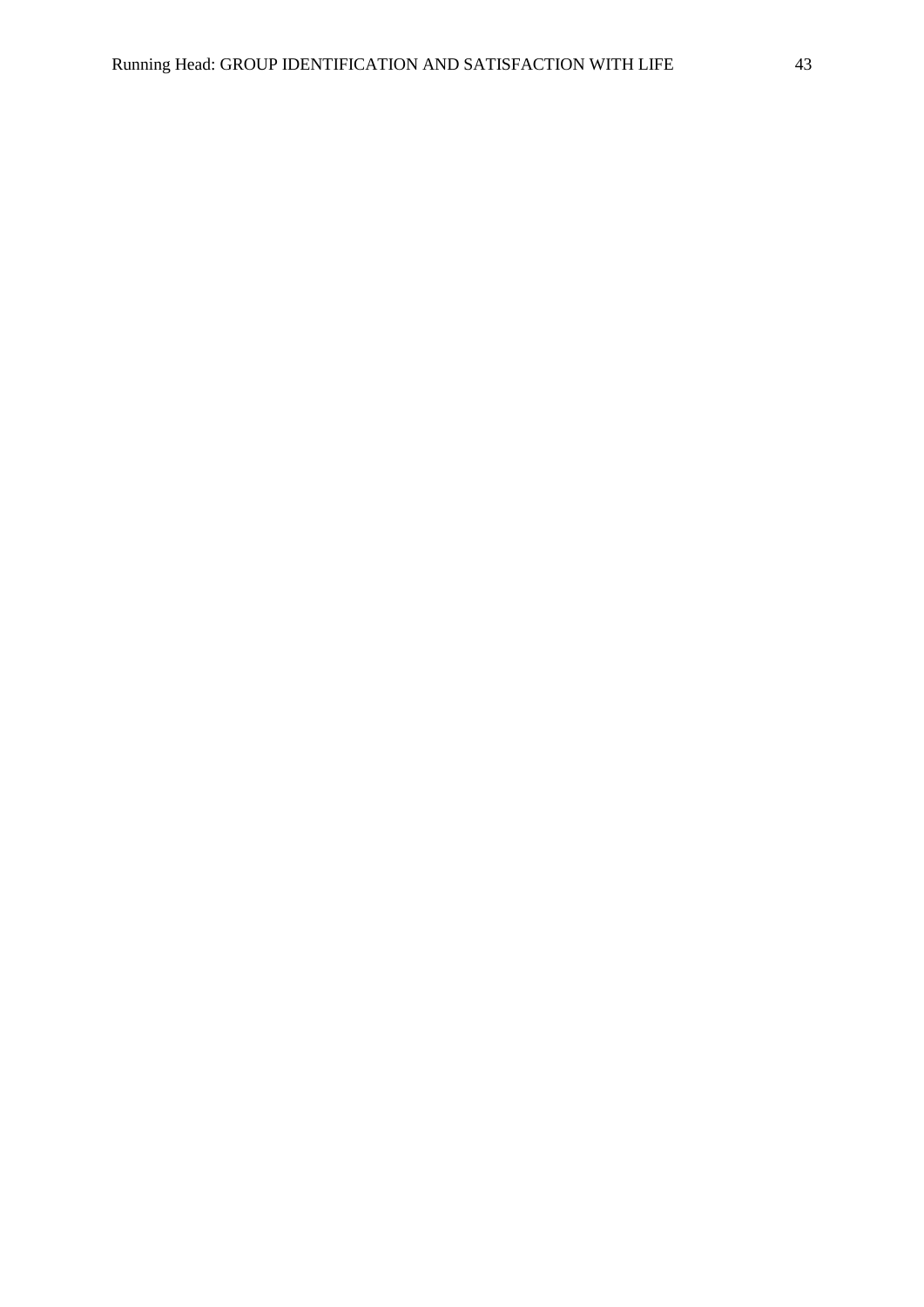*Table 5.* Summary of hierarchical regression analysis for variables predicting Satisfaction with Life, including the Number of Group Identifications variable and the Number of Contact-Intensive Groups variable.

|                                               | $\boldsymbol{B}$                   | SE   | $\beta$ |  |
|-----------------------------------------------|------------------------------------|------|---------|--|
| Step 1                                        |                                    |      |         |  |
| Constant                                      | 3.90***                            | .11  |         |  |
| Gender (0 = female, $1$ = male)               | $-.04$                             | .05  | $-.01$  |  |
| Age (years)                                   | $.01***$                           | .002 | .13     |  |
| Occupation $(0 = non-employed, 1 = employed)$ | $.17**$                            | .05  | .07     |  |
| Nationality ( $0 = Italian, 1 = Scottish$ )   | $.19***$                           | .05  | .07     |  |
| Number of contact-intensive groups (1-3)      | $.34***$                           | .02  | .25     |  |
|                                               | $(R^2 = .08)$                      |      |         |  |
|                                               |                                    |      |         |  |
| Step 2                                        |                                    |      |         |  |
| Constant                                      | 2.95***                            | .11  |         |  |
| Gender (0 = female, $1$ = male)               | .02                                | .04  | .01     |  |
| Age (years)                                   | $.01***$                           | .002 | .08     |  |
| Occupation $(0 = non-employed, 1 = employed)$ | $.15***$                           | .05  | .06     |  |
| Nationality ( $0 =$ Italian, $1 =$ Scottish)  | $.19***$                           | .04  | .07     |  |
| Number of contact-intensive groups (1-3)      | $.16***$                           | .02  | .12     |  |
| Number of group identifications (1-3)         | $.63***$                           | .03  | .41     |  |
|                                               | $(R^2 = .22; \Delta R^2 = .15***)$ |      |         |  |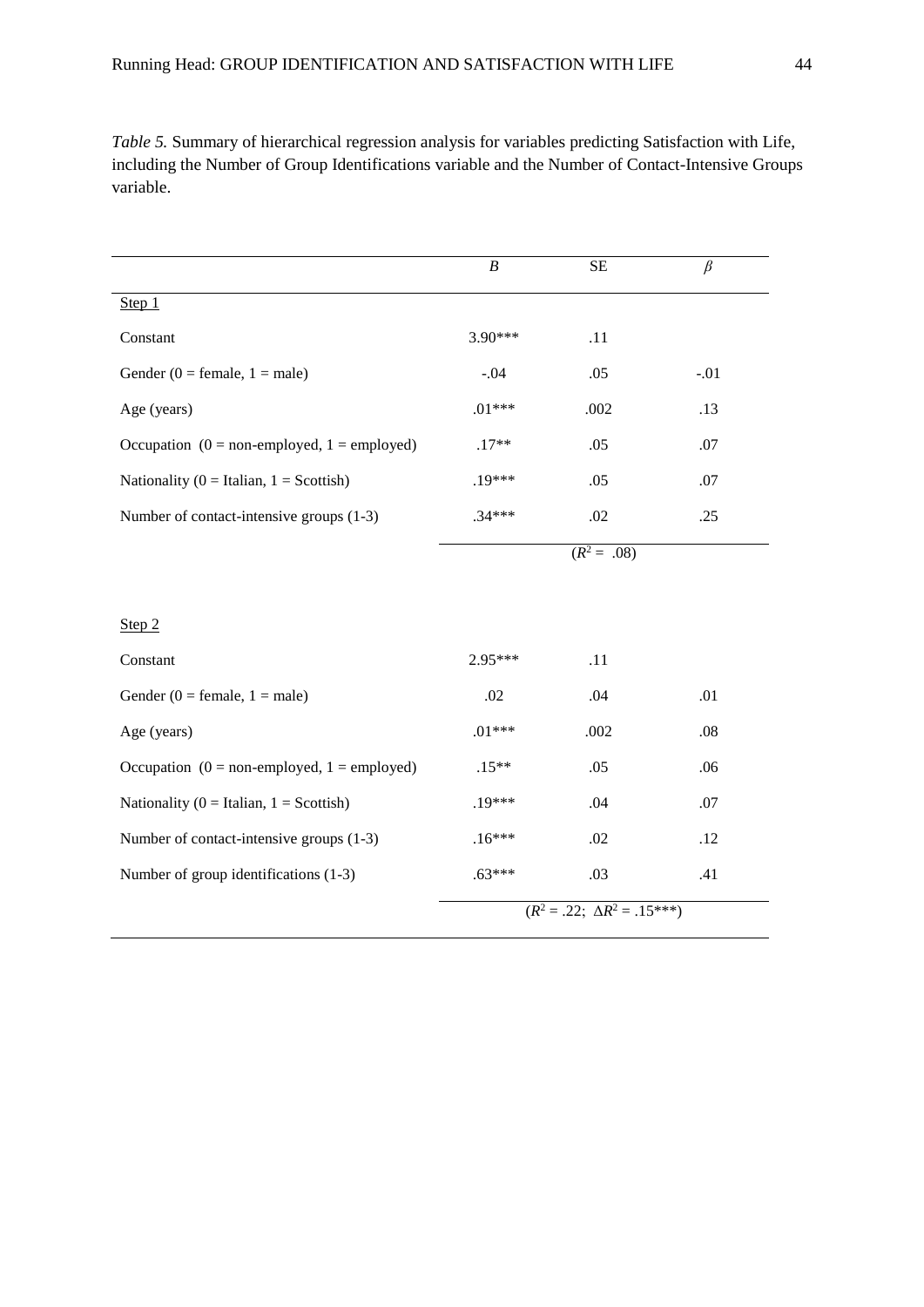\*\* *p* < .01; \*\*\* *p* < .001